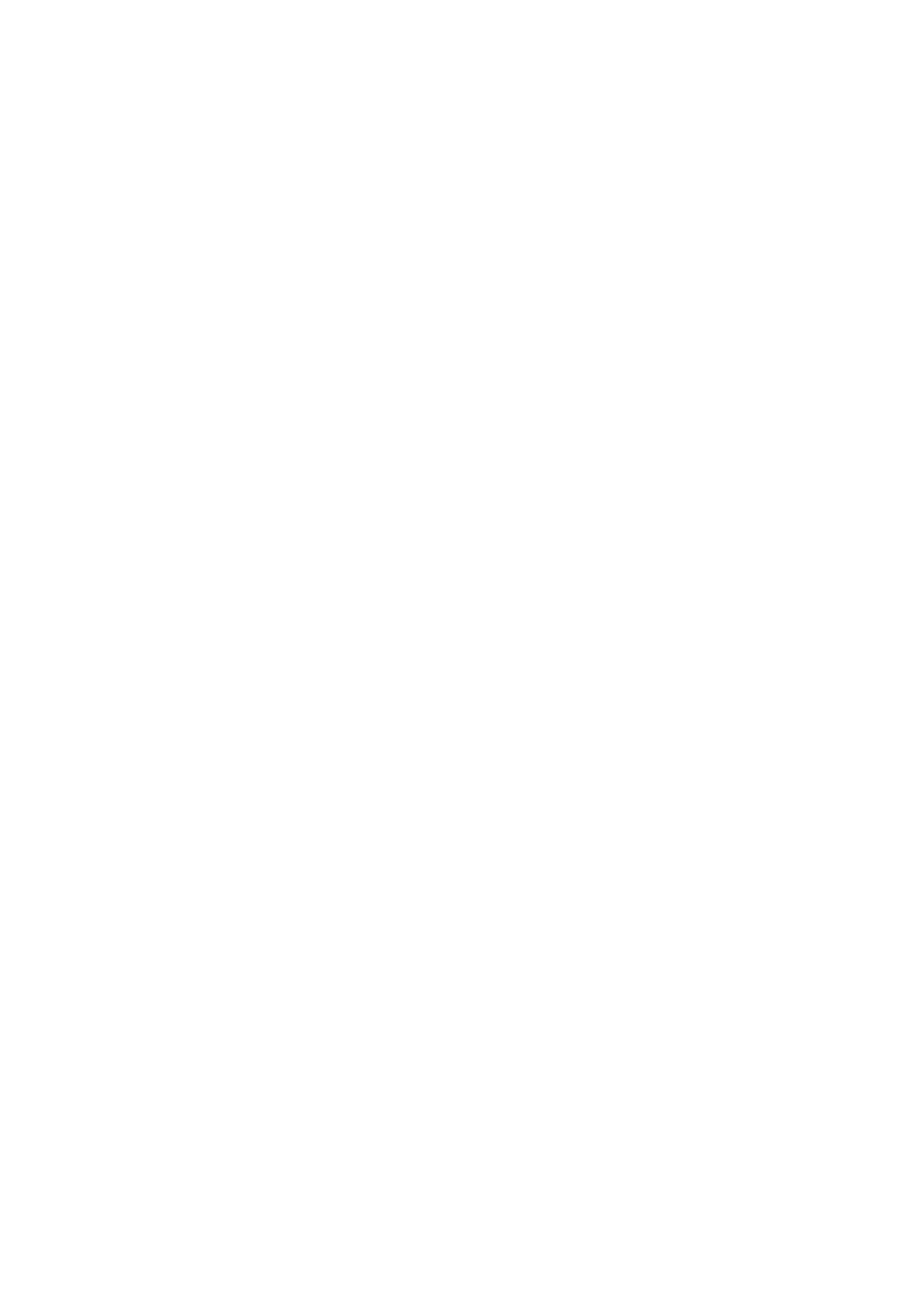*I certify that this public bill, which originated in the Legislative Assembly, has finally passed the Legislative Council and the Legislative Assembly of New South Wales.*

> *Clerk of the Legislative Assembly. Legislative Assembly, Sydney, , 2011*



New South Wales

# **Statute Law (Miscellaneous Provisions) Bill (No 2) 2011**

Act No , 2011

An Act to repeal certain Acts and instruments and to amend certain other Acts and instruments in various respects and for the purpose of effecting statute law revision; and to make certain savings.

*I have examined this bill and find it to correspond in all respects with the bill as finally passed by both Houses.*

*Assistant Speaker of the Legislative Assembly.*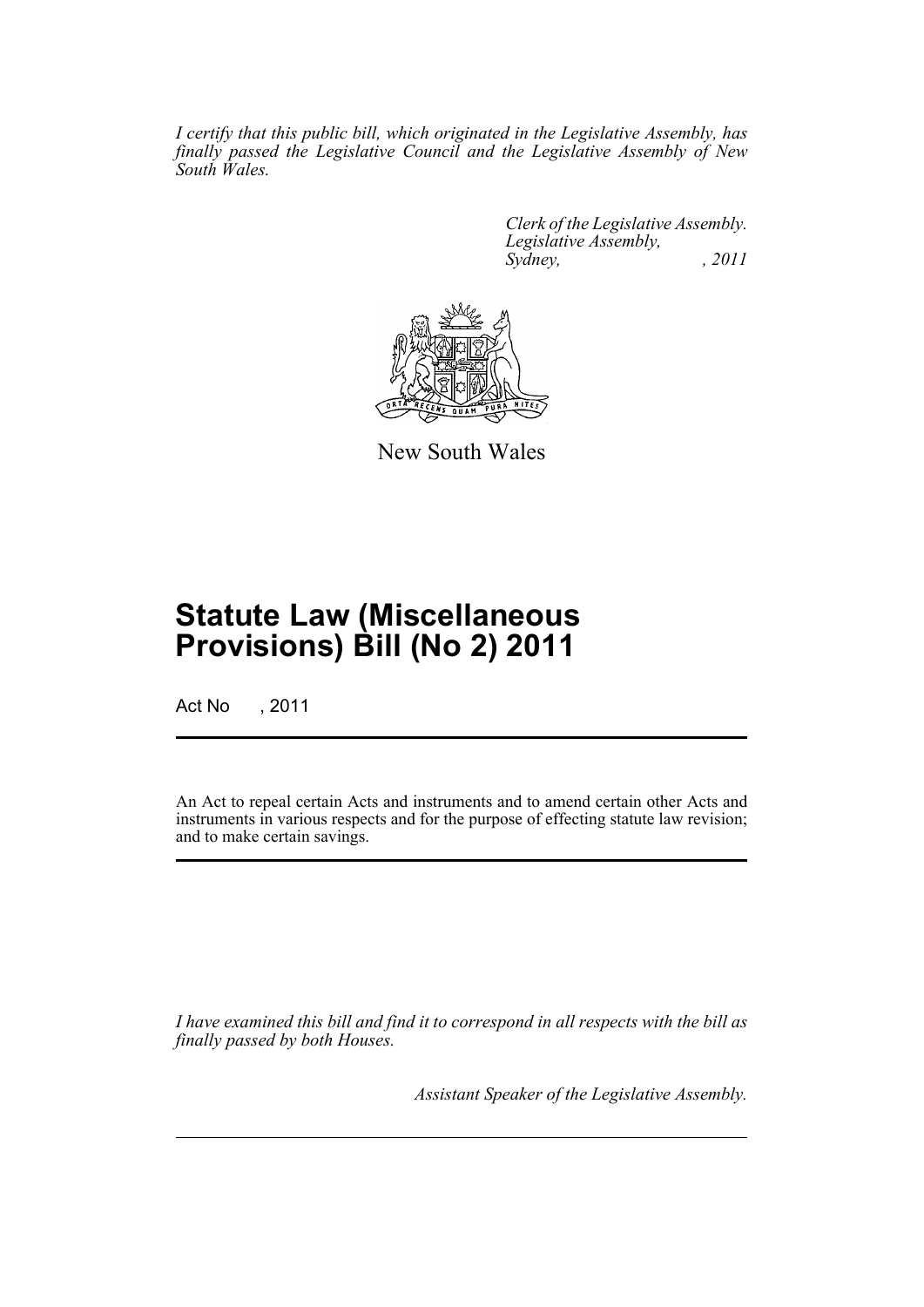# <span id="page-3-0"></span>**The Legislature of New South Wales enacts:**

### **1 Name of Act**

This Act is the *Statute Law (Miscellaneous Provisions) Act (No 2) 2011*.

### <span id="page-3-1"></span>**2 Commencement**

- (1) This Act commences on 6 January 2012 except as provided by subsection  $(2)$ .
- (2) However, the amendments made by the Schedules to this Act commence on the day or days specified in those Schedules in relation to the amendments concerned. If a commencement day is not specified, the amendments commence in accordance with subsection (1).

# <span id="page-3-2"></span>**3 Explanatory notes**

The matter appearing under the heading "Explanatory note" in any of the Schedules does not form part of this Act.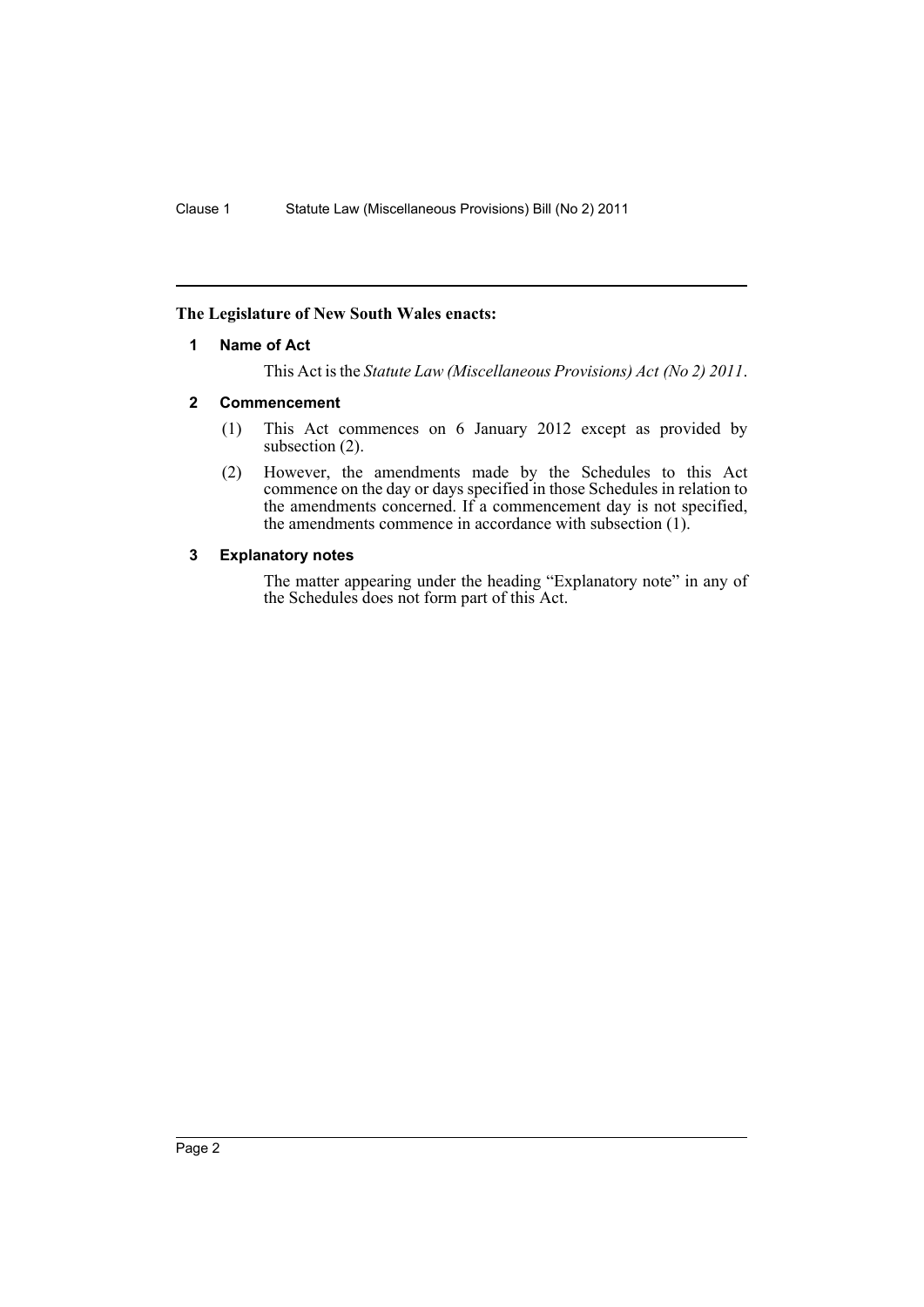Minor amendments **Schedule 1** and the state of the state 1 and the state of the Schedule 1

# <span id="page-4-0"></span>**Schedule 1 Minor amendments**

# **1.1 Building Professionals Act 2005 No 115**

### **Section 97 Review of Act**

Omit "5 years" wherever occurring in section 97 (2) and (3).

Insert instead "7 years".

### **Explanatory note**

The proposed amendment to the *Building Professionals Act 2005* (*the Act*) provides that the statutory review of the Act (being the review to determine whether the policy objectives of the Act remain valid and whether the terms of that Act remain appropriate for securing those objectives) is to be undertaken as soon as possible after the period of 7 years, rather than 5 years, after the date of assent to the Act (which occurred on 7 December 2005). The report on the outcome of the review is to be tabled in each House of Parliament within 12 months after the end of that 7 year period (that is, within 12 months after 7 December 2012).

# **1.2 Commercial Agents and Private Inquiry Agents Act 2004 No 70**

### **Schedule 4 Savings, transitional and other provisions**

Insert after Part 3:

# **Part 4 Provisions consequent on establishment of Security Licensing and Enforcement Directorate**

### **14 Delegations**

The delegation by the Commissioner under section 36 of this Act dated 6 April 2006 is taken to include, and to have included from 21 March 2011, a delegation to the persons holding the following offices in the Security Licensing and Enforcement Directorate, State Crime Command, NSW Police Force:

- (a) Director,
- (b) General Manager, Industry Regulation,
- (c) General Manager, Operations,
- (d) Manager, Adjudication,
- (e) Manager, Assessment and Prevention,
- (f) Manager, Compliance and Enforcement,
- (g) Manager, Customer Relations,
- (h) Manager, Licensing Services,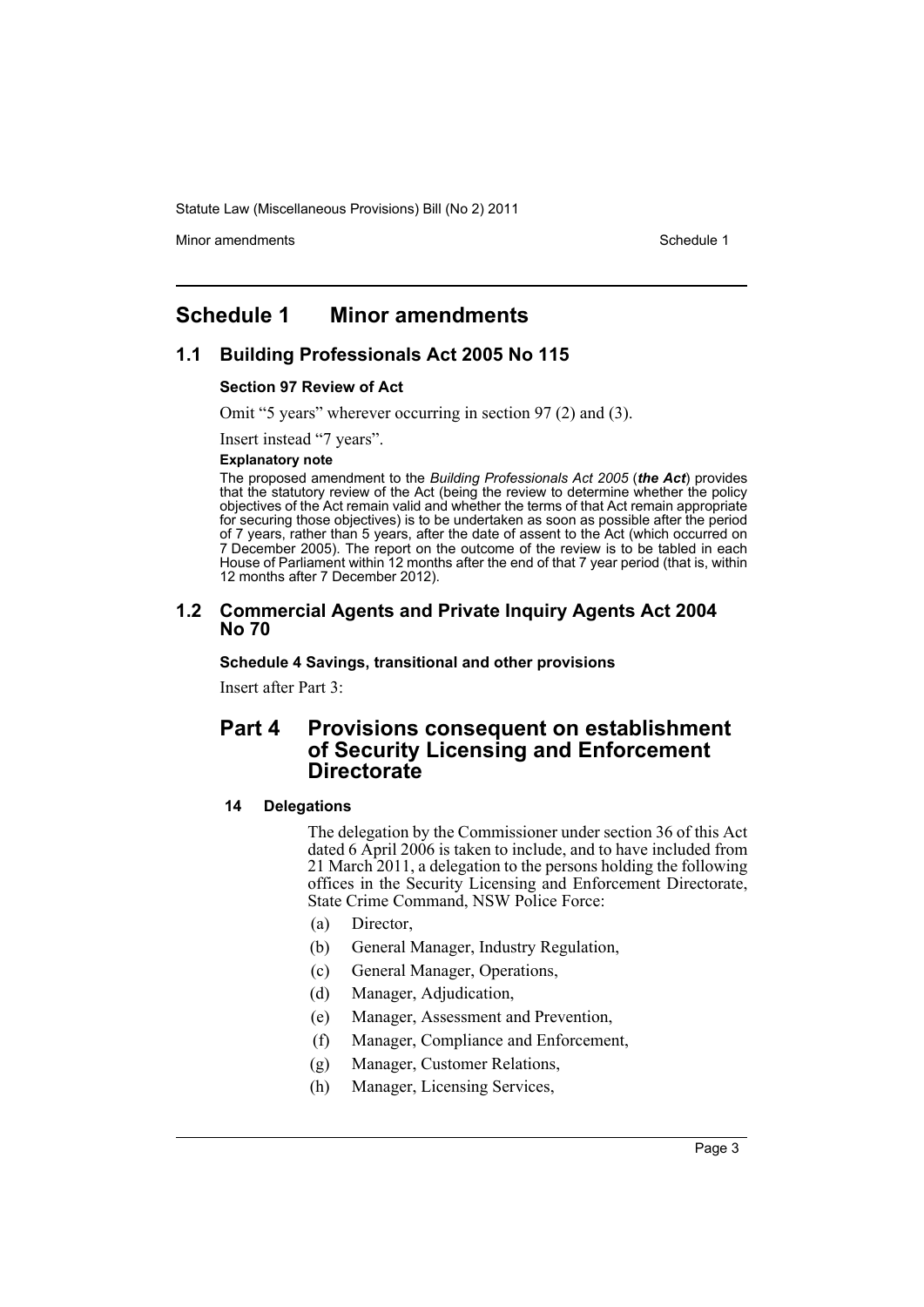Schedule 1 Minor amendments

- (i) Senior Compliance Enforcement Officer,
- (j) Compliance and Enforcement Officer,
- (k) Senior Assessment Officer,
- (l) Assessment Officer,
- (m) Adjudication Officer.

### **Explanatory note**

The proposed amendment to the *Commercial Agents and Private Inquiry Agents Act 2004* (*the Act*) makes it clear that the restructure within the NSW Police Force that included the replacement of the Security Industry Registry with the Security Licensing and Enforcement Directorate does not and did not affect the delegation of the Commissioner's functions under the Act.

# **1.3 Community Land Management Act 1989 No 202**

### **Section 78 Order by Tribunal substituting schedule of unit entitlements**

Insert "(2) or" after "subsection" in section 78 (1).

### **Explanatory note**

The proposed amendment to the *Community Land Management Act 1989* makes it clear that section 78 (1) of that Act (which specifies the circumstances in which certain orders of the Consumer, Trader and Tenancy Tribunal can be made) applies in relation to orders made in accordance with both subsections (2) and (3) of that section (as also suggested by the language used in subsection (1) of that section).

# **1.4 Companion Animals Act 1998 No 87**

### **Section 5 Definitions**

Omit the definition of *dog* in section 5 (1). Insert instead:

*dog* means an animal (of either sex, or desexed, and whether or not domesticated) of a species with the scientific name *Canis familiaris*, *Canis lupus familiaris*, *Canis lupus dingo*, *Canis familiaris dingo* or *Canis dingo*, or a synonym of any of those names, and including a hybrid of any of those species.

**Note.** The *Wild Dog Destruction Act 1921* continues to apply to dingoes in the Western Division within the meaning of the *Crown Lands Act 1989*. Section 26 of the *Wild Dog Destruction Act 1921* creates an offence if a person has in the person's possession any dingo or half-breed dingo without the written authority of the Wild Dog Destruction Board.

#### **Explanatory note**

The proposed amendment to the *Companion Animals Act 1998* (*the Act*) updates the definition of *dog* in the Act to include certain new species names of dingoes so as to ensure that dingoes continue to be regulated in accordance with the Act.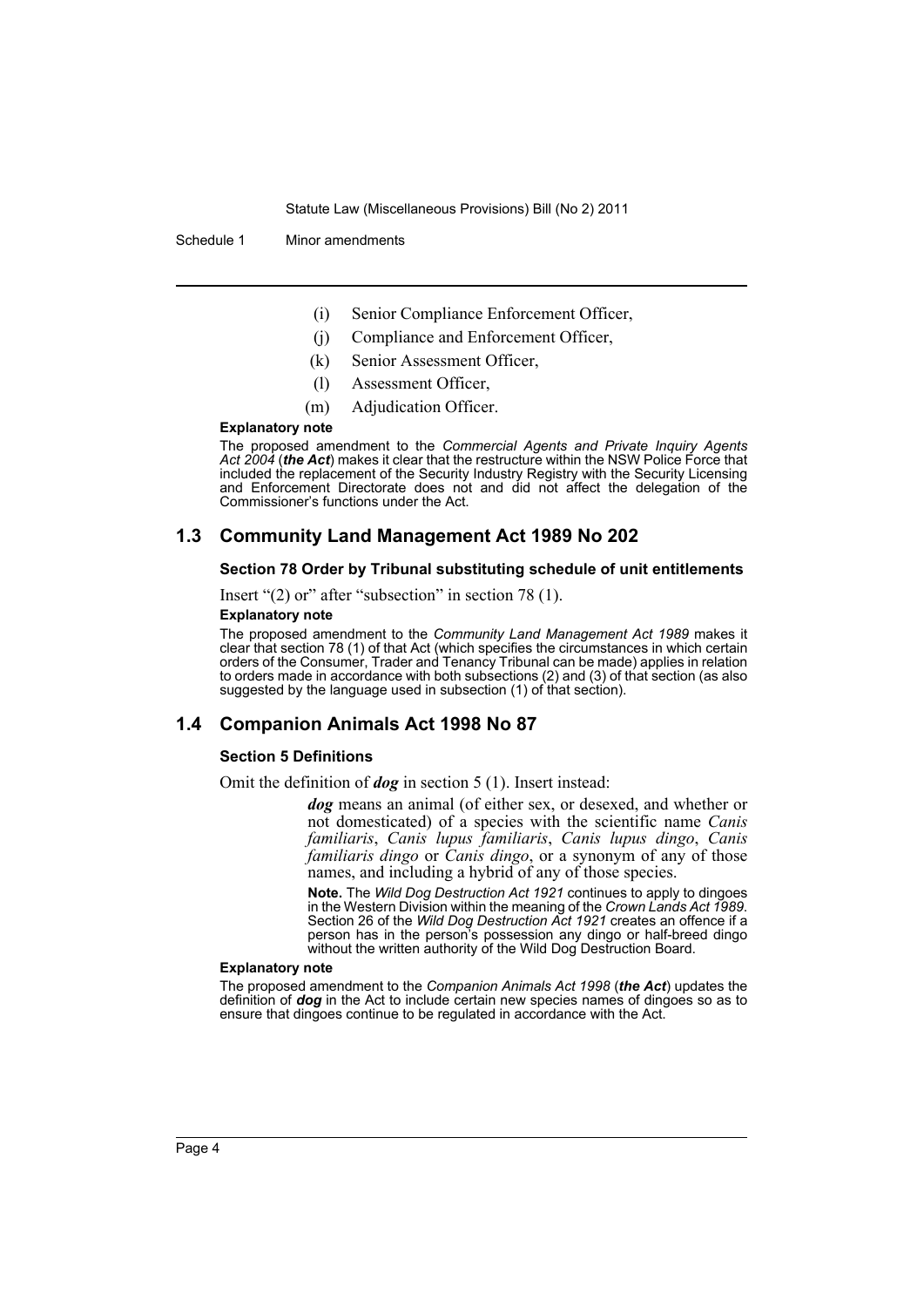Minor amendments **Schedule 1** and the state of the state 1 and the state of the Schedule 1

# **1.5 Consumer, Trader and Tenancy Tribunal Act 2001 No 82**

### **Section 28 Procedure of Tribunal generally**

Omit "Subsection  $(5)$   $(g)$ – $(i)$ " from section 28  $(7)$ .

Insert instead "Subsection (5) (g) and (i)".

### **Explanatory note**

The proposed amendment to the *Consumer, Trader and Tenancy Tribunal Act 2001* makes it clear that proceedings in the Consumer, Trader and Tenancy Tribunal arising under the *Strata Schemes Management Act 1996* and the *Community Land Management Act 1989* can be withdrawn by the applicant (the same as any other type of proceedings in the Tribunal).

# **1.6 Environmental Planning and Assessment Act 1979 No 203**

### **[1] Section 96AA Modification by consent authorities of consents granted by the Court**

Insert at the end of section 96AA (1B):

This subsection does not apply to State significant development.

### **[2] Section 98 Appeal by an objector**

Insert "and, for that purpose, a reference in this Act to *objector* includes a person who has made a submission under section 89F (3) by way of objection to a development application for consent to carry out such State significant development" after "determination of the application" in section 98 (4).

### **[3] Section 115Y Environmental assessment requirements for approval**

Omit "in the form approved by the Director-General" from section 115Y (2).

Insert instead "in the form prescribed by the regulations".

### **Explanatory note**

Item [1] of the proposed amendments to the *Environmental Planning and Assessment Act 1979* (*the Act*) amends a provision that deals with the modification of development consents granted by the Land and Environment Court in order to make it consistent with provisions that deal with development consents that are granted by a consent authority. Currently, section 96 (5) of the Act provides that restrictions on the modification of development consents granted by consent authorities (being restrictions relating to threatened species and biobanking statements) do not apply to State significant development. The amendment provides for a similar exemption where the development consent to carry out State significant development is granted by the Land and Environment Court.

Item [2] makes a minor clarifying amendment relating to objectors to designated development to take account of objectors to State significant development (being development that would be designated development if it were not declared to be State significant development).

Item [3] provides that environmental impact statements for State significant infrastructure must be prepared in the form prescribed by the regulations (rather than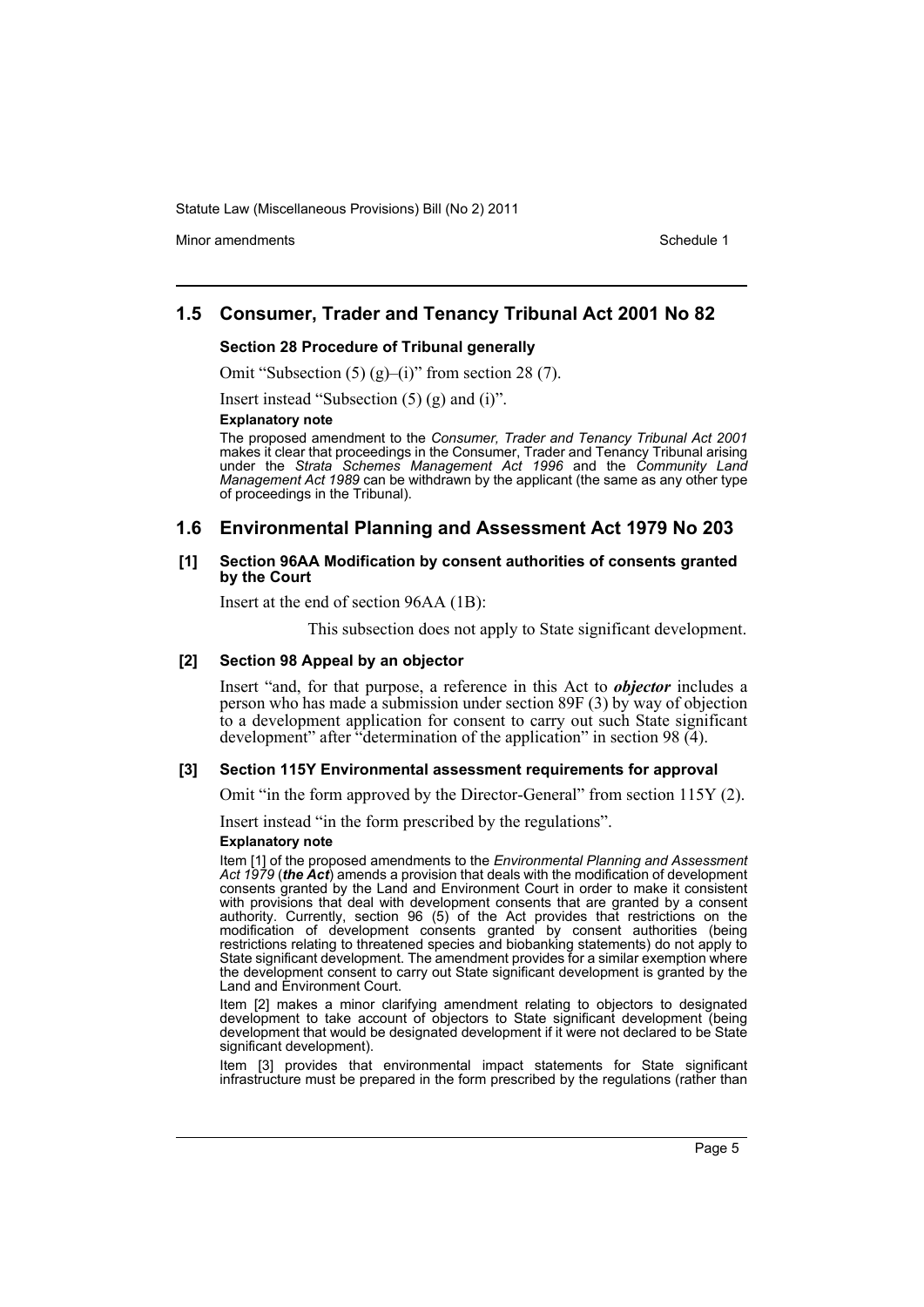Schedule 1 Minor amendments

in the form approved by the Director-General), consistently with other provisions of the Act relating to environmental impact statements.

# **1.7 Explosives Act 2003 No 39**

**Schedule 1 Savings, transitional and other provisions**

Insert after Part 2:

# **Part 3 Provisions consequent on establishment of Security Licensing and Enforcement Directorate**

### **7 Delegations**

The delegation by the Commissioner under section 31 of the *Police Act 1990* dated 24 October 2006 of the Commissioner's functions under section 13 of this Act is taken to include, and to have included from 21 March 2011, a delegation to the persons holding the following offices in the Security Licensing and Enforcement Directorate, State Crime Command, NSW Police Force:

- (a) Director,
- (b) General Manager, Industry Regulation,
- (c) General Manager, Operations,
- (d) Manager, Adjudication,
- (e) Manager, Assessment and Prevention,
- (f) Manager, Licensing Services,
- (g) Senior Assessment Officer,
- (h) Assessment Officer,
- (i) Adjudication Officer.

### **Explanatory note**

The proposed amendment to the *Explosives Act 2003* makes it clear that the restructure within the NSW Police Force that included the replacement of the Security Industry Registry with the Security Licensing and Enforcement Directorate does not and did not affect the delegation of the Commissioner's functions under that Act.

# **1.8 Health Care Complaints Act 1993 No 105**

### **Section 4 Definitions**

Omit "masseurs," from paragraph (j) of the definition of *health service*.

Insert instead "massage therapists,".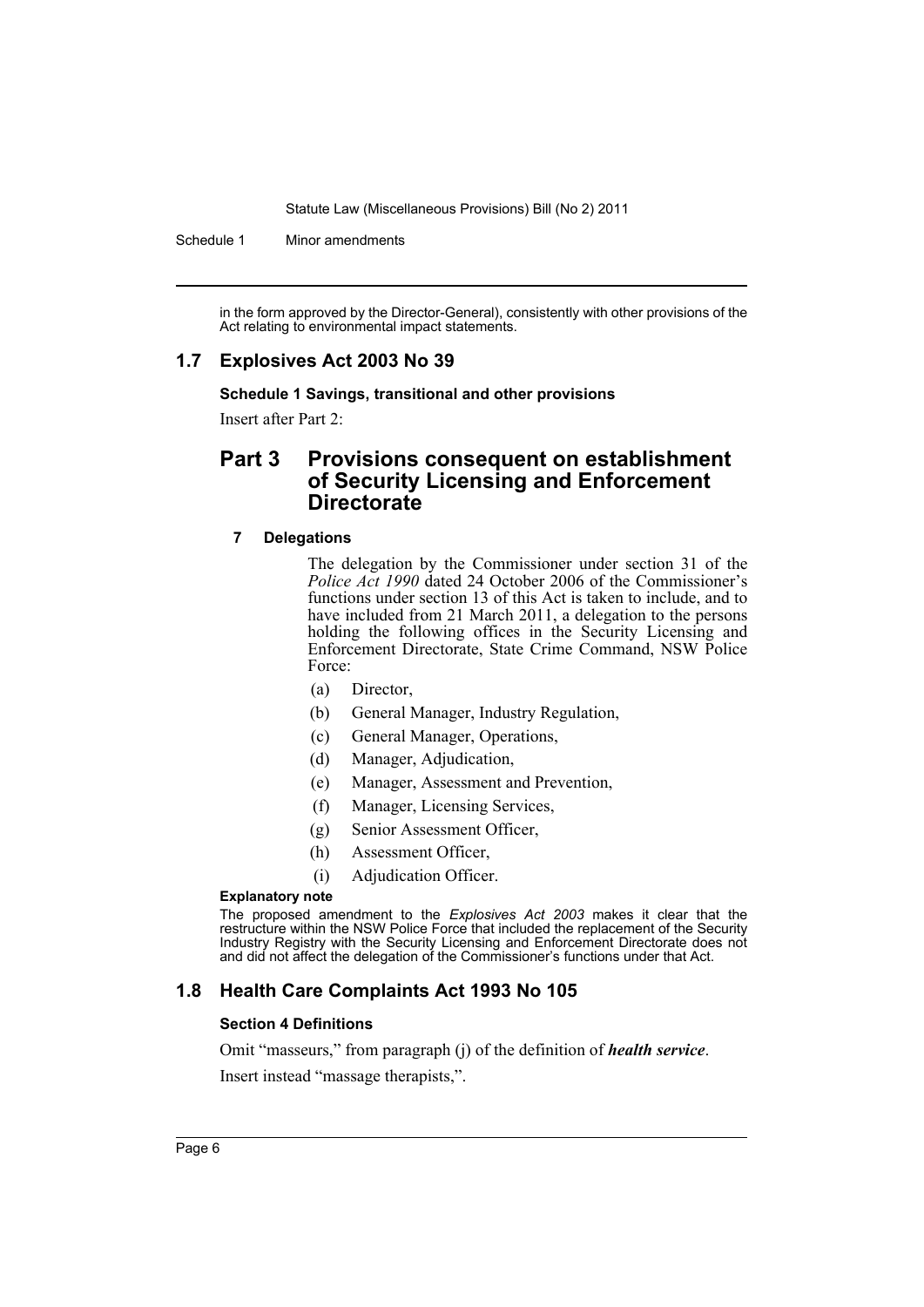Minor amendments **Schedule 1** and the state of the state of the Schedule 1

### **Explanatory note**

The proposed amendment to the *Health Care Complaints Act 1993* amends the definition of *health service* by updating the terminology used in reference to persons who practise massage therapy.

# **1.9 Health Records and Information Privacy Act 2002 No 71**

### **Section 4 Definitions**

Omit "masseurs," from paragraph (j) of the definition of *health service* in section  $4(1)$ .

Insert instead "massage therapists,".

### **Explanatory note**

The proposed amendment to the *Health Records and Information Privacy Act 2002* amends the definition of *health service* by updating the terminology used in reference to persons who practise massage therapy.

# **1.10 Innovation Council Act 1996 No 77**

### **[1] Long title**

Omit "New South Wales Innovation Council".

Insert instead "New South Wales Innovation and Productivity Council".

### **[2] Section 1 Name of Act**

Omit "*Innovation Council Act 1996*".

Insert instead "*Innovation and Productivity Council Act 1996*".

### **[3] Section 3 Definitions**

Omit "New South Wales Innovation Council" from the definition of *Council*. Insert instead "New South Wales Innovation and Productivity Council".

### **[4] Section 3, definition of "Department"**

Omit "Department of State and Regional Development".

Insert instead "Department of Trade and Investment, Regional Infrastructure and Services".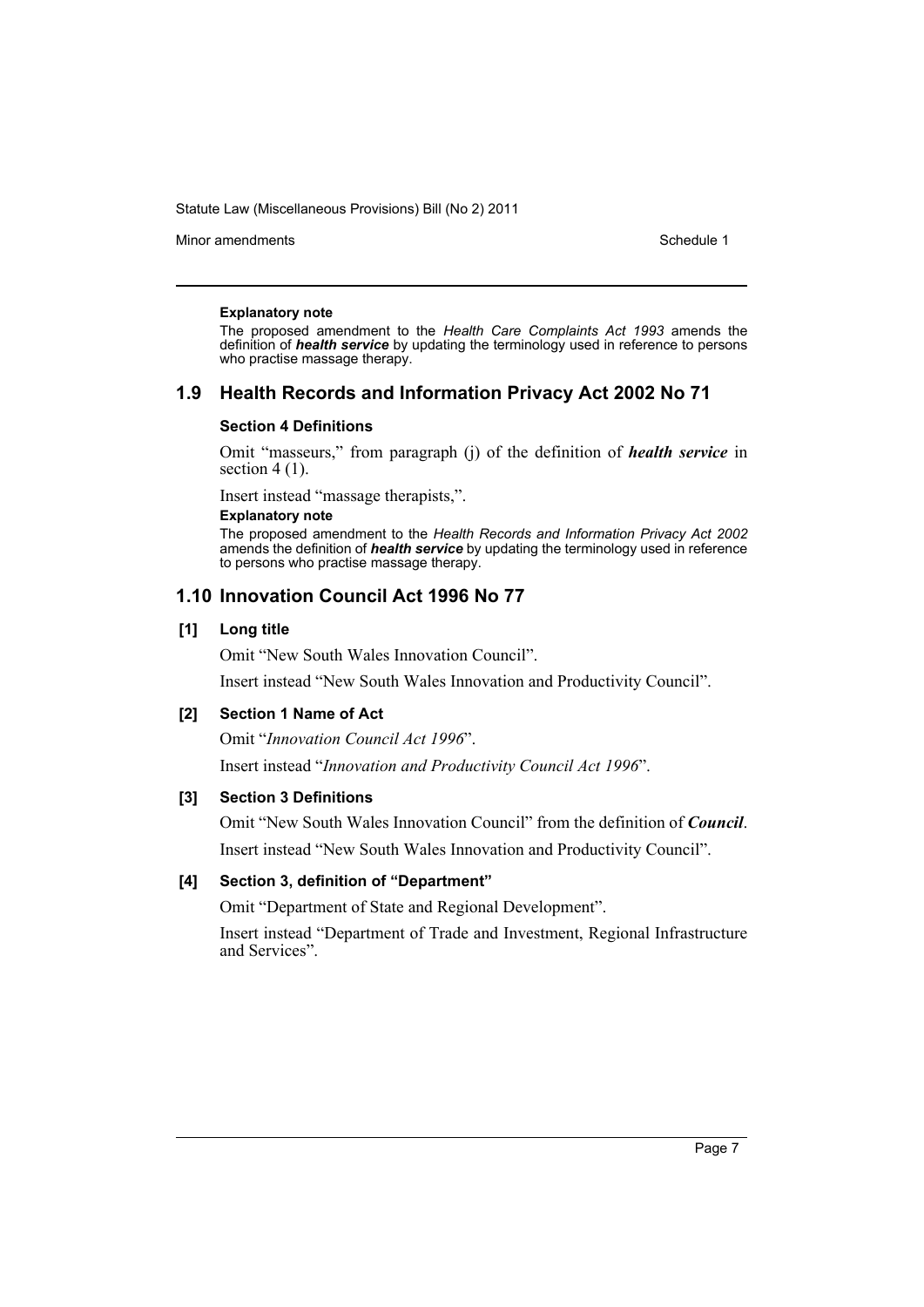Schedule 1 Minor amendments

### **[5] Part 2, heading**

Omit the heading. Insert instead:

# **Part 2 Innovation and Productivity Council**

### **[6] Section 4 Establishment of Innovation and Productivity Council**

Omit "New South Wales Innovation Council" from section 4 (1).

Insert instead "New South Wales Innovation and Productivity Council".

### **[7] Section 5 Object of Council**

Insert "that increases productivity and employment opportunities" after "innovation" wherever occurring in section  $5(2)(a)$  and  $(c)$ .

### **Explanatory note**

Item [6] of the proposed amendments to the *Innovation Council Act 1996* changes the name of the New South Wales Innovation Council to the New South Wales Innovation and Productivity Council in order to better reflect the current work of the Council. Items [1]–[3], [5] and [7] make consequential amendments. Item [4] updates a reference to a Department.

### **1.11 National Parks and Wildlife Act 1974 No 80**

### **[1] Section 21 Delegation**

Insert at the end of section 21 $(3)$  $(c)$  $(viii)$ :

, or

(ix) on the Director-General (as an enforcement agency) by or under the *Food Act 2003*.

# **[2] Sections 57 (4) (a) and 58R (4) (a)**

Insert "or section 132C" after "Part 9" wherever occurring.

### **[3] Section 58Q Provisions respecting animals in karst conservation reserves**

Omit "or a commercial fauna harvester's licence under section 123" from section 58Q (3) (a).

Insert instead ", a commercial fauna harvester's licence under section 123 or a scientific licence under section 132C".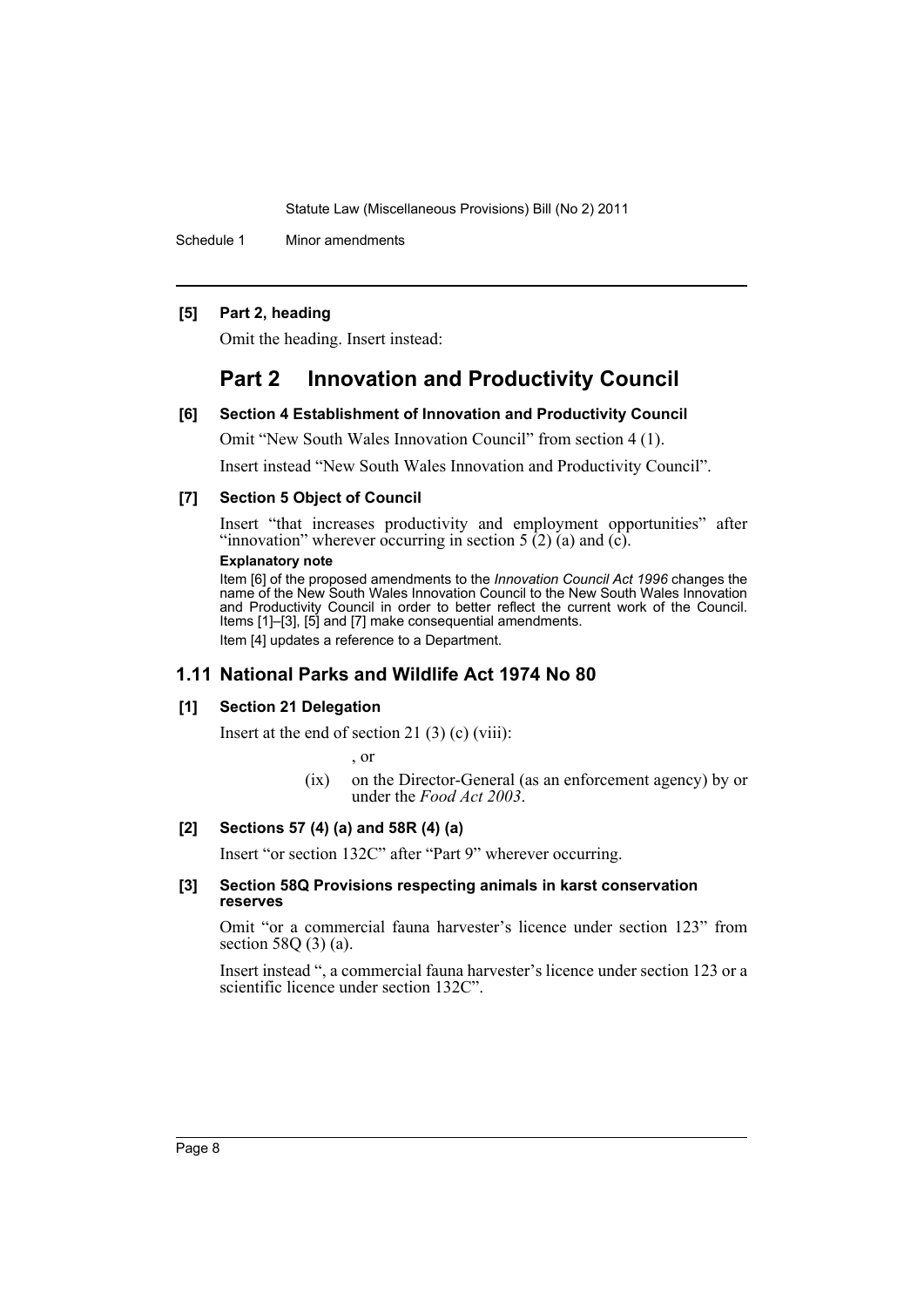Minor amendments **Schedule 1** and the state of the state 1 and the state of the Schedule 1

### **[4] Section 117 Restriction on picking or possession of native plant**

Insert at the end of section 117 (3) (e):

, or

- (f) the act constituting the offence was essential for the carrying out of:
	- (i) development in accordance with a development consent within the meaning of the *Environmental Planning and Assessment Act 1979*, or
	- (ii) an activity by a determining authority within the meaning of Part 5 of that Act if the determining authority has complied with that Part, or
	- (iii) an activity in accordance with an approval of a determining authority within the meaning of Part 5 of that Act if the determining authority has complied with that Part, or
	- (iv) a project approved under Part 3A of that Act, or
	- (v) State significant infrastructure approved under Part 5.1 of that Act.

### **[5] Section 188D Provisions relating to certain existing access roads on National Park Estate lands**

Insert after paragraph (h) of the definition of *access road* in section 188D (9):

(i) clause 5 of Schedule 9 to the *National Park Estate (Riverina Red Gum Reservations) Act 2010*.

### **[6] Section 188D (9), definition of "exclusion order"**

Insert after paragraph (h):

(i) clause 5 (7) of Schedule 9 to the *National Park Estate (Riverina Red Gum Reservations) Act 2010*.

### **Explanatory note**

Item [1] of the proposed amendments to the *National Parks and Wildlife Act 1974* (*the* Act) enables the Director-General of the Department of Premier and Cabinet to delegate certain functions conferred by or under the *Food Act 2003*.

Items [2] and [3] extend to offences relating to animals in karst conservation areas and plants in nature reserves the standard defence of action under a scientific licence.

Item [4] extends to the offence of picking or possessing a native plant the standard defence applying to offences under the Act of necessary action for the purposes of development authorised under the *Environmental Planning and Assessment Act 1979*.

Items [5] and [6] update the definitions of *access road* and *exclusion order* in section 188D of the Act (Provisions relating to certain existing access roads on National Park Estate lands).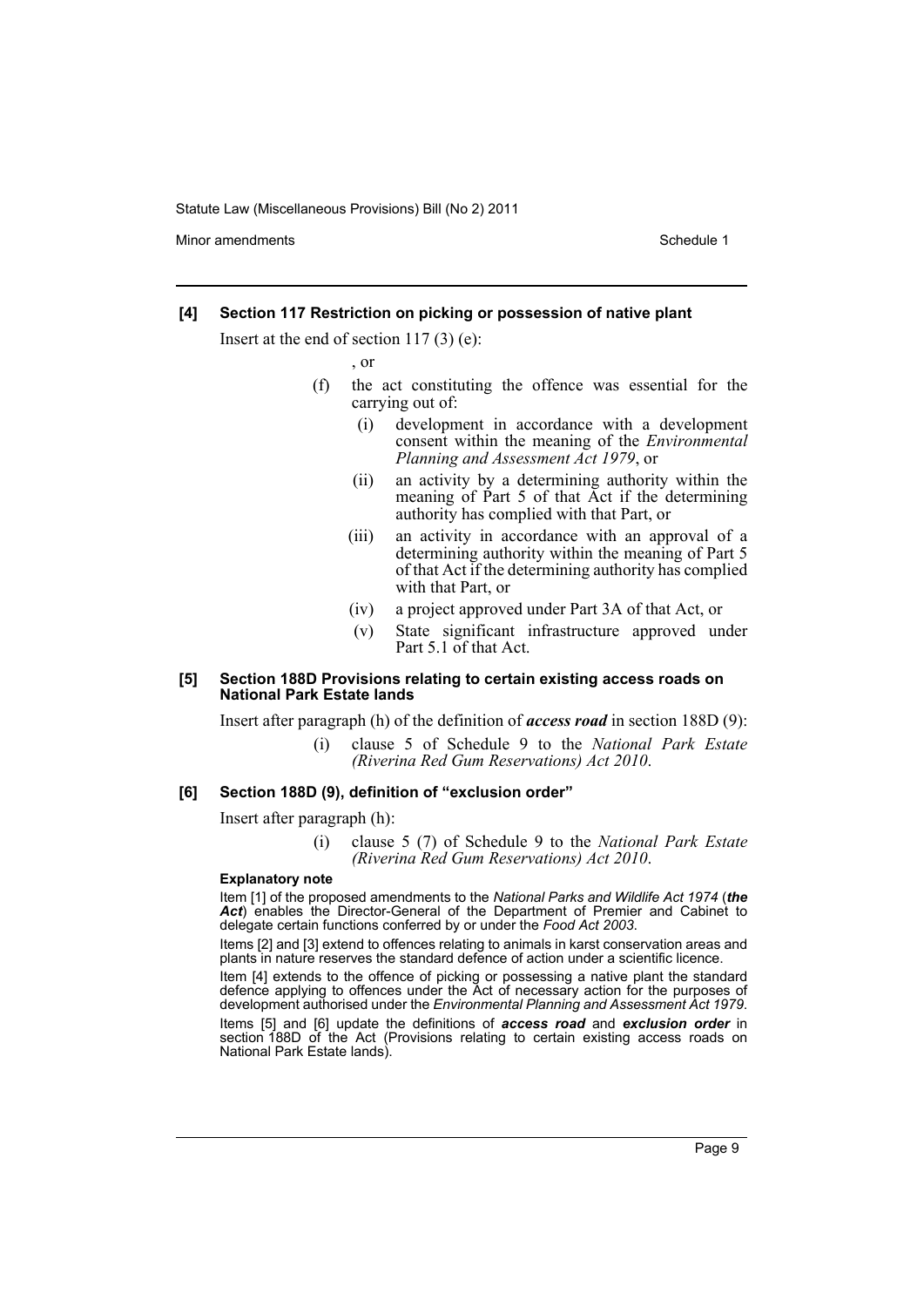Schedule 1 Minor amendments

# **1.12 Property, Stock and Business Agents Act 2002 No 66**

### **[1] Section 3 Definitions**

Omit the definitions of *Department* and *Director-General* from section 3 (1).

Insert instead in alphabetical order:

*Department* means the Department of Finance and Services. *Director-General* means:

- (a) the Commissioner for Fair Trading, Department of Finance and Services, or
- (b) if there is no such position in the Department—the Director-General of the Department.

### **[2] Section 93 Dishonoured cheques**

Omit "presented". Insert instead "drawn".

### **Explanatory note**

Item [1] of the proposed amendments to the *Property, Stock and Business Agents Act 2002* updates the definitions of *Department* and *Director-General*.

Item [2] makes it necessary for an authorised deposit-taking institution to notify the Director-General of the Department of Finance and Services when a cheque drawn (rather than presented) on a trust account kept with it under Part 7 of that Act has been dishonoured.

# **1.13 Residential Parks Act 1998 No 142**

### **[1] Section 61 Contravention of rent order**

Omit section 61 (1) including the penalty provision.

# **[2] Section 61 (3)**

Omit "subsection (1) or (2)".

Insert instead "this section or section 52 of the *Consumer, Trader and Tenancy Tribunal Act 2001*".

### **Explanatory note**

Item [1] of the proposed amendments to the *Residential Parks Act 1998* removes an offence relating to the contravention of a rent order since a similar offence is contained in the *Consumer, Trader and Tenancy Tribunal Act 2001*. Item [2] makes a consequential amendment.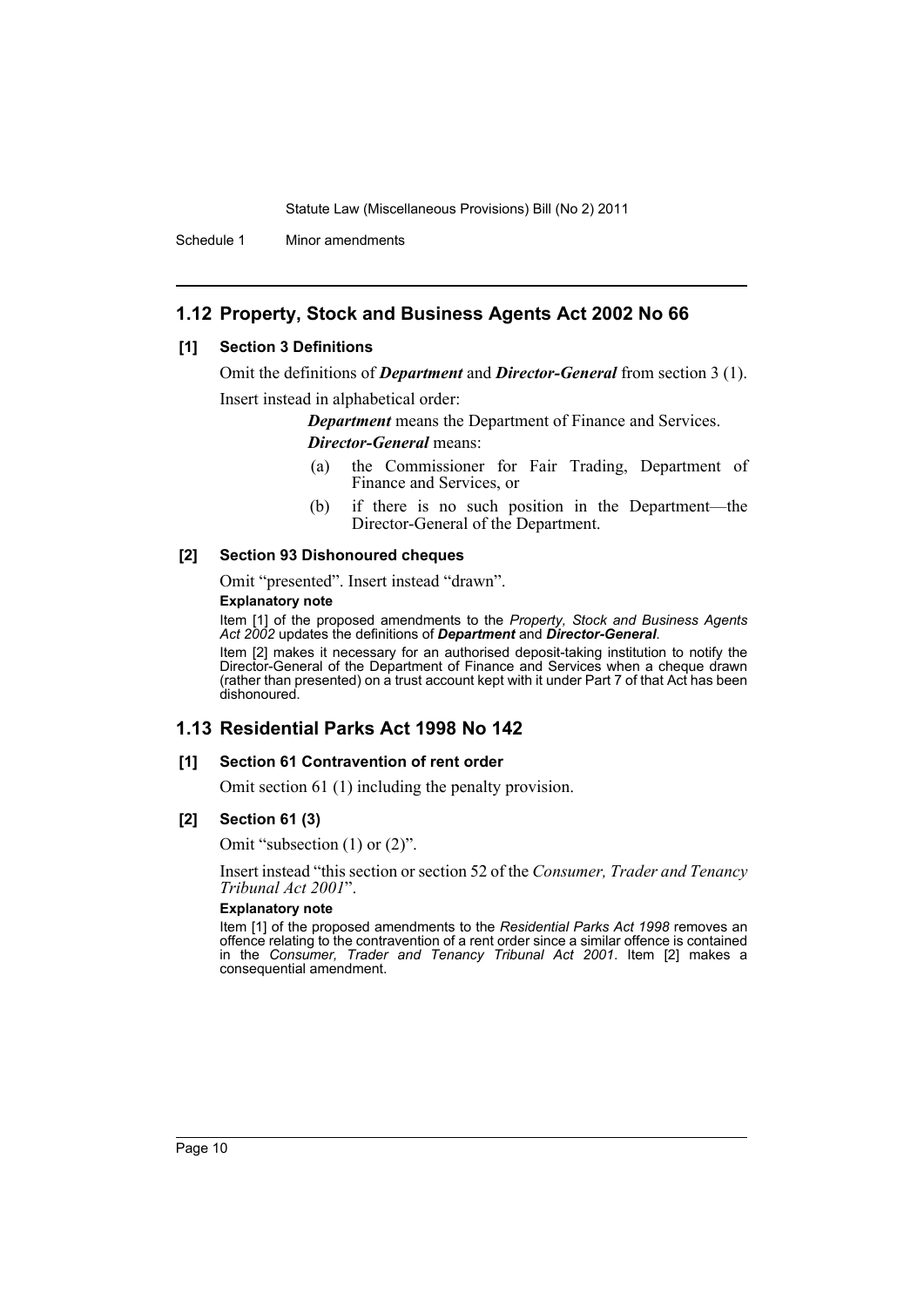Minor amendments **Schedule 1** and the state of the state 1 and the state of the Schedule 1

# **1.14 Residential Tenancies Act 2010 No 42**

### **[1] Section 41 Rent increases**

Insert "If an application has not been made within that 12-month period, the rent increase is taken to comply with this section." after "increased." in section 41 (10).

### **[2] Section 99 Rent increases during long-term fixed term leases termination notice by tenant**

Omit "more than 2 years" from section 99 (1).

Insert instead "2 years or more".

### **Explanatory note**

Item [1] of the proposed amendments to the *Residential Tenancies Act 2010* (*the Act*) makes it clear that a rent increase is taken to be validly imposed for the purposes of the Act if the 12-month period prescribed by the Act for bringing proceedings to challenge the rent increase has expired without a challenge being made.

Item [2] makes a minor amendment consequential on the amendment of section 42 of the Act by the *Statute Law (Miscellaneous Provisions) Act 2011*.

# **1.15 Retirement Villages Act 1999 No 81**

### **Section 24A Retirement village land to be recorded on Register**

Insert "publicly available" after "establish a" in section 24A (8).

### **Explanatory note**

The proposed amendment to the *Retirement Villages Act 1999* makes it clear that the list of retirement villages that may be compiled from information recorded under section 24A of that Act (in relation to land that is used as a retirement village) can be made available to the public.

# **1.16 Road Transport (Vehicle Registration) Act 1997 No 119**

### **[1] Section 16C Registration of written-off vehicles**

Omit section 16C (3). Insert instead:

- (3) If the Authority cancels the registration of a vehicle under this section, the Authority must immediately notify the registered operator of the vehicle of the cancellation.
- (3A) Despite section 14 (3) of the *Motor Accidents Compensation Act 1999*, a third-party policy (within the meaning of that Act) is not cancelled immediately upon cancellation of registration of a vehicle under this section and continues to have effect until the day on which the registered operator of the vehicle is given notice of the cancellation of registration.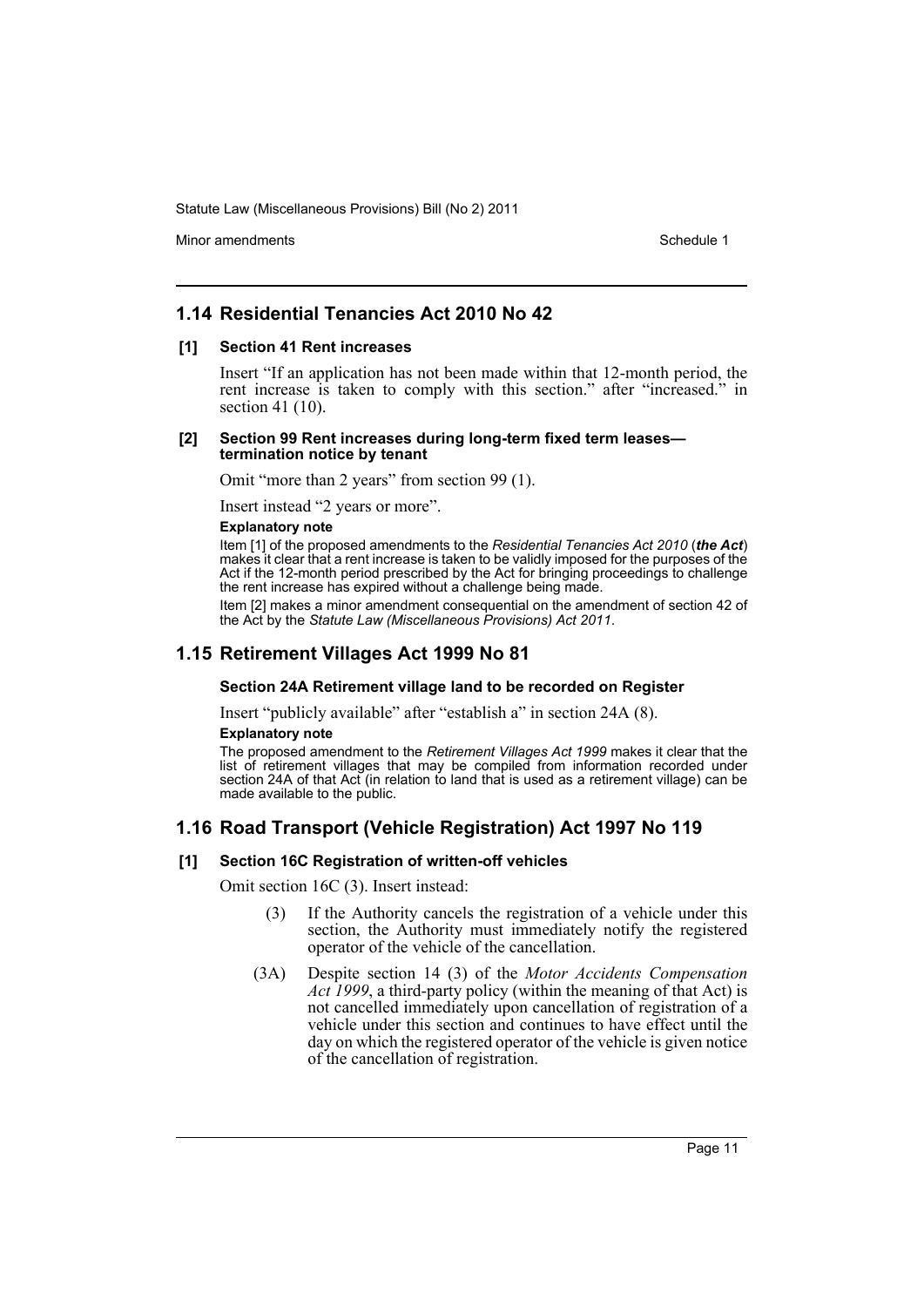Schedule 1 Minor amendments

### **[2] Section 18 Prohibition on using unregistered registrable vehicles**

Insert after section 18 (3):

(3A) If the Authority cancels the registration of a vehicle under section 16C, subsection (1) does not apply in relation to the vehicle until the day on which the registered operator of the vehicle is given notice by the Authority of the cancellation.

### **Explanatory note**

Item [1] of the proposed amendments to the *Road Transport (Vehicle Registration) Act 1997* (*the Act*) alters the requirement for the Roads and Traffic Authority (or its successor, Roads and Maritime Services) to cancel the registration of a vehicle if its vehicle identifier is the same as the vehicle identifier of a statutory written-off vehicle or an interstate written-off vehicle. Under the amended provision, the cancellation of a vehicle will have effect immediately and not after the giving of 14 days' notice to the registered operator of the vehicle, as at present. Item [1] also provides that a third-party policy in relation to a motor vehicle is not cancelled until the day on which the registered operator of the vehicle is given notice of the cancellation of registration. (Clause 7 of the *Road Transport (General) Regulation 2005* provides that the date on which a registered operator is taken to have been given notice is, if the notice is sent by mail, the fourth working day after the notice was posted or, if the notice is delivered to the person personally, the date when it is so delivered.)

Item [2] provides that it will not be an offence under section 18 of the Act (which prohibits the use of an unregistered registrable vehicle on a road or road related area) if the registered operator of the vehicle has not been given notice of the cancellation of registration.

# **1.17 Roads Act 1993 No 33**

### **Section 64 RTA may exercise functions of roads authority with respect to certain roads**

Insert "State significant development for which development consent has been granted under Part 4," after "Part 3A," in section 64 ( $1\overline{A}$ ).

### **Explanatory note**

The proposed amendment to the *Roads Act 1993* expands the purposes for which the Roads and Traffic Authority (which is to be replaced by Roads and Maritime Services) may exercise the functions of a roads authority under that Act to include the exercise of those functions for the purpose of carrying out State significant development for which development consent has been granted under Part 4 of the *Environmental Planning and Assessment Act 1979*.

# **1.18 Security Industry Act 1997 No 157**

### **[1] Section 4 Carrying on a "security activity"**

Omit "or providing close personal protection," from section 4 (1) (a).

### **[2] Sections 4 (1) (b), 11 (1) (c) and 12A (1) (c)**

Omit ", venue controller or bouncer" wherever occurring.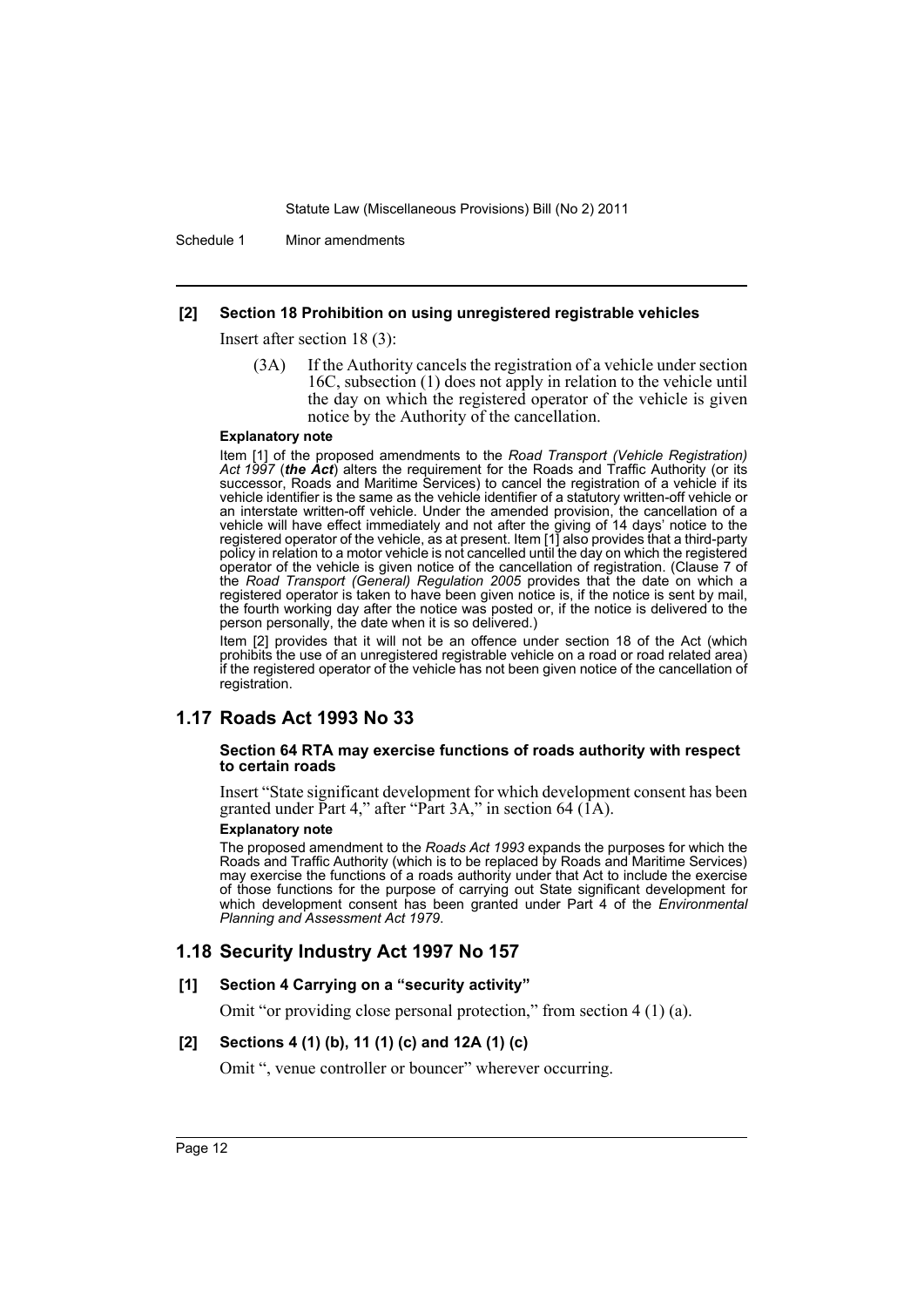Minor amendments **Schedule 1** and the state of the state of the Schedule 1

# **[3] Section 4 (1) (c)**

Omit "patrol dogs". Insert instead "dogs".

### **[4] Section 4 (1) (h)**

Omit section 4 (1) (h). Insert instead:

- (h) providing advice in relation to security equipment (other than basic household or automotive security items at approved classes of retail outlets), including providing product advice in relation to security equipment,
- (h1) providing advice in relation to the identification and analysis of security risks and providing solutions or management strategies to minimise security risks,

# **[5] Section 4 (2)**

Omit the subsection. Insert instead:

(2) In this section:

*basic household or automotive security item* has the meaning given by the regulations.

*bodyguard* means a person who is employed or engaged for the purpose of providing close personal protection to another person.

*crowd controller* means a person who, in respect of any licensed premises (within the meaning of the *Liquor Act 2007*), public entertainment venue or public or private event or function, as part of his or her regular duties performs for remuneration any of the following functions:

- (a) controlling or monitoring the behaviour of persons,
- (b) screening persons seeking entry,
- (c) removing persons for behavioural or other reasons,
- (d) any other function prescribed by the regulations.

# **[6] Section 11 (1) (b)**

Omit "or to provide close personal protection".

# **[7] Section 12A (1) (b)**

Omit "or provide close personal protection".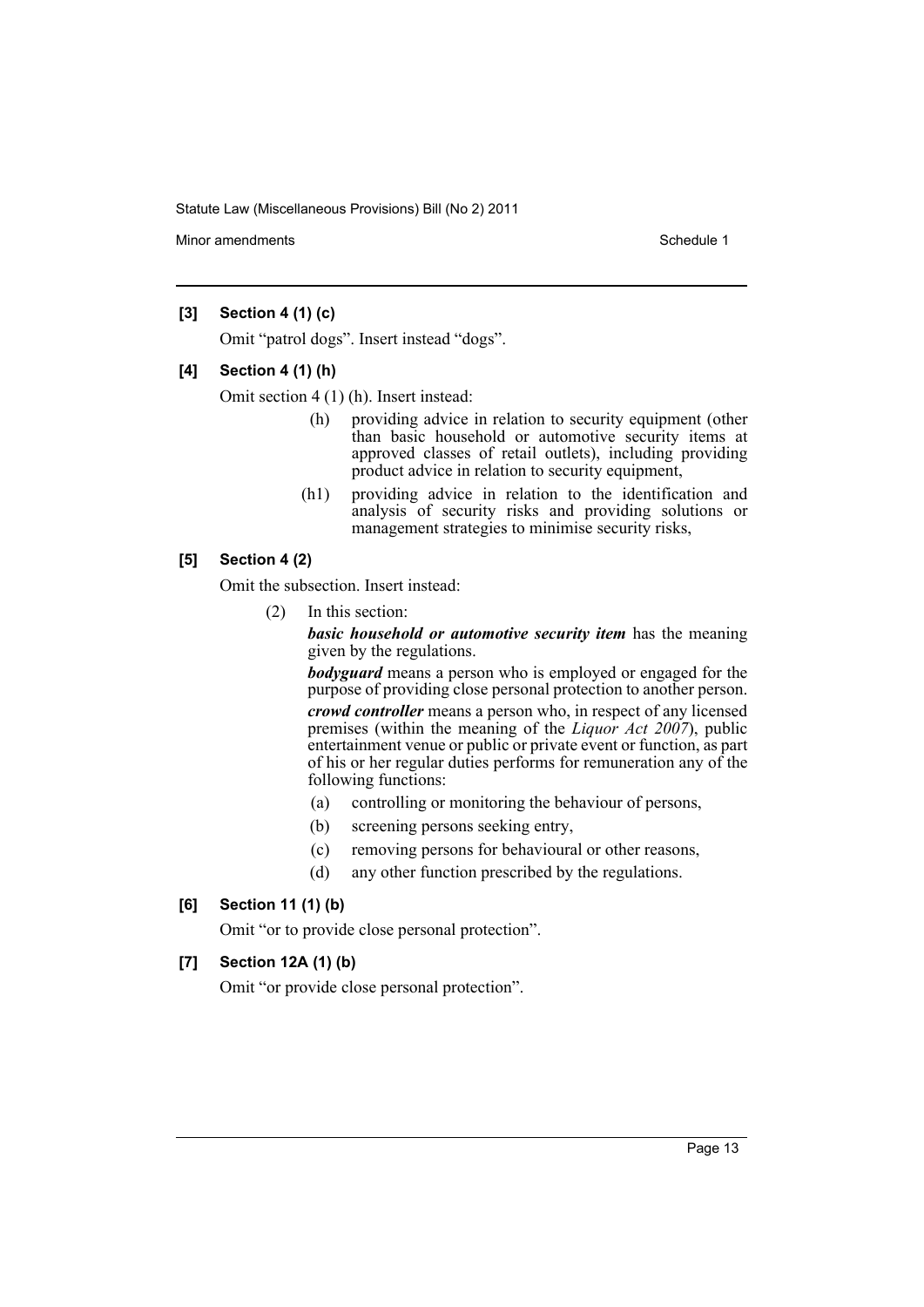Schedule 1 Minor amendments

### **[8] Schedule 2 Savings and transitional provisions**

Insert at the end of the Schedule with appropriate Part and clause numbering:

# **Part Provisions consequent on enactment of Statute Law Miscellaneous Provisions Act (No 2) 2011**

### **Licences not affected**

The amendments made to sections 11 and 12A of this Act by the *Statute Law Miscellaneous Provisions Act (No 2) 2011* do not affect the authority conferred by a licence under this Act.

# **Part Provisions consequent on establishment of Security Licensing and Enforcement Directorate**

# **Delegations**

The delegation by the Commissioner under section 43 (1) of this Act dated 22 February 2010 is taken to include, and to have included from 21 March 2011, a delegation to the persons holding the following offices:

- (a) Commander, State Crime Command, NSW Police Force,
- (b) Director, Security Licensing and Enforcement Directorate, State Crime Command, NSW Police Force.

### **Sub-delegations**

The sub-delegation by the Registrar of the Security Industry Registry under section 43 (2) of this Act dated 25 February 2010 is taken to include, and to have included from 21 March 2011, a sub-delegation to the persons holding the following offices in the Security Licensing and Enforcement Directorate, State Crime Command, NSW Police Force:

- (a) General Manager, Industry Regulation,
- (b) General Manager, Operations,
- (c) Manager, Adjudication,
- (d) Manager, Approved Training,
- (e) Manager, Assessment and Prevention,
- (f) Manager, Compliance and Enforcement,
- (g) Manager, Customer Relations,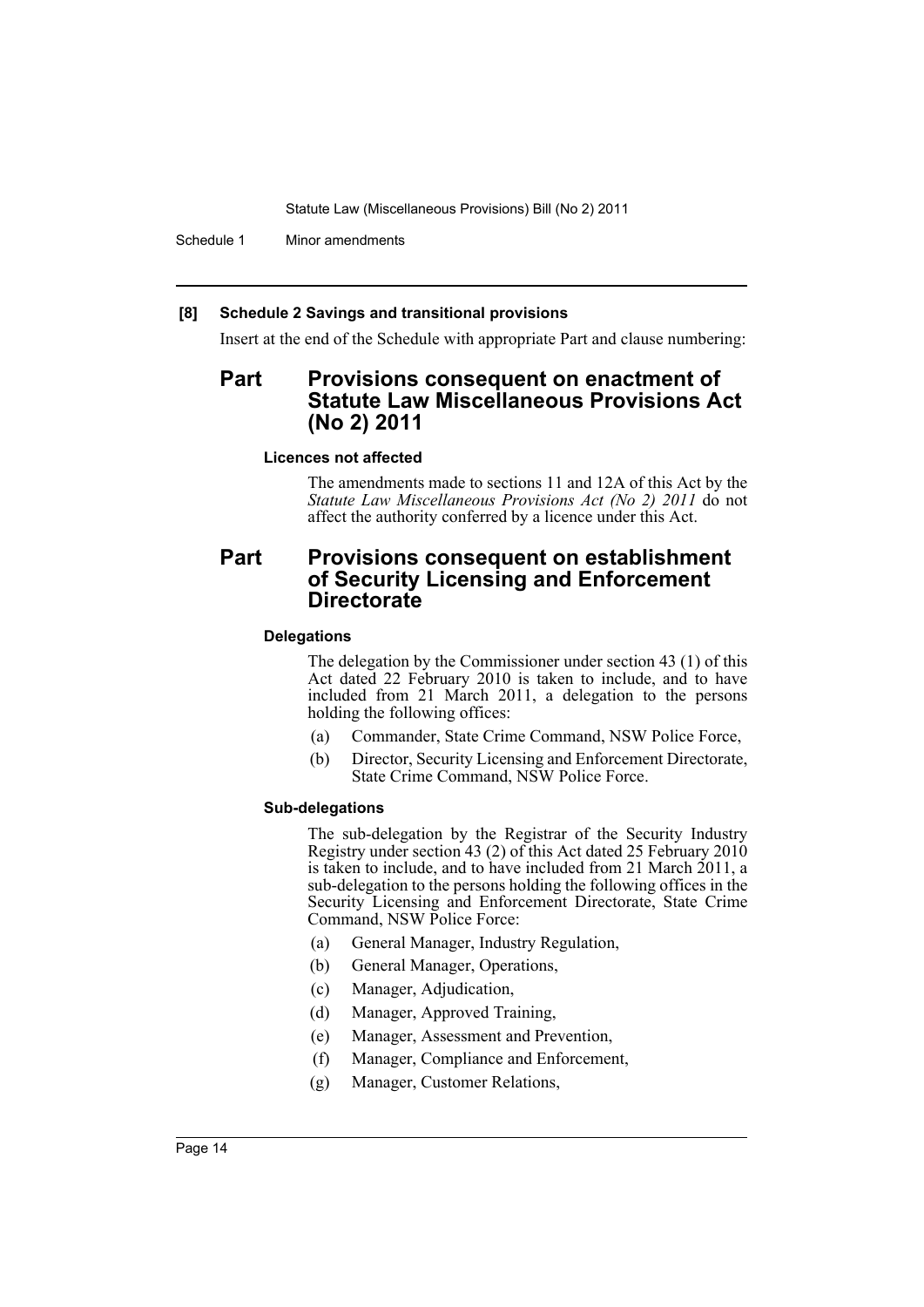Minor amendments **Schedule 1** and the state of the state 1 and the state of the Schedule 1

- (h) Manager, Licensing Services,
- (i) Senior Auditor,
- (j) Auditor,
- (k) Senior Compliance Enforcement Officer,
- (l) Compliance and Enforcement Officer,
- (m) Corruption Prevention and Risk Management Officer,
- (n) Senior Assessment Officer,
- (o) Assessment Officer,
- (p) Adjudication Officer.

### **Explanatory note**

Item [3] of the proposed amendments to the *Security Industry Act 1997* (*the Act*) clarifies that patrolling, protecting, watching or guarding property involving the use of any dog, rather than a patrol dog, is a security activity. The amendment is made for the purposes of consistency with legislation of other jurisdictions.

Item [4] makes it clear that providing advice in relation to certain security items and providing advice in relation to the identification and the minimisation of risks are separate security activities.

Item [5] defines the terms *bodyguard* and *crowd controller* to provide greater clarity on the work of a bodyguard or crowd controller that constitutes a security activity. Items [1], [2], [6] and [7] make consequential amendments.

Section 4 of the Act sets out activities that are *security activities* for the purposes of that Act. The Act also provides that it is an offence for a person to carry on security activities unless the person is appropriately licensed or is employed by the holder of an appropriate licence.

Item [8] makes it clear that the restructure within the NSW Police Force that included the replacement of the Security Industry Registry with the Security Licensing and Enforcement Directorate does not and did not affect the delegation or sub-delegation of the Commissioner's functions under the Act. Item [8] also inserts a savings provision consequent on the amendments made by items [1]–[7].

# **1.19 State Emergency and Rescue Management Act 1989 No 165**

### **Schedule 4 Savings, transitional and other provisions**

Omit Part 6 from Schedule 4.

#### **Explanatory note**

The proposed amendment to the *State Emergency and Rescue Management Act 1989* repeals Part 6 of Schedule 4 to that Act, which was inserted by the *State Emergency and Rescue Management Amendment (Botany Emergency Works) Act 2008* for the purpose of facilitating the carrying out of emergency works in respect of a retaining wall adjoining Botany Road, Alexandria. Those works have since been carried out and the provisions are no longer necessary.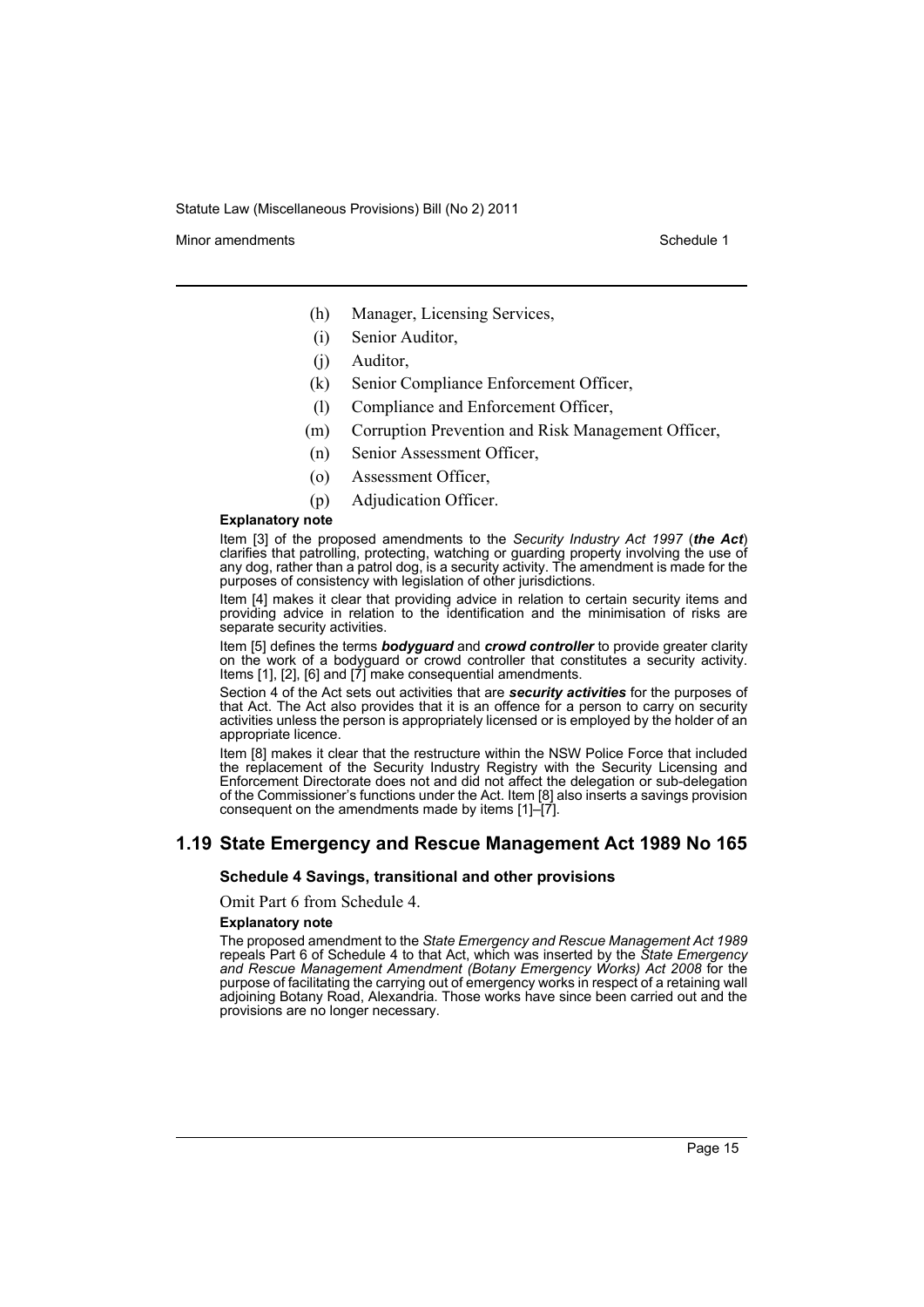Schedule 1 Minor amendments

# **1.20 Strata Schemes Management Act 1996 No 138**

### **Section 237 Who may keep seal of owners corporation?**

Insert "Section 50 (1) (b) of the *Interpretation Act 1987* provides that statutory corporations are to have a seal." before "Section" in the note to section 237.

# **Explanatory note**

The proposed amendment to the *Strata Schemes Management Act 1996* inserts additional matter in the note to section 237 (which deals with the keeping of the seal of an owners corporation) relating to the requirement in the *Interpretation Act 1987* that statutory corporations have a seal.

# **1.21 Superannuation Act 1916 No 28**

### **[1] Section 3 Definitions**

Omit the definition of *HealthQuest* from section 3 (1).

### **[2] Section 22 Breakdown retirement**

Omit "HealthQuest or any one or more medical practitioners nominated by STC" from section 22 (2).

Insert instead "one or more persons or bodies nominated, or one or more persons who are members of a class of persons nominated, by STC".

### **[3] Section 50 Employee retired through infirmity may be called up for medical examination**

### Omit "HealthQuest".

Insert instead "one or more persons or bodies nominated, or one or more persons who are members of a class of persons nominated, by STC,".

### **Explanatory note**

The object of the proposed amendments is to replace references in the *Superannuation Act 1916* to HealthQuest, which was dissolved as a statutory health corporation in 2009, with reference to the SAS Trustee Corporation (*STC*). As a result of the amendments, the question of whether a contributor is an invalid, or is physically or mentally incapable of performing his or her duties, is to be determined by STC having regard to medical advice furnished by one or more persons or bodies nominated, or one or more persons who are members of a class of persons nominated, by STC (under section 22). Similarly, an employee retired through infirmity may be required to submit himself or herself for medical examination by one or more persons or bodies nominated, or one or more persons who are members of a class of persons nominated, by STC (under section 50).

The amendments supersede clause 18 (5) of the *Health Services Regulation 2008*, which is consequentially repealed by Schedule 2.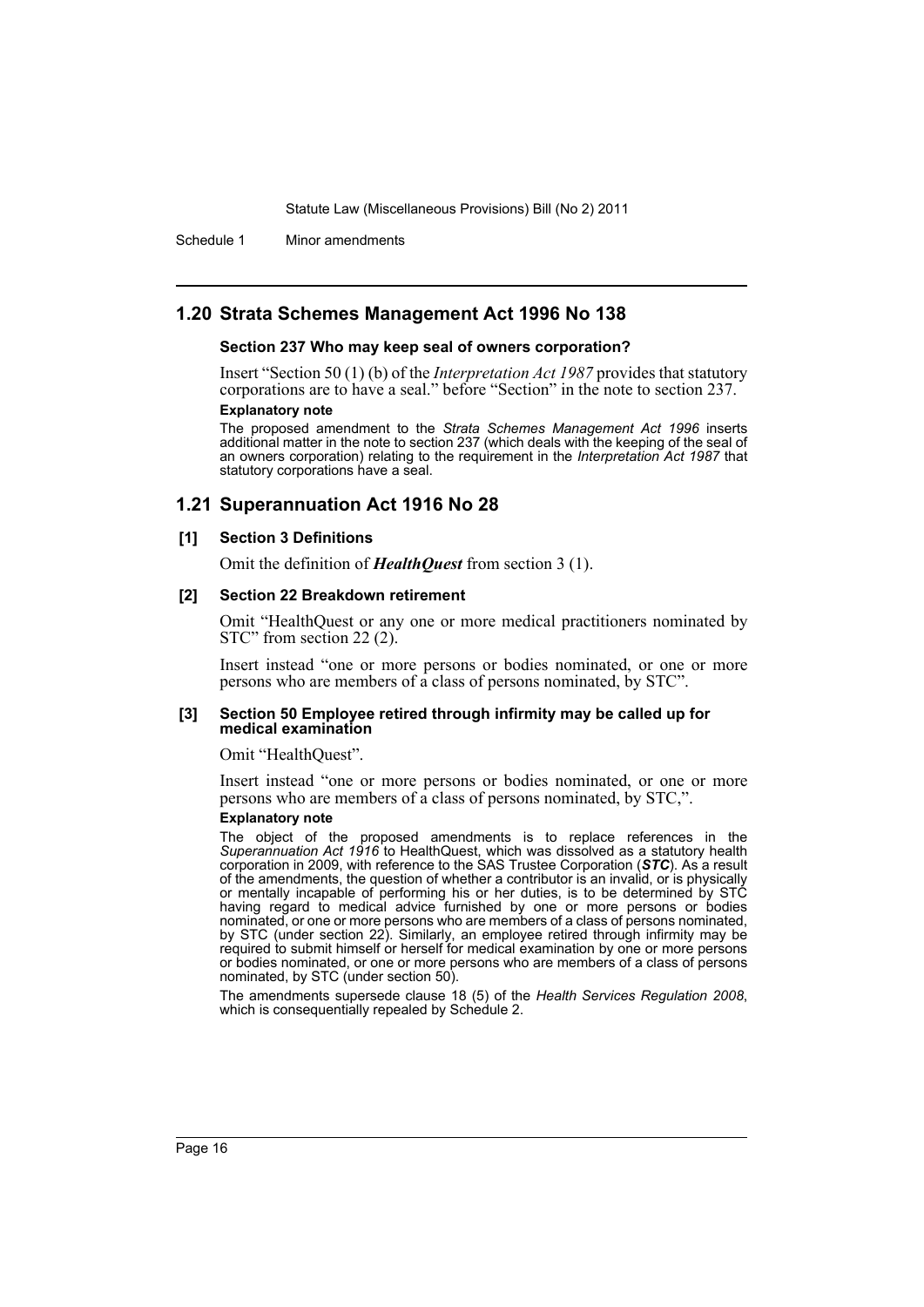Minor amendments **Schedule 1** and the state of the state 1 and the state of the Schedule 1

# **1.22 Sydney Olympic Park Authority Act 2001 No 57**

### **Section 65 Rangers**

Insert ", or a delegate of the Director-General" after "Director-General" in section 65 (5) (e).

### **Explanatory note**

The proposed amendment to the *Sydney Olympic Park Authority Act 2001* (*the Act*) enables a delegate of the Director-General under the Act to sign a ranger's identification card issued under the Act. At present, the Director-General is the only person who is authorised to sign a ranger's identification card.

# **1.23 Water Management Act 2000 No 92**

### **[1] Section 61 Applications for granting of access licences**

Omit section 61 (1) (a). Insert instead:

- (a) the application is for a specific purpose access licence in circumstances where:
	- (i) the regulations provide, or a relevant management plan provides, that an application for the licence may be made, and
	- (ii) the application does not contravene any restriction on the making of such an application contained in a relevant management plan, or

### **[2] Section 63 Determination of applications**

Omit section 63 (2) (a). Insert instead:

- (a) the application has been made as provided by section  $61$  (1) (a), (b) or (c), and
- **[3] Section 168 Special rates and charges and termination charges**

Insert after section 168 (2):

(3) In addition to any other charge that it may fix under this Part, a private irrigation board may fix termination charges payable by a landholder or former landholder in connection with the board ceasing to supply water to the landholder or former landholder (whether because of the transformation of the landholder's water entitlement to an access licence or otherwise).

### **[4] Section 190B Transformation of landholder's water entitlement**

Omit section 190B (7) (a).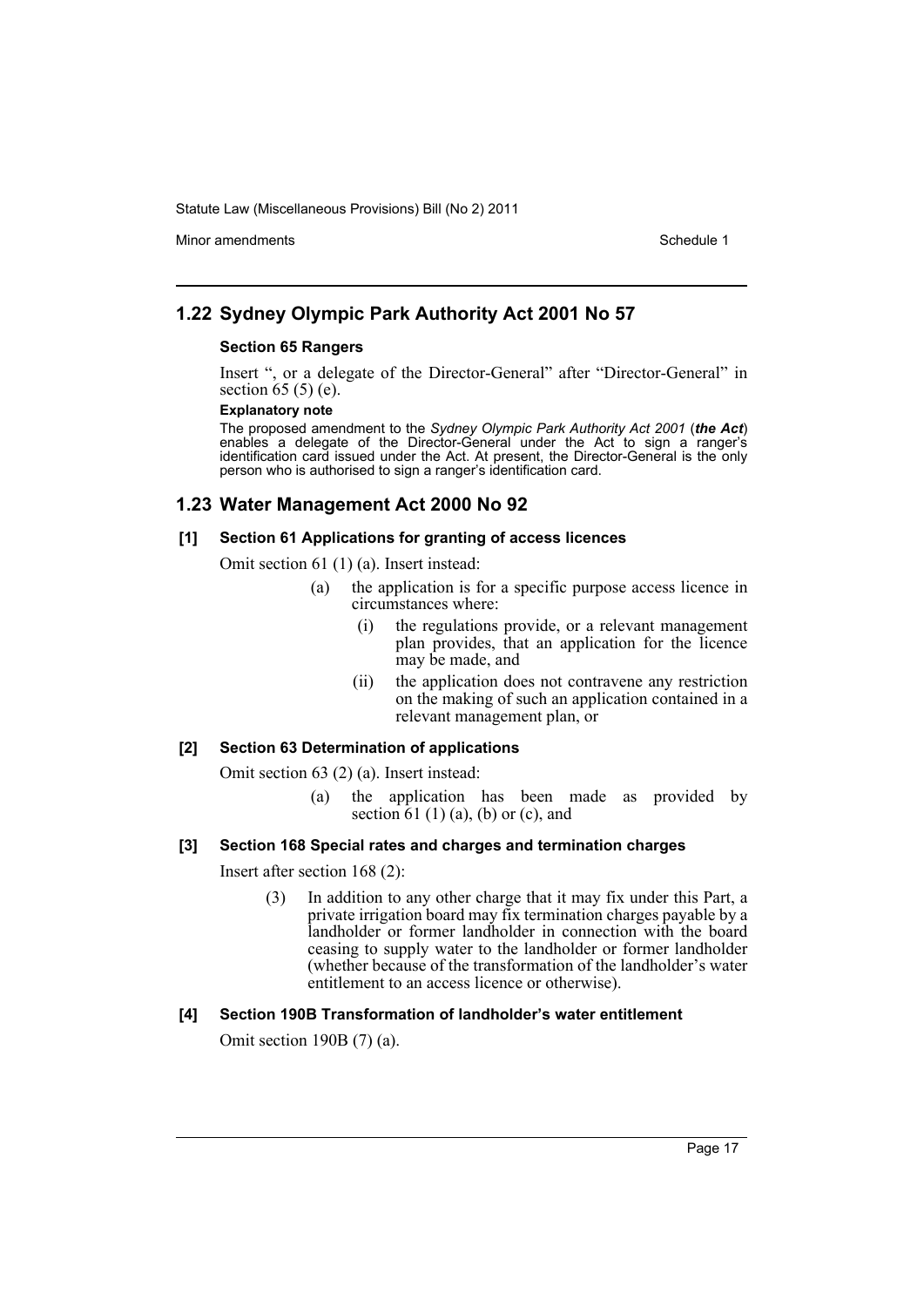Schedule 1 Minor amendments

### **[5] Section 237B Transformation of landholder's water entitlement**

Omit section 237B (7) (a).

### **[6] Section 238A**

Insert after section 238:

### **238A Termination charges**

In addition to any other charge that they may fix under this Part, the members of a private irrigation trust may fix termination charges payable by a landholder or former landholder in connection with the trust ceasing to supply water to the landholder or former landholder (whether because of the transformation of the landholder's water entitlement to an access licence or otherwise).

### **[7] Section 367 Evidentiary certificates**

Insert ", or debited or otherwise withdrawn from," after "credited to" in section 367 (2) (q).

### **[8] Schedule 9 Savings, transitional and other provisions**

Insert at the end of clause 1 (1):

*Statute Law (Miscellaneous Provisions) Act (No 2) 2011*, to the extent that it amends this Act or the regulations made under this Act

### **[9] Schedule 9**

Insert at the end of the Schedule (with appropriate Part and clause numbering):

# **Part Provision consequent on enactment of Statute Law (Miscellaneous Provisions) Act (No 2) 2011**

### **Application of amendments to Schedule 10**

- (1) The amendments made to Schedule 10 by the *Statute Law (Miscellaneous Provisions) Act (No 2) 2011* apply in relation to the conversion of entitlements where the appointed day (within the meaning of Schedule 10) concerned is specified in a proclamation made under section 55A or 88A on or after the commencement of the amendments.
- (2) Any regulations modifying the application of Schedule 10 in relation to a specified part of the State or water source before the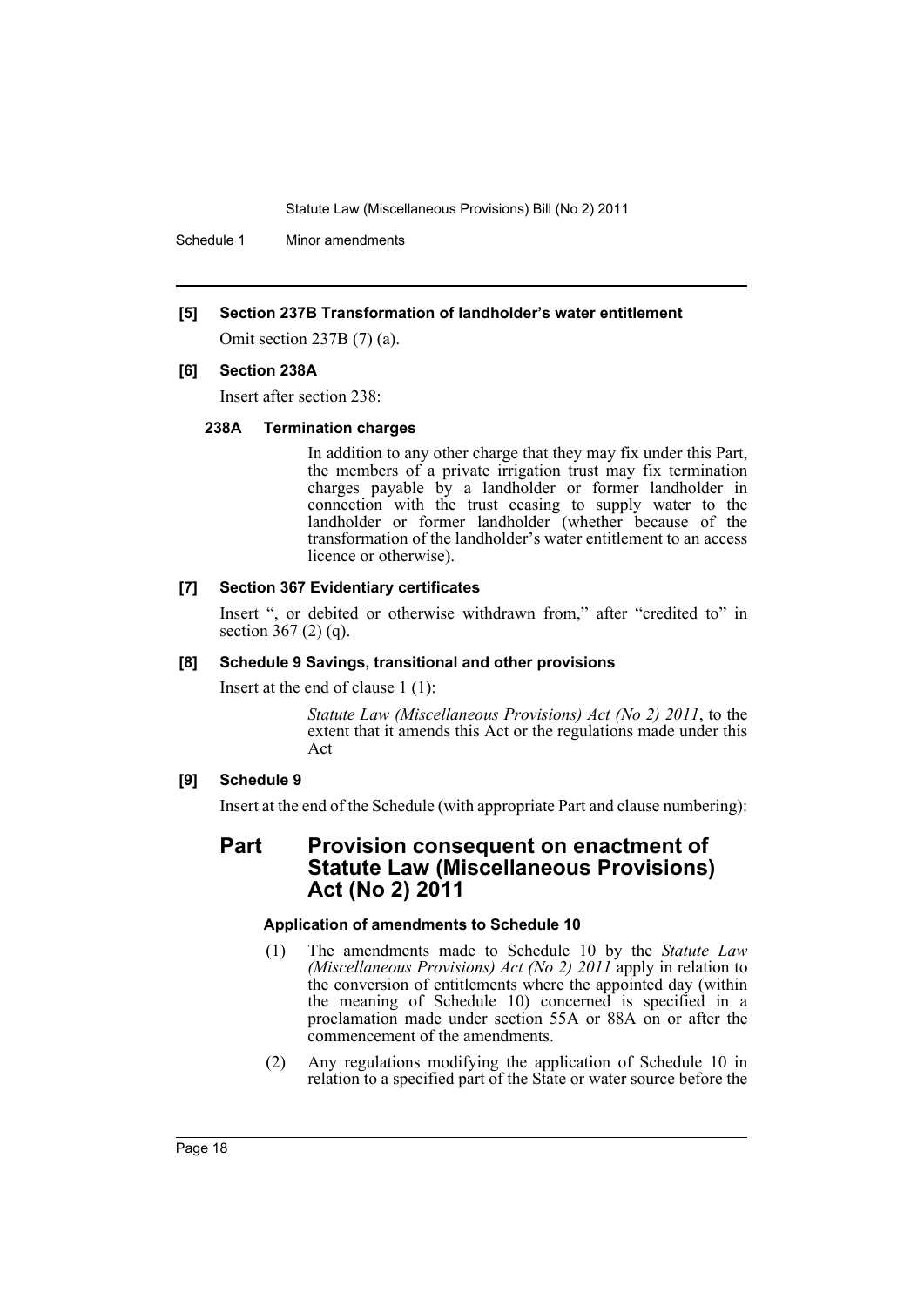Minor amendments **Schedule 1** and the state of the state 1 and the state of the Schedule 1

commencement of the amendments to that Schedule continue to have effect as if the Schedule had not been amended.

### **[10] Schedule 10 Conversion of former entitlements to access licences and approvals**

Omit "the commencement of this Part" from clause 19 (5).

Insert instead "the appointed day".

### **[11] Schedule 10, clause 19**

Insert after clause 19 (10):

- (10A) Subclause (10B) applies only to an access licence arising from an entitlement with respect to land in respect of which an interest was, immediately before the appointed day, registered under the *Real Property Act 1900* or under the *Corporations Act 2001* of the Commonwealth.
- (10B) No dealing that requires the consent of the holder of a security interest may be registered in relation to an access licence until the expiry of the prescribed period unless, before the expiry of that period, the holder of the interest:
	- (a) has lodged with the Director-General a notice of the kind referred to in subclause (5) (d), or
	- (b) has notified the Director-General that the holder does not propose to seek registration of the interest in the Access Register.

### **[12] Schedule 10, clause 23**

Omit the clause. Insert instead:

### **23 Entitlements held by 2 or more co-holders**

Two or more co-holders of a replacement access licence are taken to hold the access licence:

- (a) if the Minister has a record of the shares in which the former entitlement was held immediately before the appointed day, in the same shares as the former entitlement was so held or
- (b) if the Minister has no such record, but within 2 months after sending a written request to the co-holders seeking information as to their shareholding the Director-General receives: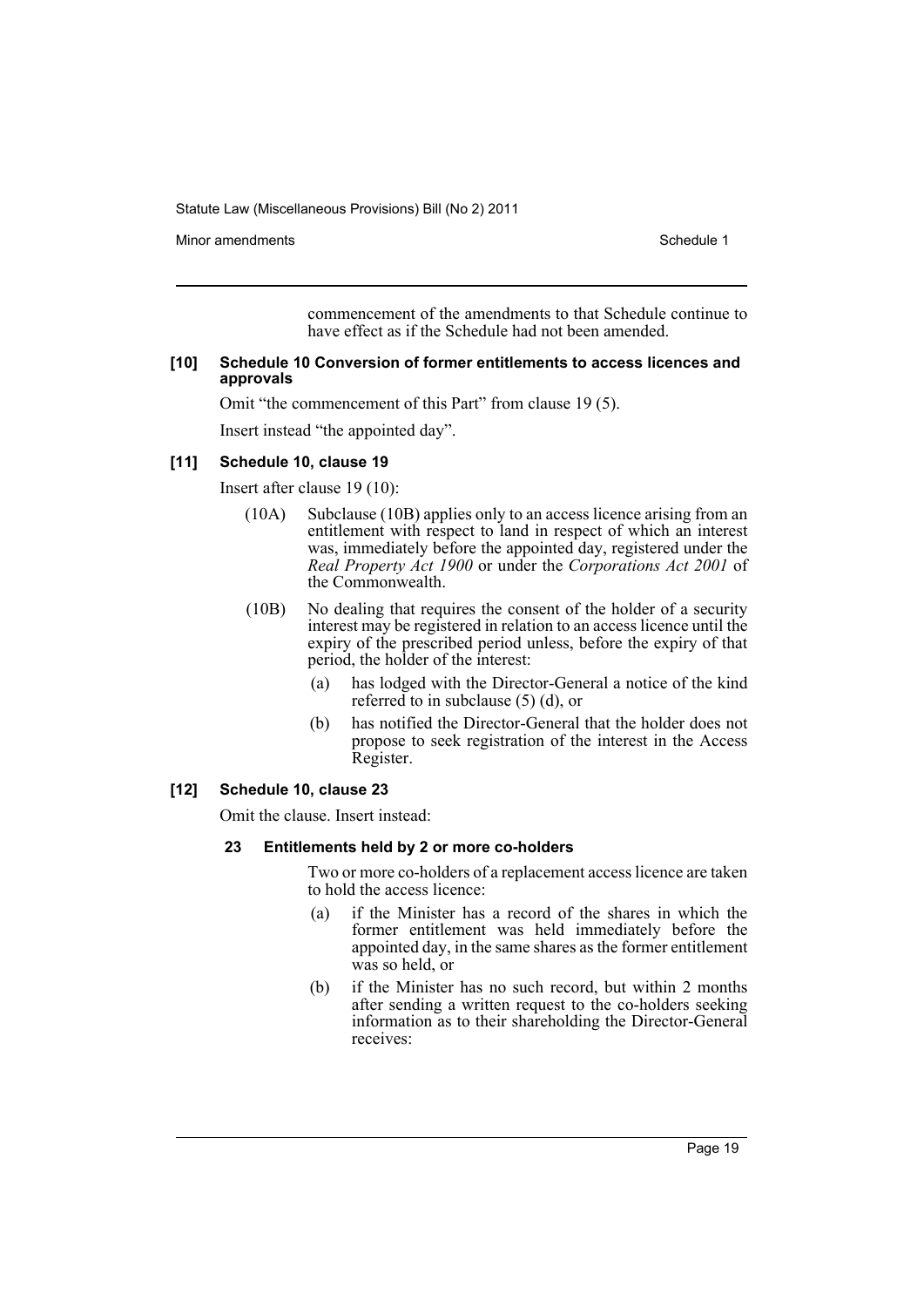Schedule 1 Minor amendments

- (i) a notice, signed by or on behalf of each of them, by which they agree as to the shares in which they hold the access licence, or
- (ii) a notice, signed by any one of them, to the effect that legal proceedings have been commenced for the purpose of obtaining a declaration as to the shares in which they hold the access licence,

in the agreed shares referred to in the notice under subparagraph (i), or in the shares determined pursuant to the legal proceedings referred to in the notice under subparagraph (ii), as the case may be, or

(c) in any other case, as tenants in common with the entitlements conferred by the licence under section 56 apportioned equally between them.

### **Explanatory note**

Item [1] of the proposed amendments to the *Water Management Act 2000* (*the Act*) clarifies the circumstances in which a person may apply to the Minister for an access licence that is a specific purpose access licence. An application may be made if it is permitted by either the regulations made under the Act or a relevant management plan, but subject to any restrictions set out in a relevant management plan.

Item [2] ensures that the provisions for the determination of applications for an access licence are consistent with the provisions that provide for when such applications may be made.

Item [3] enables a private irrigation board to fix termination charges in connection with the board ceasing to supply water to a landholder or former landholder (whether because of the transformation of the landholder's water entitlement to an access licence or otherwise). Currently, the power to fix such charges is limited to cessation of supply because of a transformation. Item [4] makes a consequential amendment.

Item [6] makes similar provision in relation to the fixing of termination charges by private irrigation trusts as is made in relation to private irrigation boards. Item [5] makes a consequential amendment.

Item [7] enables the Minister to issue an evidentiary certificate in relation to water allocations debited or otherwise withdrawn from the water allocation account for a specified access licence.

Items [8] and [9] make provision for matters of a savings or transitional nature consequent on the enactment of the proposed amendments.

Item [10] corrects an incorrect reference.

Items [11] and [12] include provisions in Schedule 10 to the Act (which provides for the conversion of former entitlements under certain previous water legislation to access licences and approvals under the Act) to give effect in the Act to standard provisions that are routinely included in the regulations each time a water source is transferred to the Act from the previous water legislation. This will remove the need for separate inclusion of the provisions by regulation each time a water sharing plan commences.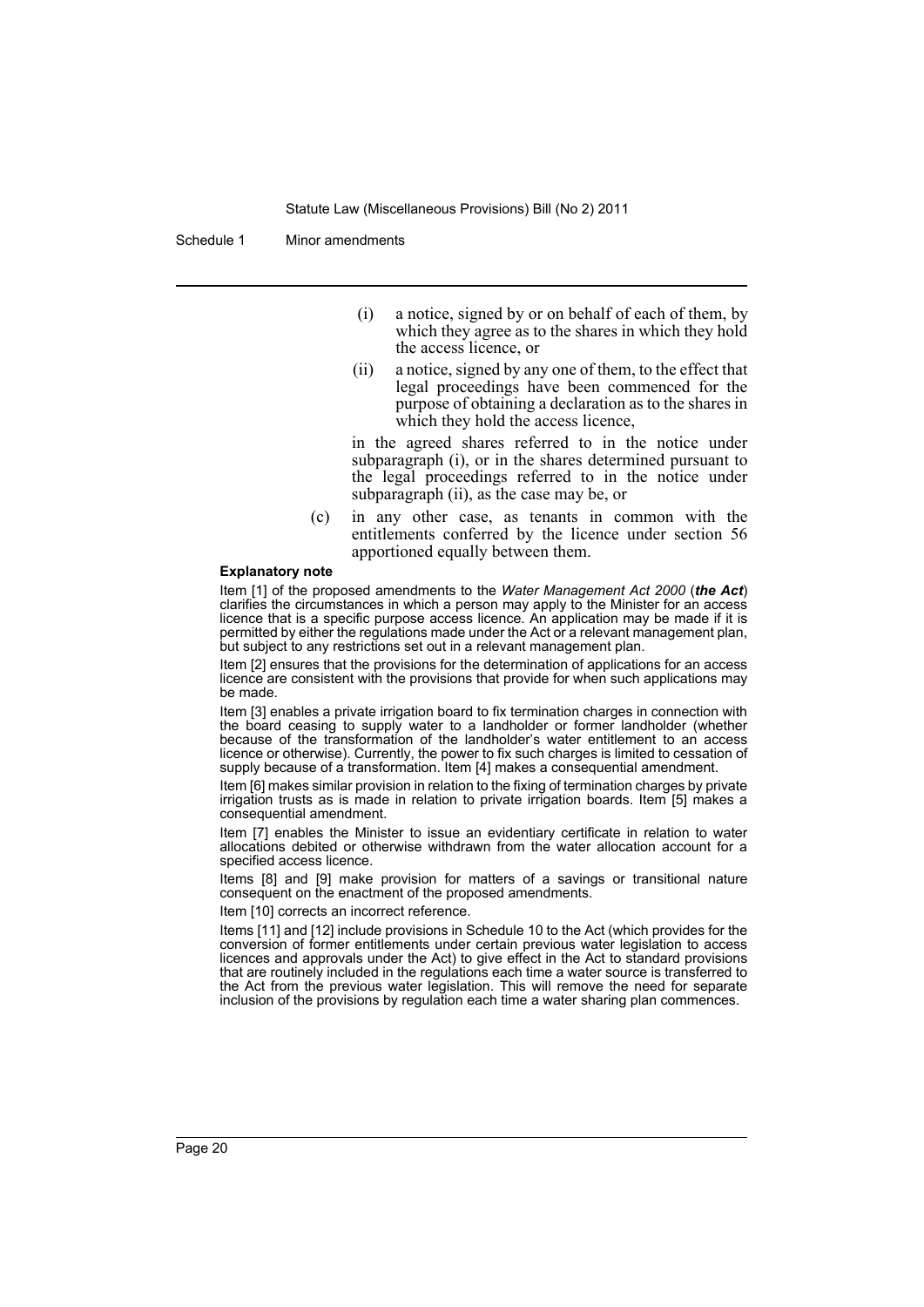Minor amendments **Schedule 1** and the state of the state 1 and the state of the Schedule 1

# **1.24 Water Management Amendment Act 2010 No 133**

### **[1] Schedule 2 Other amendments to Water Management Act 2000 No 92**

Omit proposed section 163 (5) (a) in Schedule 2 [54]. Insert instead:

(a) termination charges payable by a member or former member in connection with the corporation ceasing to supply water to the member or former member (whether because of the transformation of the member's water entitlement to an access licence or otherwise),

### **[2] Schedule 2 [59]**

Omit proposed section 239E (5) (a). Insert instead:

(a) termination charges payable by a member or former member in connection with the trust ceasing to supply water to the member or former member (whether because of the transformation of the member's water entitlement to an access licence or otherwise),

### **Explanatory note**

The proposed amendments to the *Water Management Amendment Act 2010* make amendments that are consistent with amendments made to the *Water Management Act 2000* elsewhere in this Schedule in connection with the fixing of termination charges by private irrigation boards and members of private irrigation trusts.

# **1.25 Water Management (General) Regulation 2011**

### **[1] Clause 10 Applications for specific purpose access licences**

Omit "(subject to any restrictions contained in the relevant management plan if such a plan is in force)".

### **[2] Clause 19 Granting of access licences**

Omit the clause.

### **Explanatory note**

The proposed amendments to the *Water Management (General) Regulation 2011* are consequential on amendments made to the *Water Management Act 2000* elsewhere in this Schedule.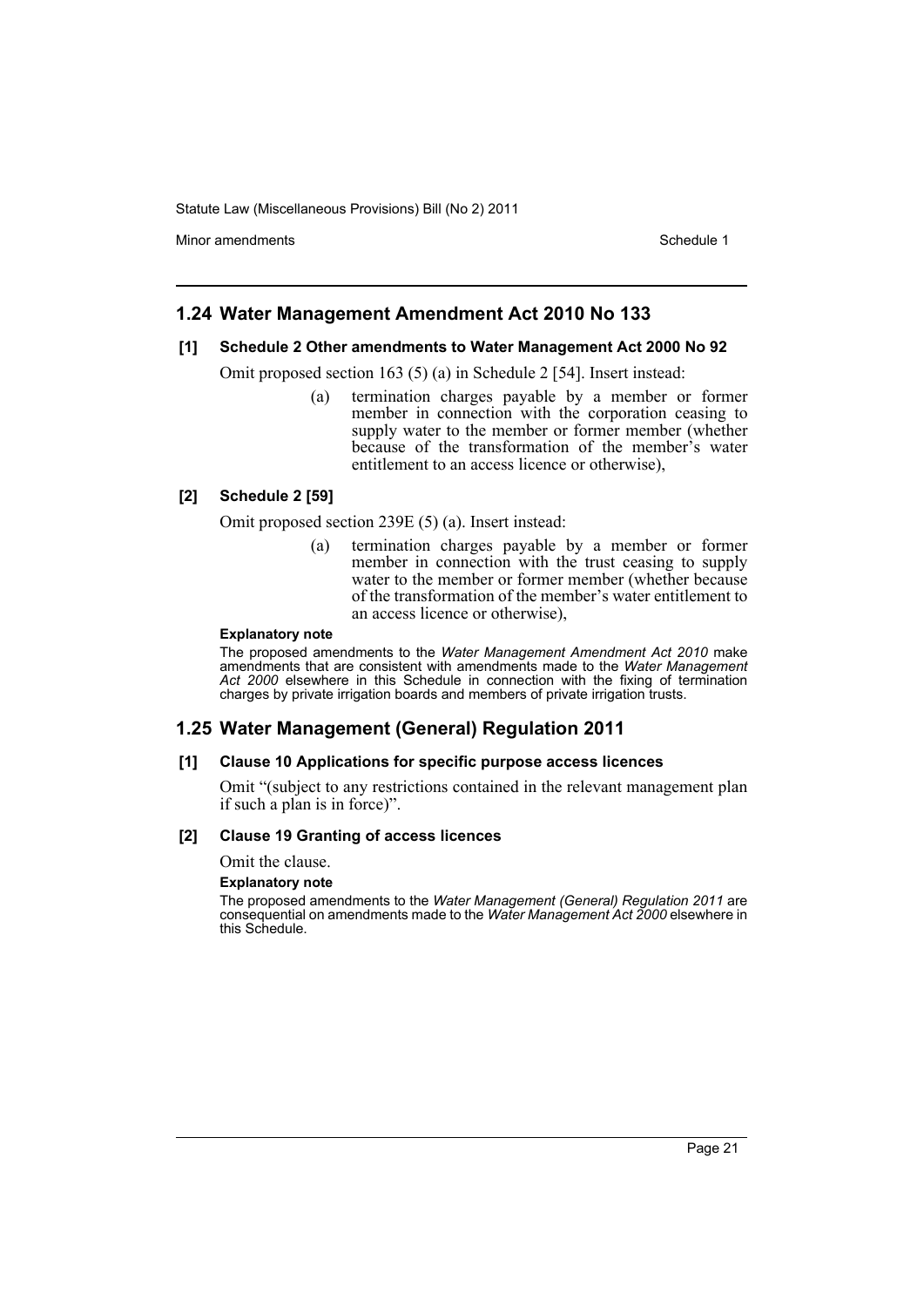# <span id="page-23-0"></span>**Schedule 2 Amendments by way of statute law revision**

# **2.1 Aboriginal Land Rights Regulation 2002**

### **[1] Clause 83A**

Insert "New South Wales" before "Electoral Commission" wherever occurring.

# **[2] Clause 100 (3)**

Omit "or of an umpire or enables arbitration to be undertaken by an umpire". **Explanatory note**

Item [1] of the proposed amendments standardises references to the New South Wales Electoral Commission.

Item [2] of the proposed amendments omits a redundant reference as a consequence of the replacement of the *Commercial Arbitration Act 1984* by the *Commercial Arbitration Act 2010*.

# **2.2 Albury Local Environmental Plan 2010**

### **Land Use Table, Zone B7, item 3**

Reorder the development types in alphabetical order. **Explanatory note** The proposed amendment corrects the alphabetical order of development types.

# **2.3 Balranald Local Environmental Plan 2010**

### **Land Use Table, Zone RU1, item 3**

Reorder the development types in alphabetical order. **Explanatory note** The proposed amendment corrects the alphabetical order of development types.

# **2.4 Bathurst Regional (Interim) Local Environment Plan 2005**

# **[1] Clause 5A (3)**

Insert after clause 5A (2):

(3) Notes included in this plan do not form part of this plan.

# **[2] Schedule 2, clause 2 (b)**

Omit "spiritous". Insert instead "spirituous".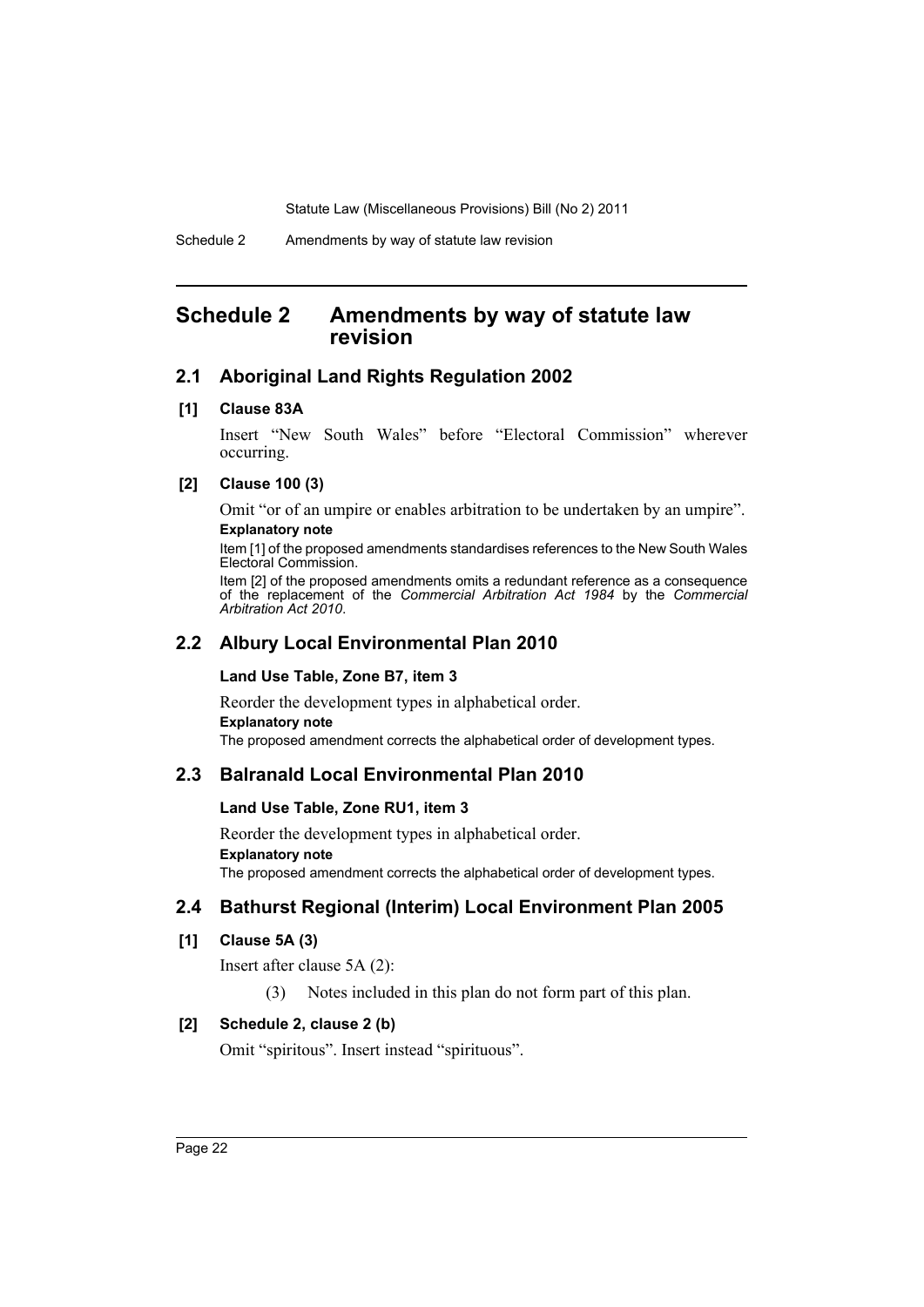Amendments by way of statute law revision Schedule 2 Schedule 2

#### **Explanatory note**

Item [1] of the proposed amendments clarifies the operation of notes. Item [2] of the proposed amendments corrects a typographical error.

# **2.5 Bellingen Local Environmental Plan 2010**

### **Land Use Table, Zone RU1, item 3**

Reorder the development types in alphabetical order. **Explanatory note** The proposed amendment corrects the alphabetical order of development types.

# **2.6 Children (Criminal Proceedings) Regulation 2011**

### **Clause 32**

Omit "*Crimes Act 1990*". Insert instead "*Crimes Act 1900*". **Explanatory note** The proposed amendment corrects the citation of an Act.

# **2.7 Commercial Agents and Private Inquiry Agents Regulation 2006**

### **Clauses 10 (1) (h) and 16 (1) (g)**

Omit "section 60P" wherever occurring. Insert instead "section 48". **Explanatory note**

The proposed amendment updates references to a renumbered section.

# **2.8 Commission for Children and Young People Act 1998 No 146**

# **Section 33 (1), paragraph (c) of the definition of "employer"**

Omit "Department of Human Services".

Insert instead "Department of Education and Communities".

### **Explanatory note**

Clause 26 of the *Public Sector Employment and Management (Departments) Order 2011* provides that a reference in or in relation to Chapter 12 or 12A of the *Children and Young Persons (Care and Protection) Act 1998* to the Director-General of the Department of Human Services is taken to be a reference to the Director-General of the Department of Education and Communities. The proposed amendment updates a reference in the *Commission for Children and Young People Act 1998* that relates to those Chapters.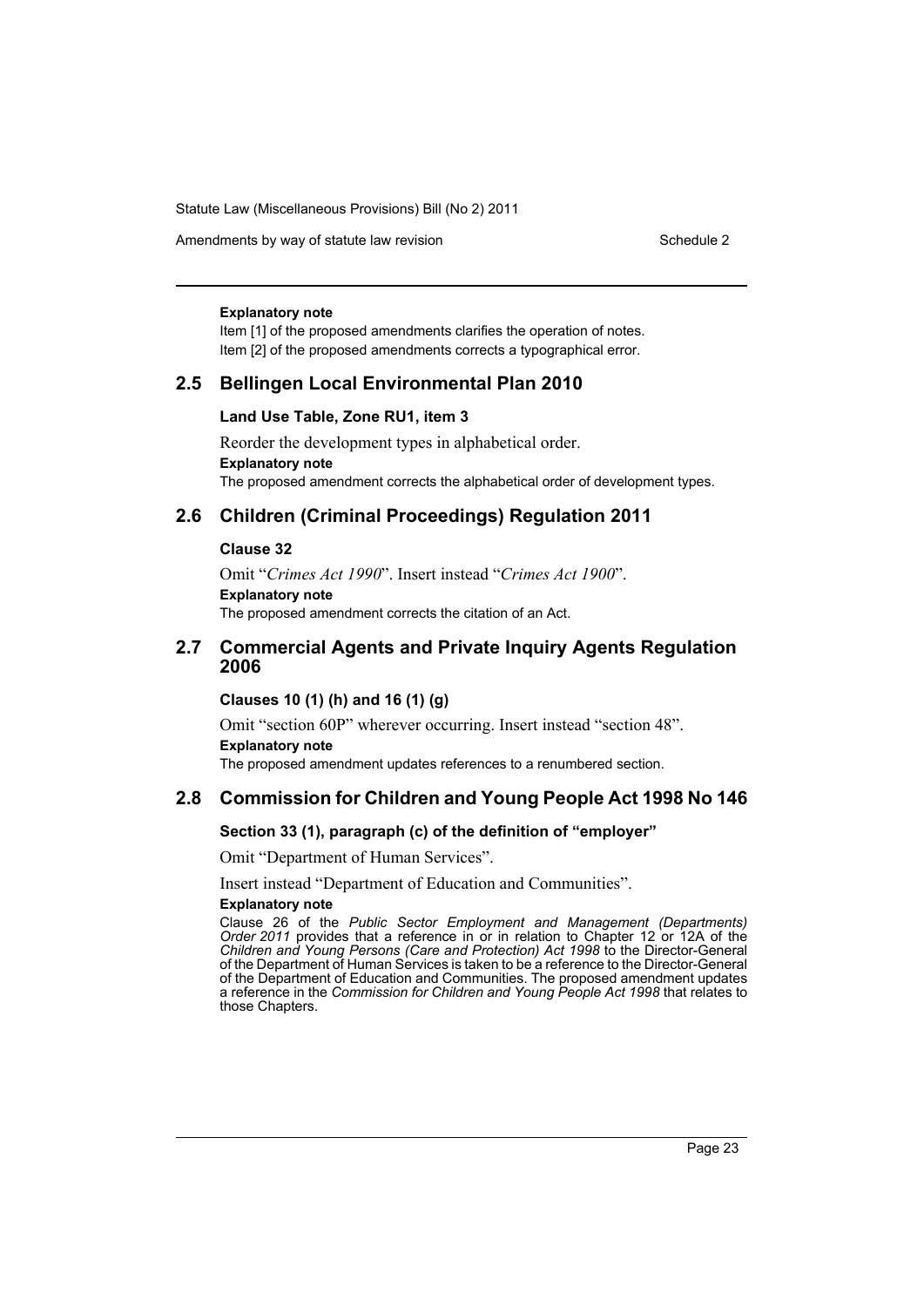Schedule 2 Amendments by way of statute law revision

# **2.9 Coolamon Local Environmental Plan 2011**

# **Land Use Table, Zone RU1, item 3**

Reorder the development types in alphabetical order. **Explanatory note** The proposed amendment corrects the alphabetical order of development types.

# **2.10 Coonamble Local Environmental Plan 2011**

### **Clause 4.1A, note**

Omit "*Development) Codes 2008*". Insert instead "*Development Codes) 2008*". **Explanatory note** The proposed amendment corrects the citation of an instrument.

# **2.11 Duties Act 1997 No 123**

# **Section 278 (2) (b)**

Omit "that Department". Insert instead "the Department of Family and Community Services". **Explanatory note** The proposed amendment clarifies a reference to a Department.

# **2.12 Environmental Planning and Assessment Act 1979 No 203**

### **Section 23G (1)**

Omit "in the Gazette". Insert instead "on the NSW legislation website". **Explanatory note**

The proposed amendment requires an order relating to the establishment of joint regional panels to be published on the NSW legislation website.

# **2.13 Fines Act 1996 No 99**

# **[1] Section 22 (2) (b) (i)**

Omit "in the Treasury".

Insert instead "in the Department of Finance and Services".

### **[2] Schedule 1**

Omit "*Fair Trading Act 1987*, section 64". Insert instead "*Fair Trading Act 1987*, section 67".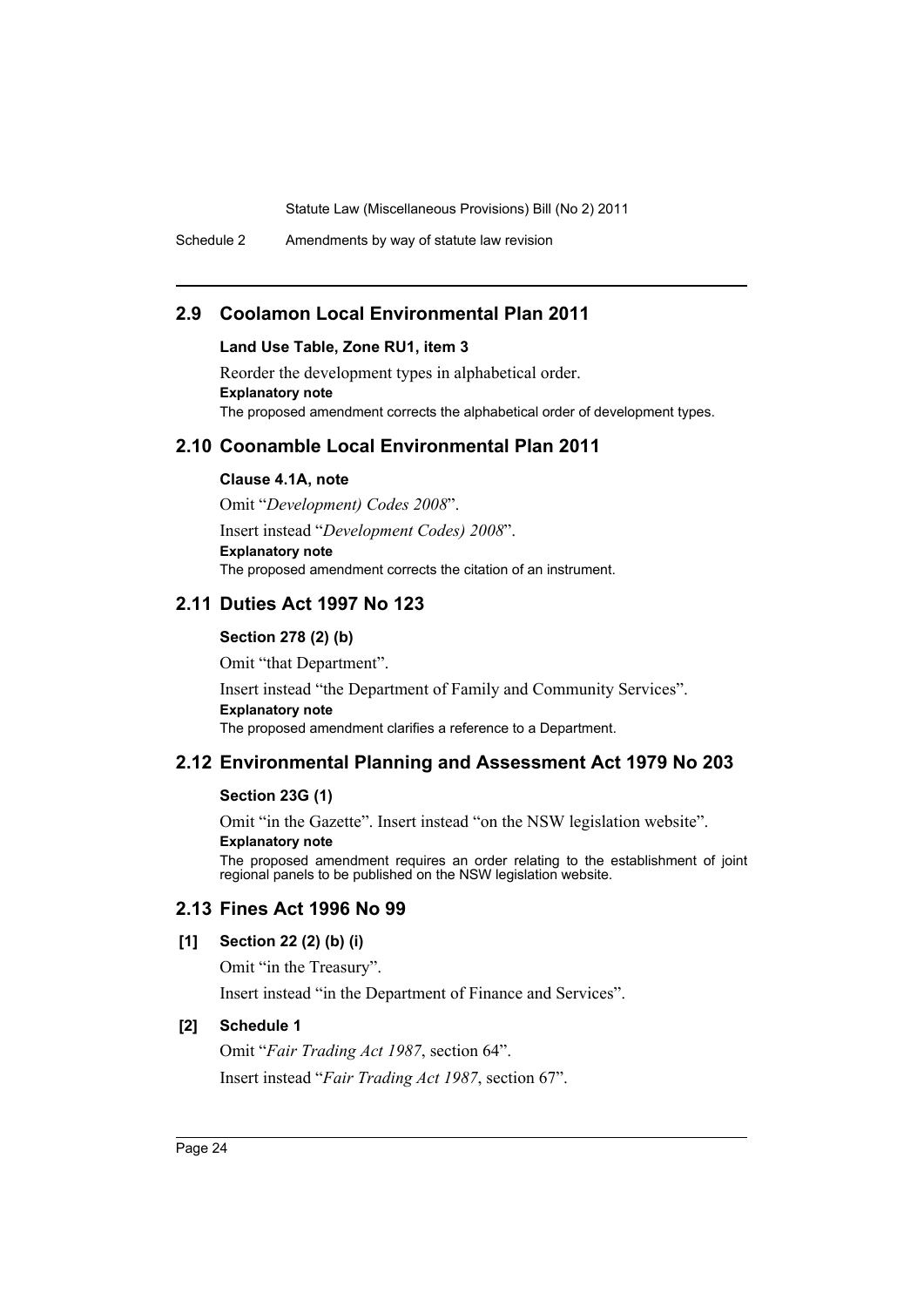Amendments by way of statute law revision Schedule 2 Schedule 2

### **Explanatory note**

Item [1] of the proposed amendments updates a reference to a Department. Item [2] of the proposed amendments updates a reference to a renumbered section.

# **2.14 Harden Local Environmental Plan 2011**

### **Land Use Table, Zone RU1, item 3**

Reorder the development types in alphabetical order. **Explanatory note** The proposed amendment corrects the alphabetical order of development types.

# **2.15 Health Services Act 1997 No 154**

### **Section 133A**

Omit "Part 5C". Insert instead "Division 3 of Part 4". **Explanatory note** The proposed amendment updates a reference to a renumbered provision.

# **2.16 Health Services Regulation 2008**

### **[1] Clause 18 (1)**

Omit "subclauses (2)–(5)". Insert instead "subclause (3)".

### **[2] Clause 18 (2), (4) and (5)**

Omit the subclauses.

### **Explanatory note**

The object of the proposed amendment is to omit two provisions that construe references in regulations that have been repealed (see clause 18 (2) and (4)) and a further provision that construes a reference in an Act that is amended by Schedule 1 to achieve the same result (see clause 18 (5)).

# **2.17 Land and Environment Court Act 1979 No 204**

### **Sections 21A, 21B and 74 (1) (a2)**

Omit "*Crimes (Local Courts Appeal and Review) Act 2001*" wherever occurring.

Insert instead "*Crimes (Appeal and Review) Act 2001*". **Explanatory note**

The proposed amendment updates references to an Act.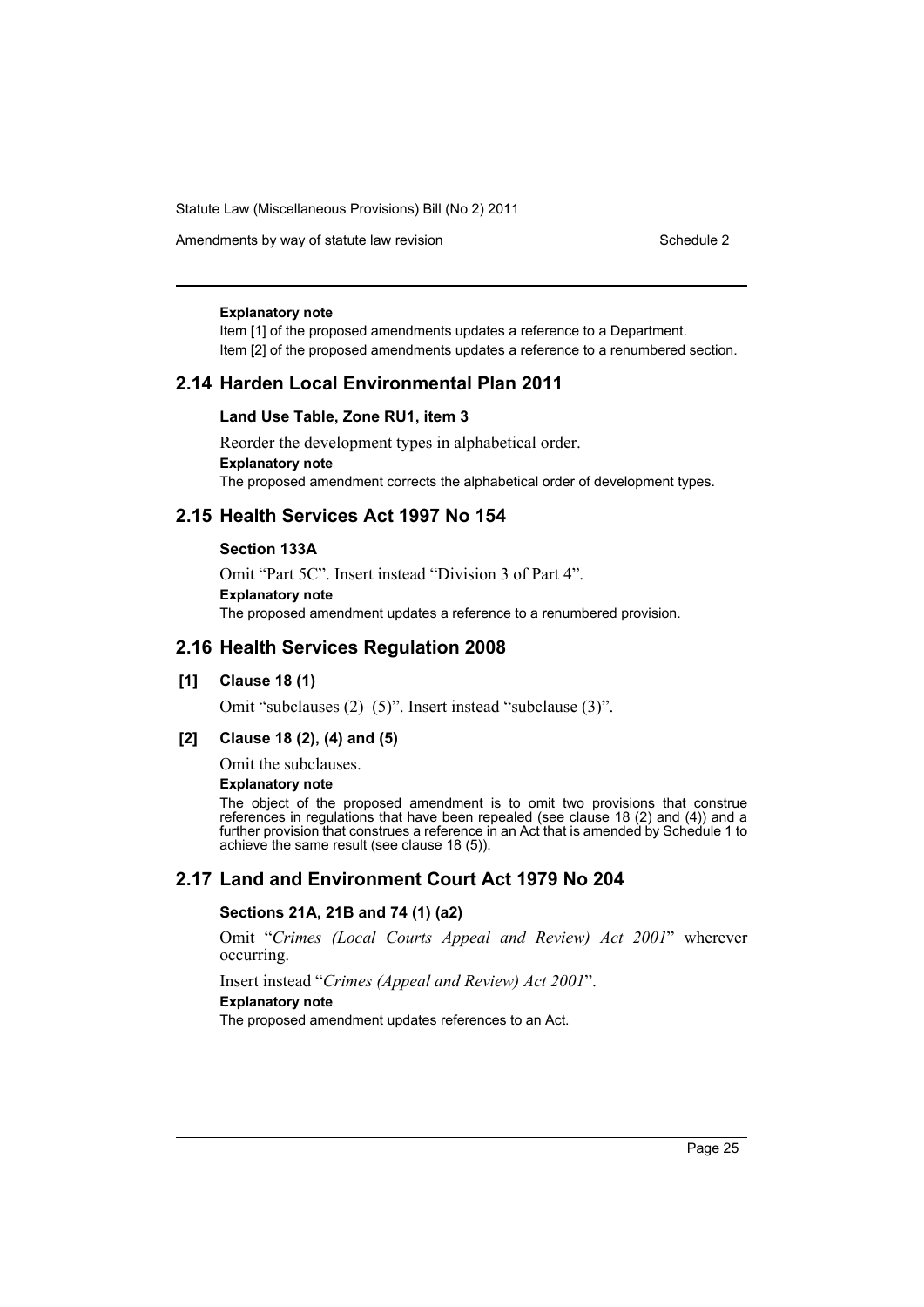Schedule 2 Amendments by way of statute law revision

# **2.18 Liquor Regulation 2008**

# **Clause 46 (2) and (3)**

Omit "approval, Director-General" wherever occurring.

Insert instead "approval, the Director-General". **Explanatory note** The proposed amendment inserts missing words.

# **2.19 Liverpool Local Environmental Plan 2008**

# **[1] Land Use Table, Zone RU1, item 3**

Reorder the development types in alphabetical order.

### **[2] Land Use Table, Zone IN2, item 3**

Omit "and hire". Insert instead "or hire".

### **[3] Schedule 1, clause 8 (2)**

Omit "restaurant". Insert instead "restaurant or cafe".

### **Explanatory note**

Item [1] of the proposed amendments corrects the alphabetical order of development types.

Items [2] and [3] of the proposed amendments correct references to types of development provided for by the *Standard Instrument (Local Environmental Plans) Order 2006*.

# **2.20 Marine Safety Act 1998 No 121**

### **Section 111 (2) (h)**

Omit "the RMS". Insert instead "RMS".

### **Commencement**

The amendment commences, or is taken to have commenced, on the commencement of Schedule 5.22 [5] to the *Transport Legislation Amendment Act 2011*.

### **Explanatory note**

The proposed amendment corrects a grammatical error.

# **2.21 Mental Health (Forensic Provisions) Act 1990 No 10**

### **Sections 41 (3) (a) and 76C**

Omit "Department of Human Services" wherever occurring.

Insert instead "Department of Attorney General and Justice".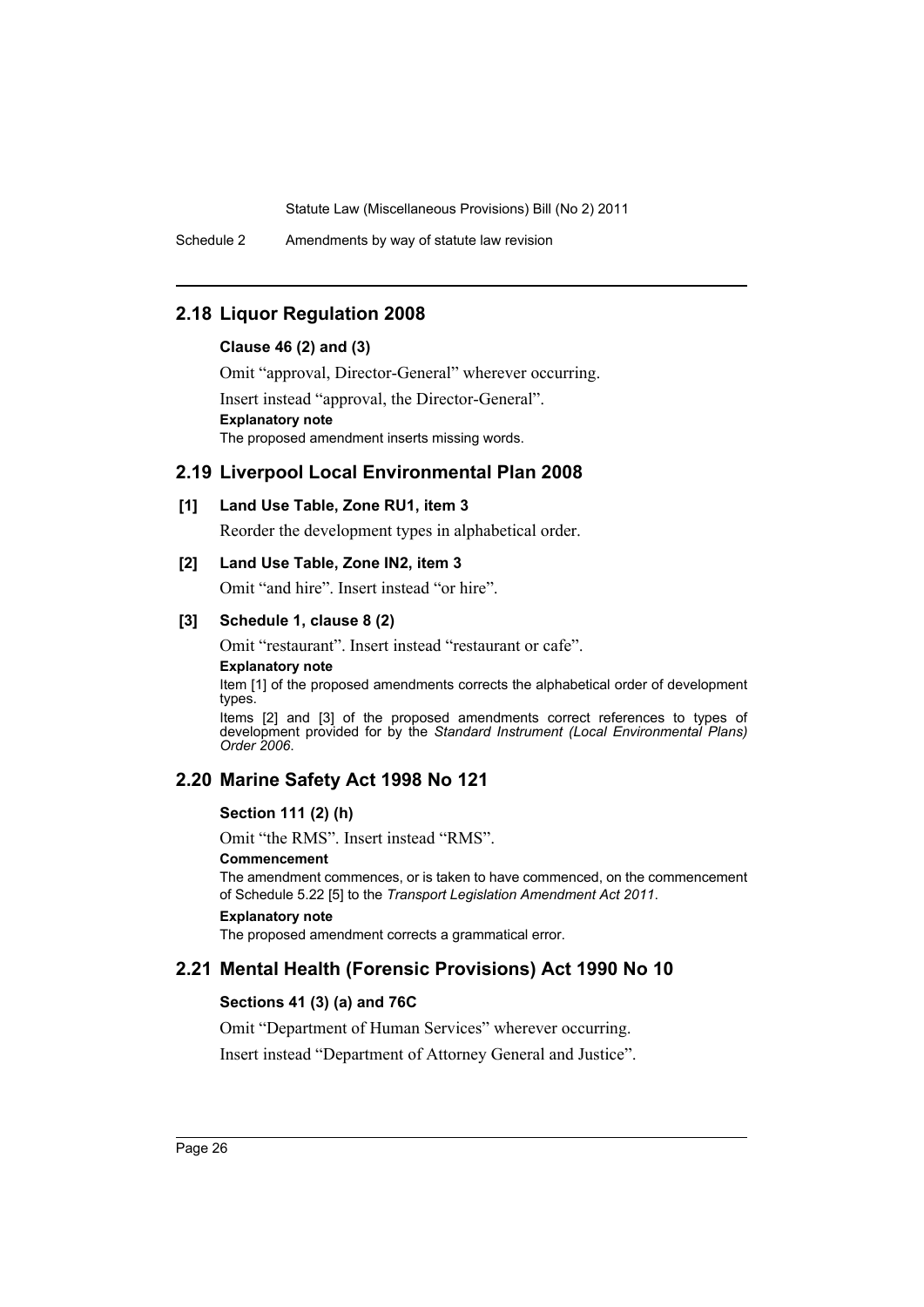Amendments by way of statute law revision Schedule 2 Schedule 2

### **Explanatory note**

The proposed amendment updates references to a Department as a consequence of the making of the *Public Sector Employment and Management (Departments) Order 2011*.

# **2.22 Nambucca Local Environmental Plan 2010**

### **Land Use Table, Zone RU1, item 3**

Reorder the development types in alphabetical order. **Explanatory note** The proposed amendment corrects the alphabetical order of development types.

# **2.23 Payroll Tax Rebate Scheme (Jobs Action Plan) Act 2011 No 19**

### **Section 4 (1), paragraph (a) of the definition of "metropolitan area"**

Omit "Baulkham Hills,".

Insert instead in alphabetical order "The Hills Shire,". **Explanatory note** The proposed amendment updates a reference to a local government area.

# **2.24 Poisons and Therapeutic Goods Act 1966 No 31**

### **[1] Section 8 (6)**

Insert "or replaced" after "amended".

### **[2] Section 8 (6)**

Omit "in the Gazette". Insert instead "on the NSW legislation website".

### **Explanatory note**

Item [1] of the proposed amendments clarifies that the Poisons List can be replaced as well as amended. Item [2] provides for publication of the Poisons List on the NSW legislation website.

# **2.25 Prevention of Cruelty to Animals Act 1979 No 200**

### **Section 4 (1), paragraph (b) of the definition of "officer"**

Omit "*Police Offences Act 1901*".

### Insert instead "*Police (Special Provisions) Act 1901*". **Explanatory note** The proposed amendment updates the citation of an Act.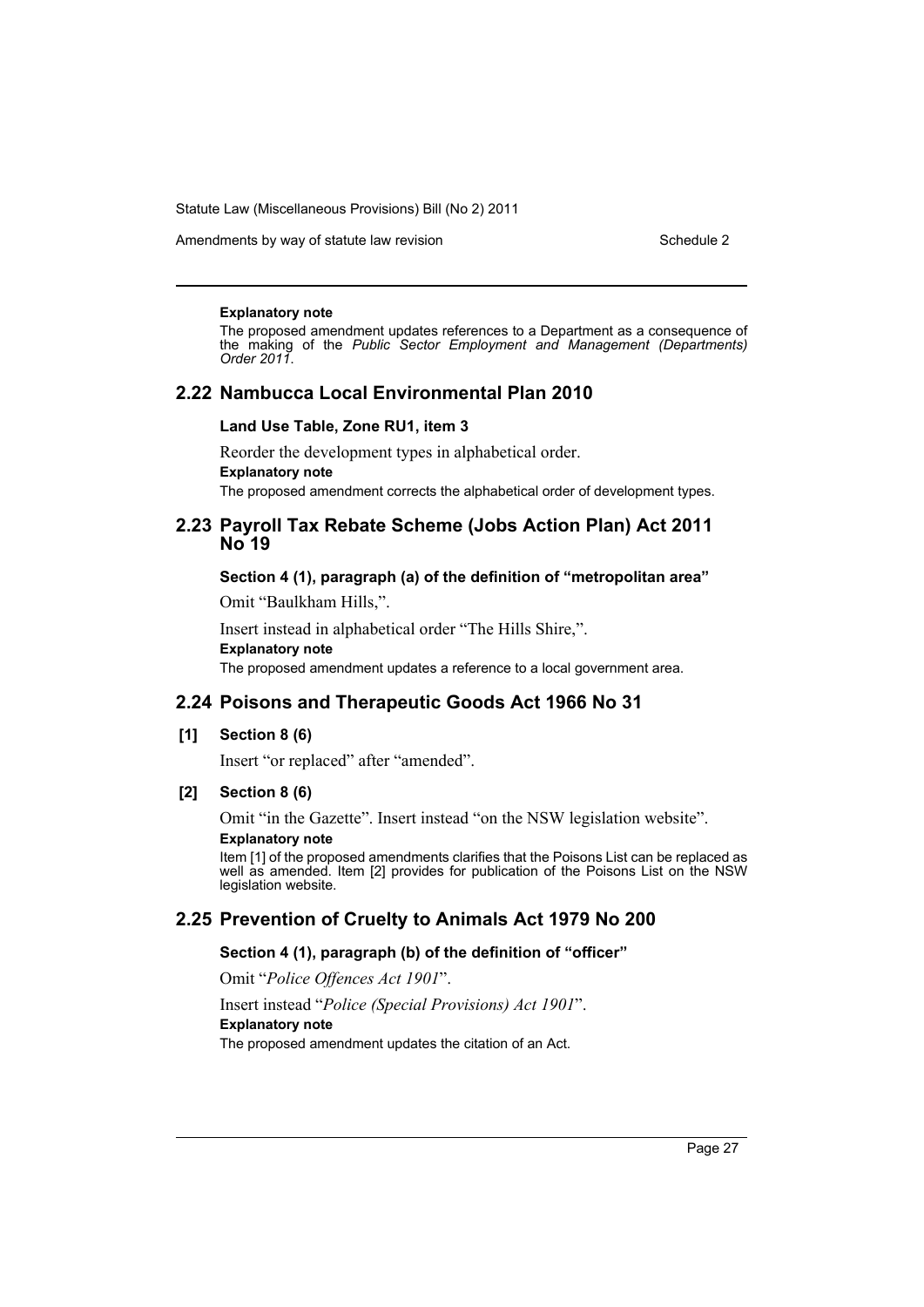Schedule 2 Amendments by way of statute law revision

# **2.26 Public Finance and Audit Act 1983 No 152**

### **[1] Schedule 2**

Omit "Centennial Park Trust".

Insert instead "Centennial Park and Moore Park Trust".

### **[2] Schedule 3**

Omit the matter relating to the Department of Health.

Insert instead:

Ministry of Health Director-General of the Ministry

### **Explanatory note**

Item [1] of the proposed amendments updates a reference to a Trust.

Item [2] of the proposed amendments updates a reference to a Department and the Director-General of that Department as a consequence of changes made by the *Public Sector Employment and Management (General) Order 2011*.

# **2.27 Residential Parks Act 1998 No 142**

### **Section 141**

Omit the section.

### **Explanatory note**

The proposed amendment removes a redundant provision that refers to powers under a repealed section. Sections 136A–136E, as inserted by the *Residential Parks Amendment (Statutory Review) Act 2005*, updated and provided for the matters in section 141.

# **2.28 Retirement Villages Act 1999 No 81**

### **Section 123 (2) (b)**

Omit the paragraph.

### **Explanatory note**

The proposed amendment removes a redundant provision that refers to matters under repealed provisions.

# **2.29 Road Transport (Vehicle Registration) Act 1997 No 119**

# **Section 17S (1) and (2)**

Omit "Roads and Traffic Authority" wherever occurring.

Insert instead "Roads and Maritime Services".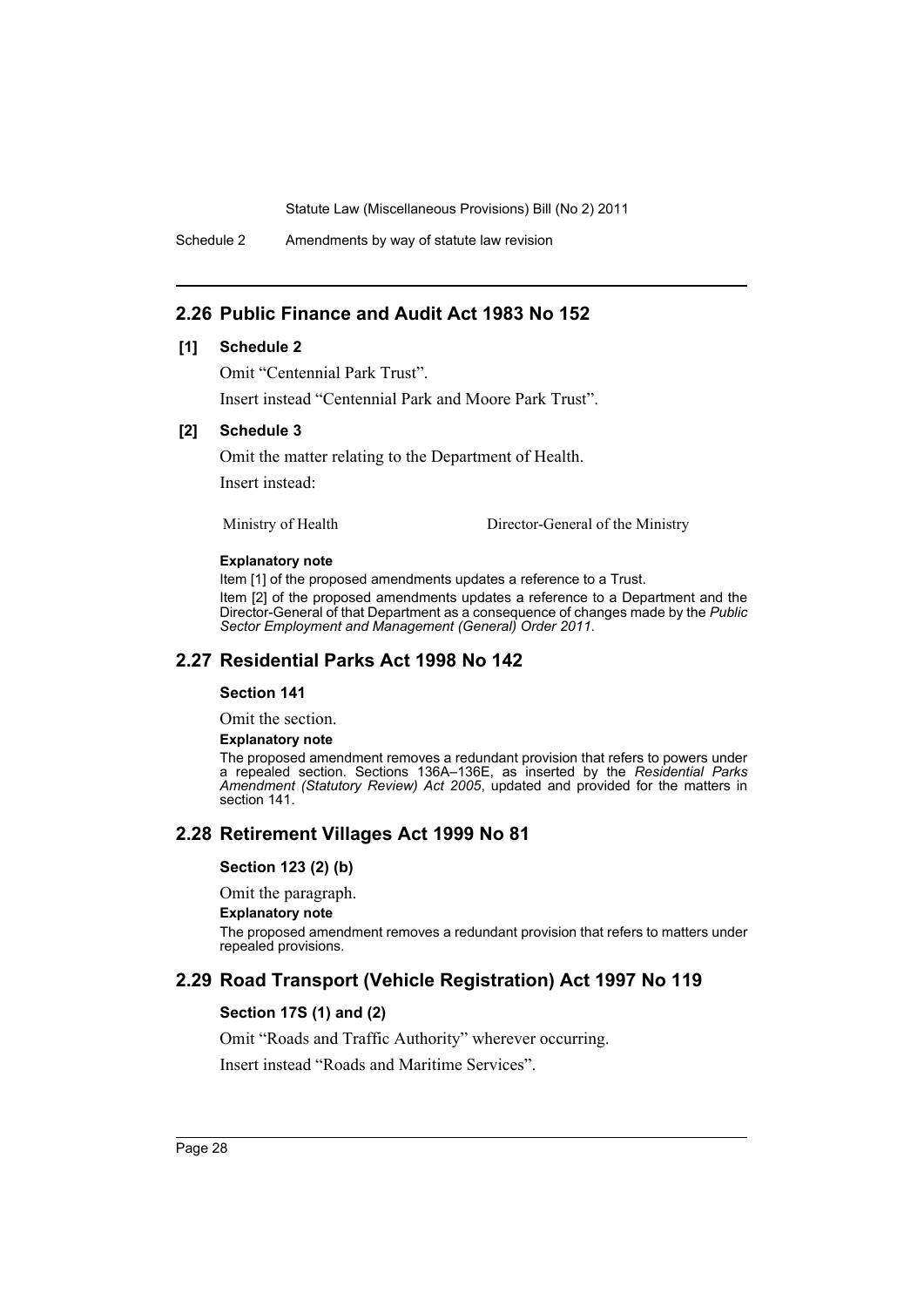Amendments by way of statute law revision Schedule 2 Schedule 2

#### **Commencement**

The amendment commences, or is taken to have commenced, on the commencement of Schedule 5.49 [4] to the *Transport Legislation Amendment Act 2011*.

### **Explanatory note**

The proposed amendment corrects references to a renamed body.

# **2.30 Rural Lands Protection Act 1998 No 143**

### **Section 140H (2) (c)**

Omit "Livestock Transporters Association of NSW".

Insert instead "Livestock and Bulk Carriers Association Incorporated". **Explanatory note**

The proposed amendment updates a reference to an organisation.

# **2.31 Standard Instrument (Local Environmental Plans) Order 2006**

### **Standard instrument, Land Use Table, Direction 5**

Reorder the second paragraph of development types in alphabetical order. **Explanatory note**

The proposed amendment corrects the alphabetical order of development types.

# **2.32 State Authorities Superannuation Regulation 2010**

### **Clause 36, definition of "FTC"**

Omit the definition.

**Explanatory note**

The proposed amendment omits a definition of a term that is unnecessary because the term is defined in the *State Authorities Superannuation Act 1987*.

# **2.33 State Environmental Planning Policy (Affordable Rental Housing) 2009**

# **Clause 23 (2A)**

Omit "subclauses (2) and (3)". Insert instead "subclauses (1) and (2)". **Explanatory note** The proposed amendment corrects cross-references.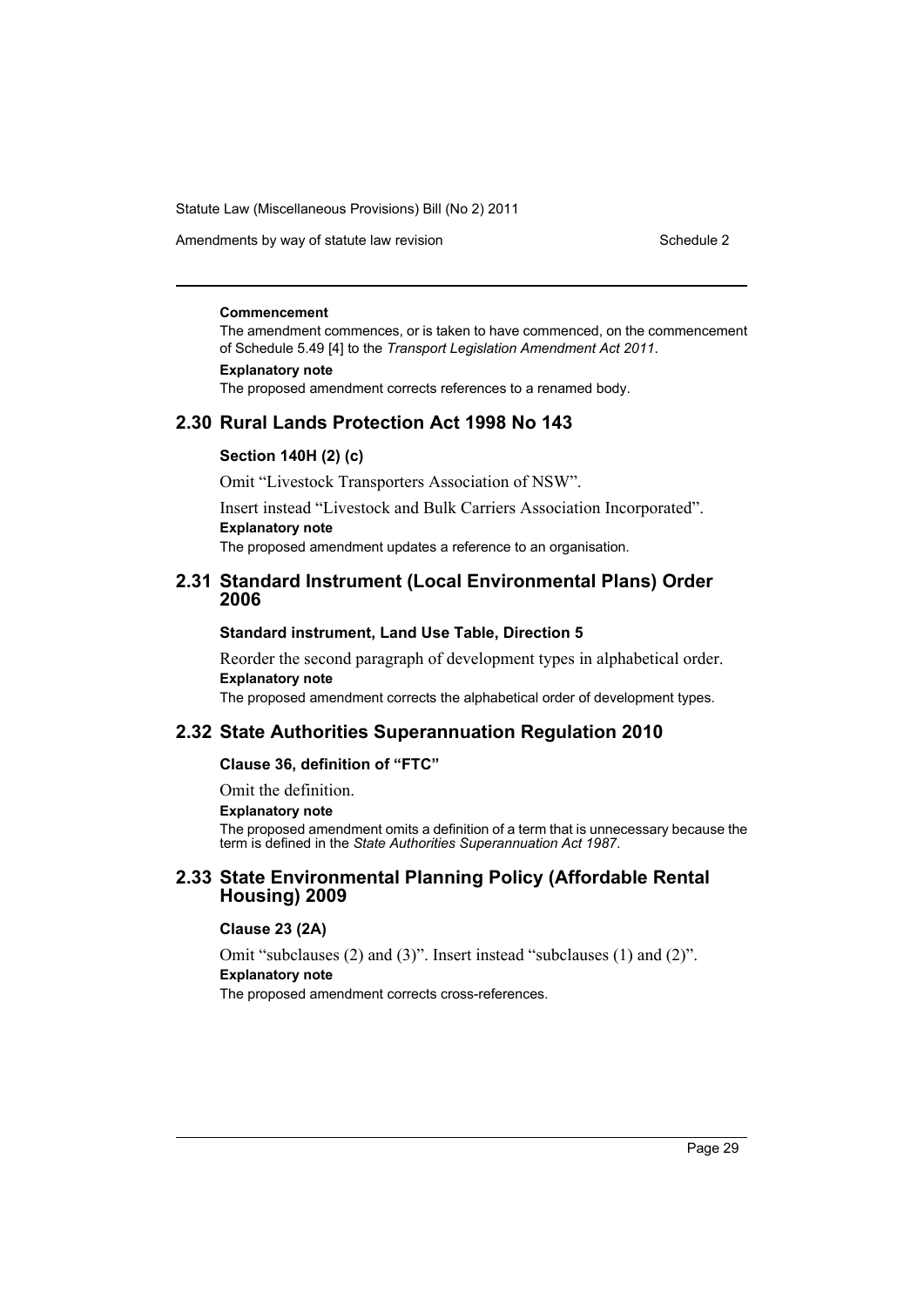Schedule 2 Amendments by way of statute law revision

# **2.34 State Environmental Planning Policy (Major Development) 2005**

# **[1] Clause 11**

Omit "project to which Part 3A of the Act applies".

Insert instead "transitional Part 3A project".

### **[2] Schedule 3, Part 4, clause 4 and Part 5, clause 19, notes**

Omit the notes.

### **Explanatory note**

Item [1] of the proposed amendments updates a reference to Part 3A of the *Environmental Planning and Assessment Act 1979*. Item [2] of the proposed amendments removes redundant references to that Act.

# **2.35 Strata Schemes Management Regulation 2010**

### **Schedule 8**

Omit "Clause 29" wherever occurring. Insert instead "Clause 28". **Explanatory note** The proposed amendment corrects cross-references.

# **2.36 Summary Offences Act 1988 No 25**

### **Section 27B (1)**

Omit "spiritous". Insert instead "spirituous". **Explanatory note** The proposed amendment corrects a typographical error.

# **2.37 Superannuation Act 1916 No 28**

**[1] Section 38B (1) (d)**

Omit "to take".

### **[2] Sections 61RF (1) and 61RG (1)**

Omit "section 37" wherever occurring. Insert instead "section 37A". **Explanatory note** Item [1] of the proposed amendments removes superfluous words. Item [2] of the proposed amendments corrects cross-references.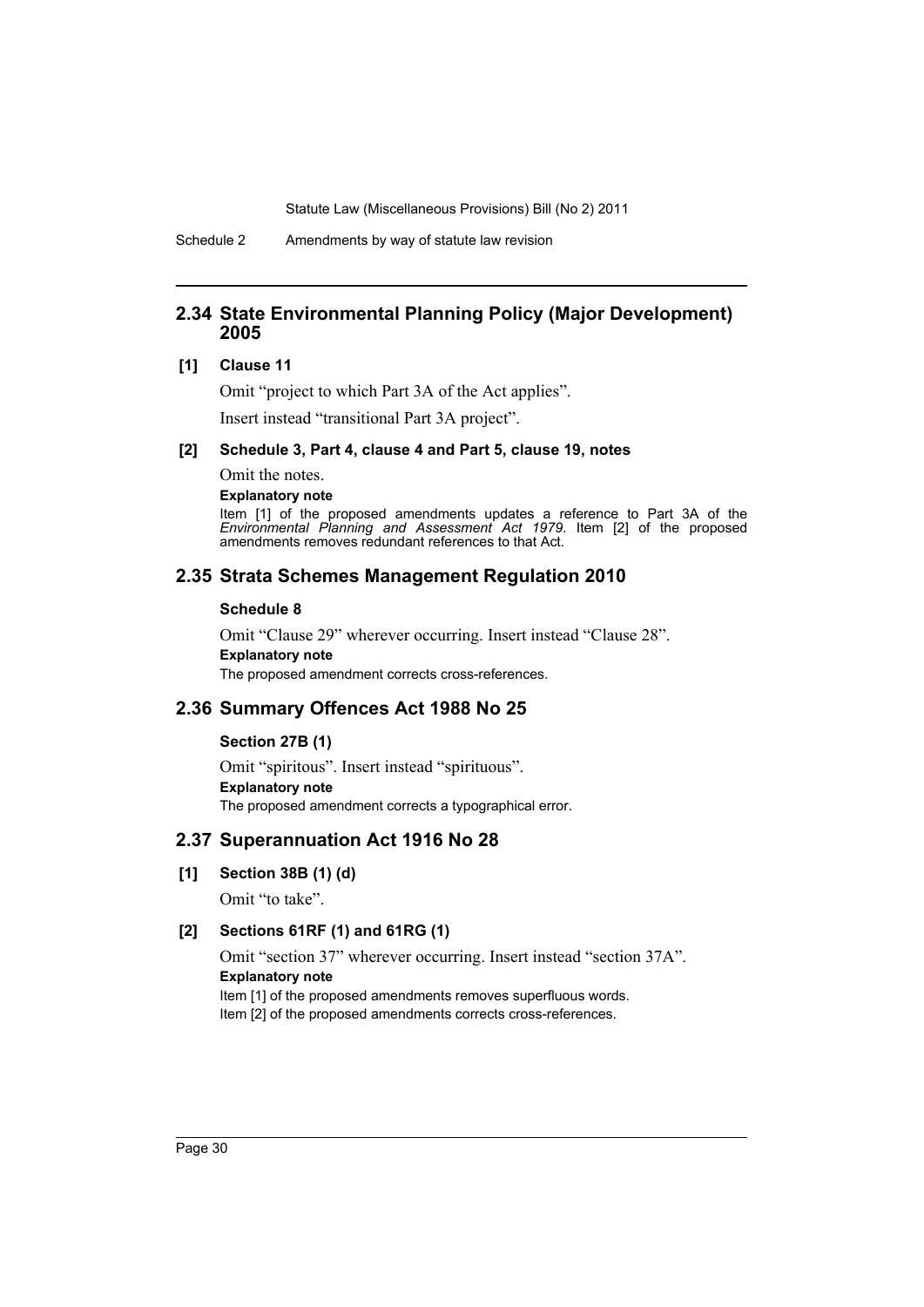Amendments by way of statute law revision Schedule 2

# **2.38 Sydney Water Act 1994 No 88**

### **[1] Sections 10 (2) and 88 (1)**

Omit "in the Gazette" wherever occurring.

Insert instead "on the NSW legislation website".

### **[2] Section 65 (1)**

Insert "published on the NSW legislation website" after "Governor". **Explanatory note** The proposed amendments require certain orders made under the *Sydney Water Act 1994* to be published on the NSW legislation website.

# **2.39 Threatened Species Conservation Act 1995 No 101**

### **Section 127 (1), definition of "deferred retirement arrangement"**

Omit "section 127ZW". Insert instead "section 127ZT". **Explanatory note** The proposed amendment corrects a cross-reference.

# **2.40 Transport Administration (Staff) Regulation 2005**

- **[1] Clause 3 (1), definition of "disciplinary appeal"** Omit "16,".
- **[2] Clause 3 (1), definition of "promotion appeal"**

Omit "7,".

# **[3] Clause 3 (1), definitions of "SRA" and "SRA officer"**

Omit the definitions.

# **[4] Part 2**

Omit the Part.

### **Explanatory note**

Item [4] of the proposed amendment removes redundant provisions relating to the State Rail Authority consequent on the enactment of the *State Revenue and Other Legislation Amendment (Budget) Act 2007*, which renamed that Authority as the SRA Residual Holding Corporation and made provision for the staff of the Corporation. Items [1]–[3] are consequential amendments.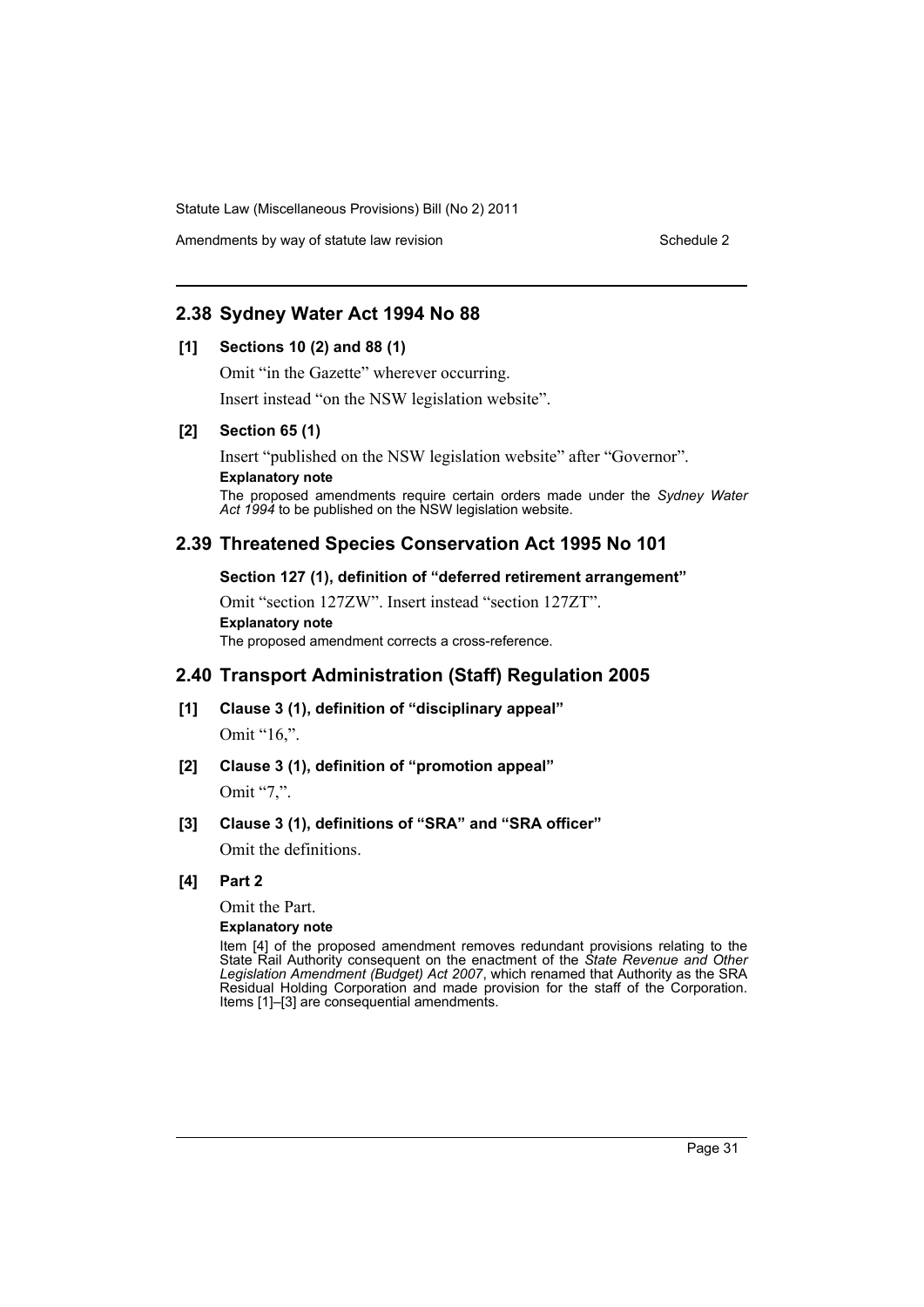Schedule 2 Amendments by way of statute law revision

# **2.41 Valuers Regulation 2010**

### **Schedule 3**

Omit "cancelled". **Explanatory note** The proposed amendment omits a word to clarify the application of a fees entry.

# **2.42 Water Sharing Plan for the Castlereagh (below Binnaway) Unregulated and Alluvial Water Sources 2011**

### **[1] Clause 4 (2)**

Omit "The Castlereagh River Unregulated and Alluvial Water Sources". Insert instead "Castlereagh (below Binnaway) Unregulated and Alluvial Water Sources".

# **[2] Clause 4 (5) (c)**

Insert "*River*" before "*above*".

# **[3] Clauses 37 (3), note and 38 (3), note**

Omit "assesed" wherever occurring. Insert instead "assessed".

# **[4] Clause 67 (2) (b) (iv)**

Insert "was" after "water".

# **[5] Clause 67 (2)**

Renumber paragraphs (e) and (f) as paragraphs (c) and (d), respectively.

# **[6] Clause 68 (3)**

Omit ", and".

# **[7] Clause 78 (3)**

Omit "enttitlement". Insert instead "entitlement". **Explanatory note** Item [1] of the proposed amendments corrects the title of a map. Item [2] of the proposed amendments corrects the citation of an instrument. Items [3], [4], [6] and [7] of the proposed amendments correct typographical errors. Item [5] of the proposed amendments corrects paragraph numbering.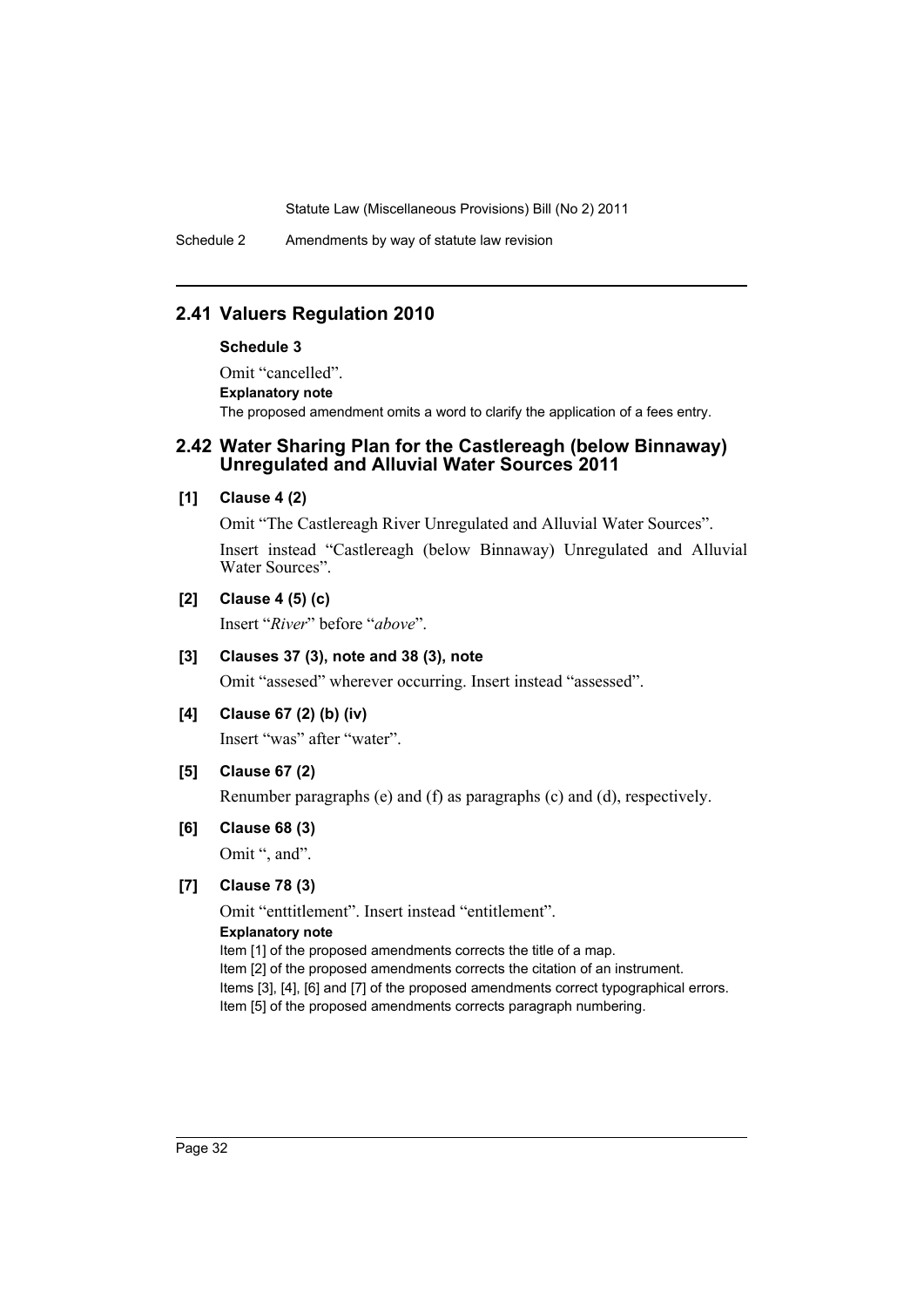Amendments by way of statute law revision Schedule 2 Schedule 2

# **2.43 Water Sharing Plan for the Greater Metropolitan Region Unregulated River Water Sources 2011**

**[1] Clause 34 (11)**

Omit "If Minister". Insert instead "If the Minister".

- **[2] Clause 37 (3)** Insert "subclause" before "(7)".
- **[3] Clause 38 (5) (a)** Insert "and" at the end of the paragraph.
- **[4] Clause 45 (3)** Omit "liences". Insert instead "licences".
- **[5] Clause 56 (5), Table C**

Omit "Auhority's" wherever occurring. Insert instead "Authority's".

- **[6] Clause 56 (5), Table C** Omit "56 10)". Insert instead "56 (10)".
- **[7] Clause 56 (6), definition of "C"** Omit ", and".
- **[8] Clause 71 (5)**

Omit "Center" wherever occurring. Insert instead "Centre" **Explanatory note** The proposed amendments correct typographical errors.

# **2.44 Water Sharing Plan for the North Western Unregulated and Fractured Rock Water Sources 2011**

# **Clause 68 (b)**

Renumber subparagraph (ii) where secondly occurring as subparagraph (iii). **Explanatory note** The proposed amendment corrects provision numbering.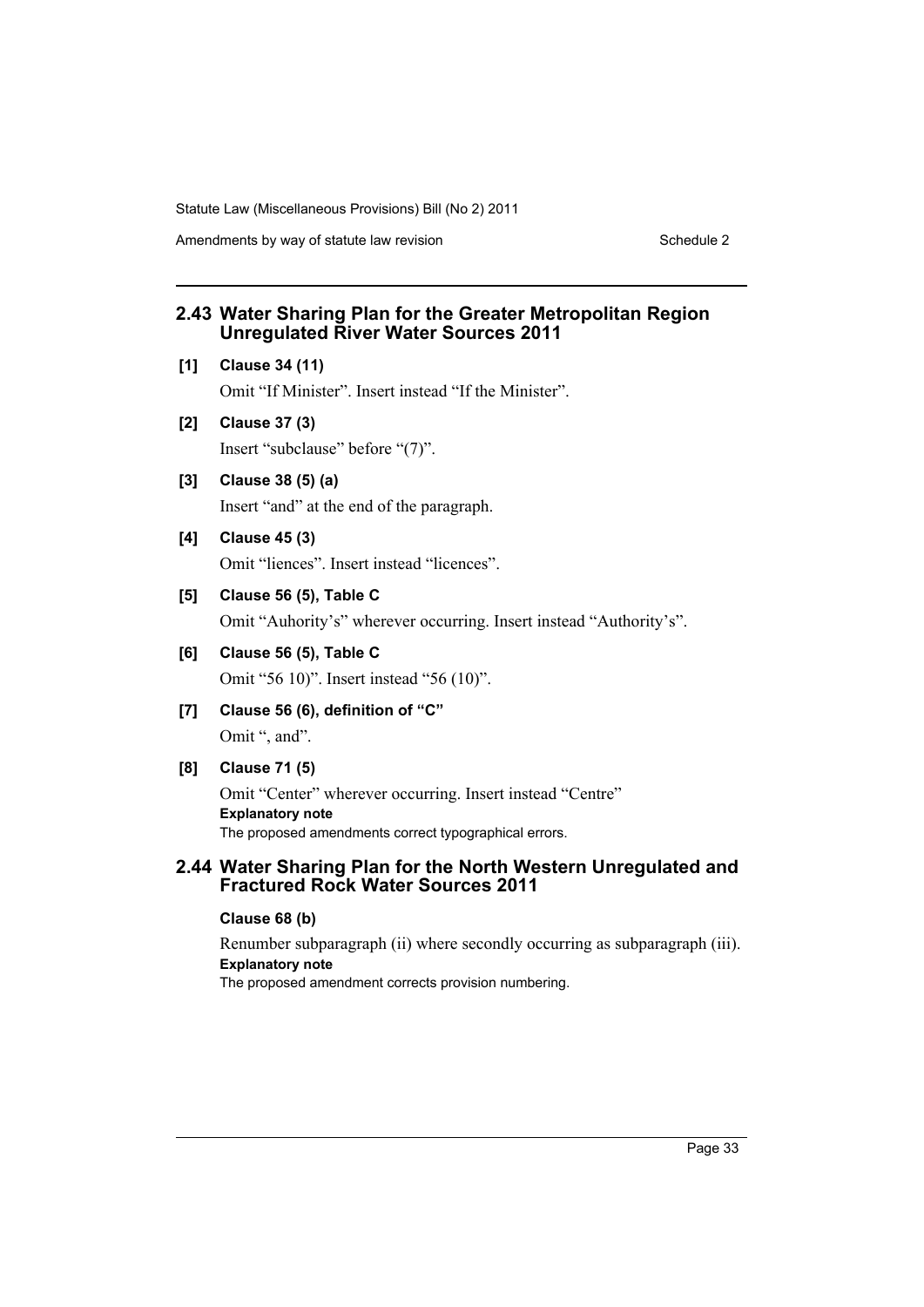Schedule 2 Amendments by way of statute law revision

# **2.45 Woollahra Local Environmental Plan 1995**

**Schedule 1, definitions of "density map", "height map" and "land use map"**

Omit "Environment Plan" wherever occurring.

Insert instead "Environmental Plan". **Explanatory note** The proposed amendment corrects references to maps.

# **2.46 Workers Compensation Act 1987 No 70**

**Section 174 (9), paragraph (b1) of the definition of "wages"**

Omit "*1986*)" and "*2010*". Insert instead "*1986*" and "*2010*)", respectively. **Explanatory note** The proposed amendment corrects typographical errors.

# **2.47 Young Local Environmental Plan 2010**

# **Land Use Table, Zone RU1, item 3**

Reorder the development types in alphabetical order. **Explanatory note** The proposed amendment corrects the alphabetical order of development types.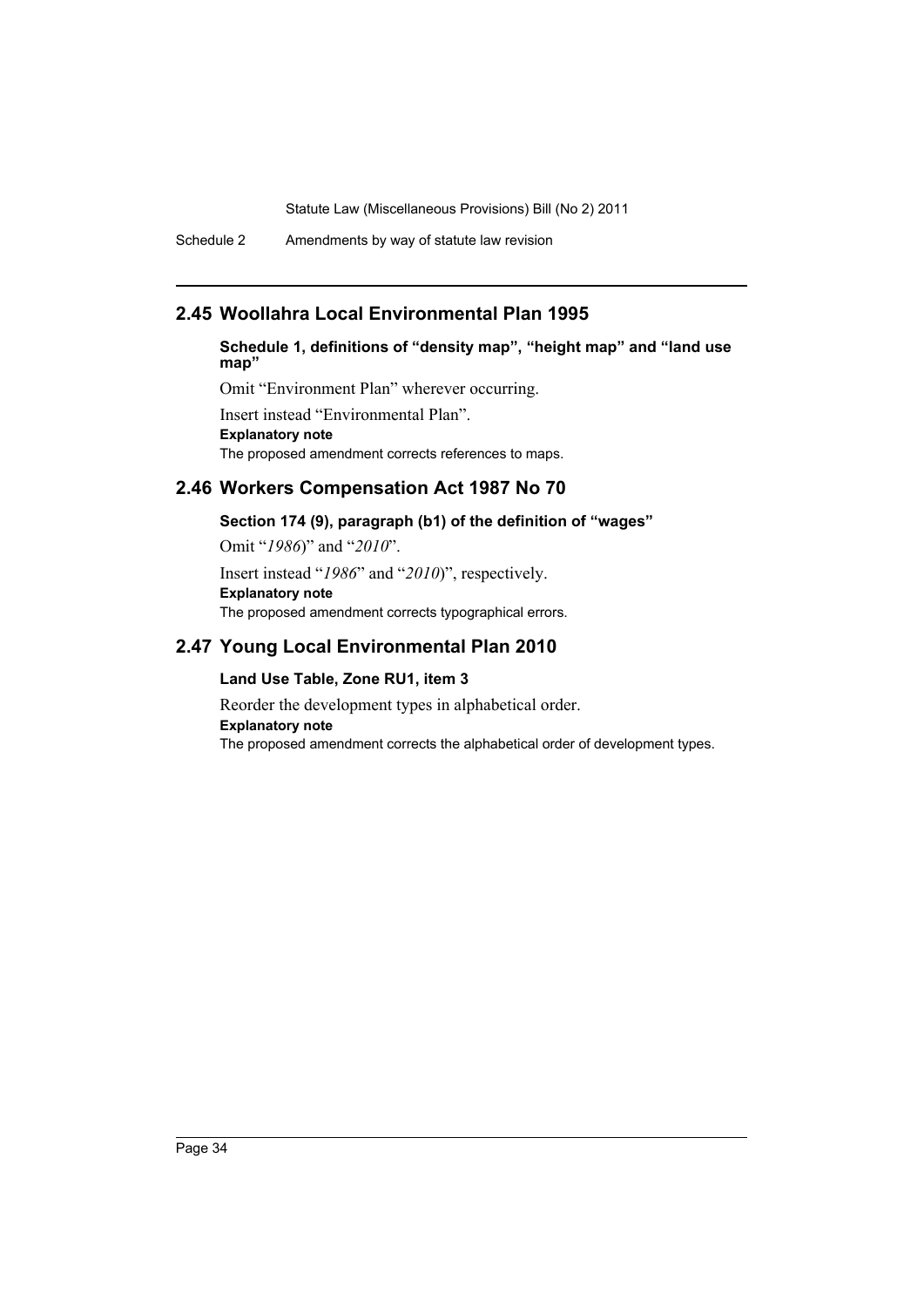Amendments by way of statute law revision relating to references to the NSW Police Force and the Police Act 1990 Schedule 3

## **Schedule 3 Amendments by way of statute law revision relating to references to the NSW Police Force and the Police Act 1990**

#### **Explanatory note**

The proposed amendments update references as a consequence of the enactment of the *Police Service Amendment (NSW Police) Act 2002* and the *Police Amendment (Miscellaneous) Act 2006*. Those Acts renamed the *Police Service Act 1990* to the *Police Act 1990* and updated the name of the policing organisation of NSW to the NSW Police Force. The proposed amendments also include other minor updates to legislation consequential on those changes.

## **3.1 Anti-Discrimination Act 1977 No 48**

### **Sections 4B (1) (b) and (2), 49ZU (3) (definition of "employed in the public sector") and 122B (1) (c)**

Omit "Police Service" wherever occurring.

Insert instead "NSW Police Force".

## **3.2 Bail Act 1978 No 161**

**[1] Section 36C (2) (c)**

Omit "Police Service". Insert instead "NSW Police Force".

**[2] Section 66 (2) (a)**

Omit "*Police Service Act 1990*". Insert instead "*Police Act 1990*".

## **3.3 Casino Control Act 1992 No 15**

## **Section 149 (7), paragraph (a) of the definition of "law enforcement agency"**

Omit "Police Service". Insert instead "NSW Police Force".

## **3.4 Children and Young Persons (Care and Protection) Act 1998 No 157**

## **Section 30, note**

Omit "Police Service". Insert instead "NSW Police Force".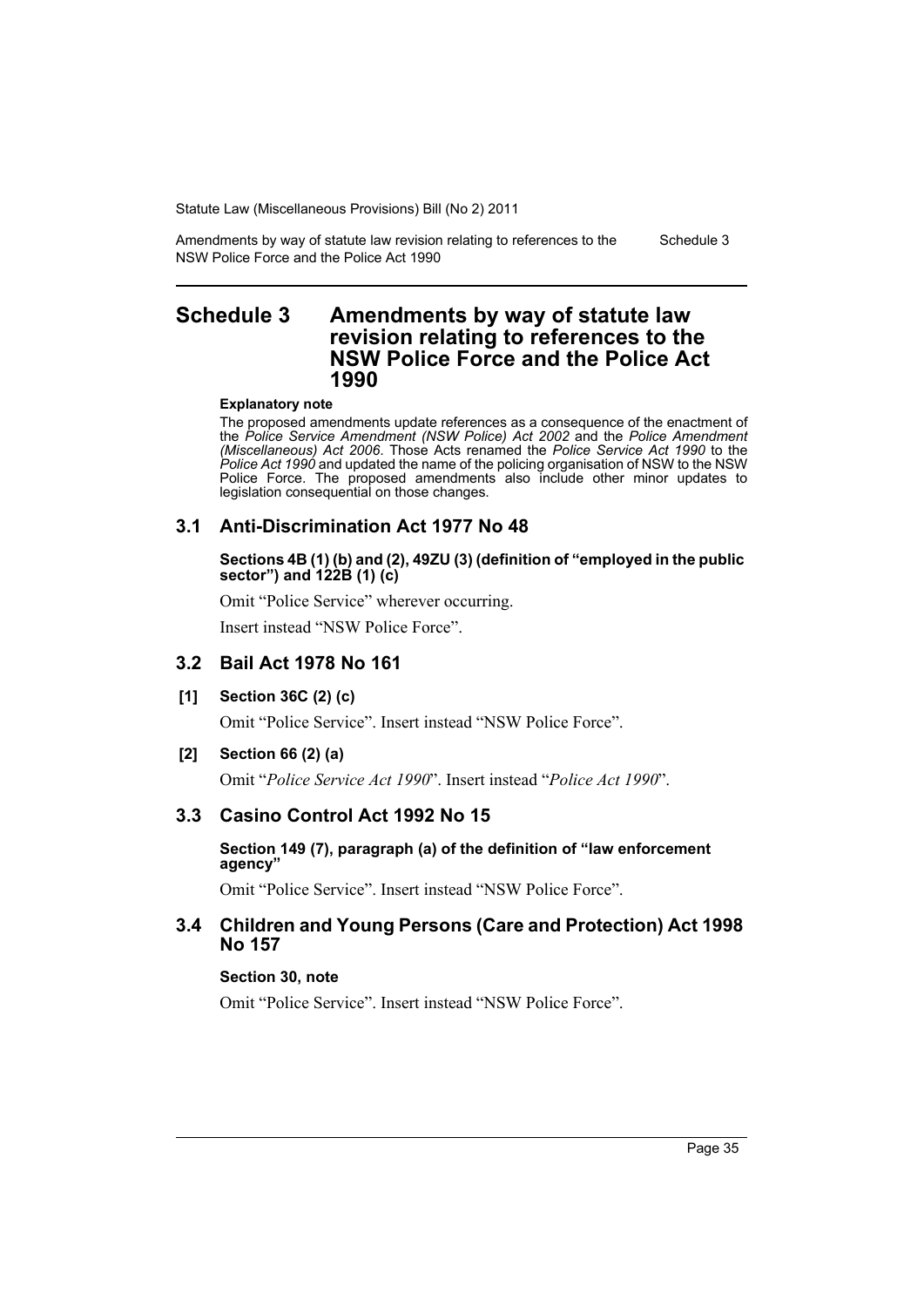Schedule 3 Amendments by way of statute law revision relating to references to the NSW Police Force and the Police Act 1990

## **3.5 Crimes (Forensic Procedures) Act 2000 No 59**

**[1] Sections 3 (1) (paragraph (b) of the definition of "police station") and 43 (2)**

Omit "Police Service". Insert instead "NSW Police Force".

## **[2] Sections 89 (note), 92 (2) (g) and 109 (3) (i) and (m)** Omit "*Police Service Act 1990*" wherever occurring. Insert instead "*Police Act 1990*".

## **3.6 Crimes (Sentencing Procedure) Act 1999 No 92**

**Sections 51B (2) (c) and 100H (2) (c)** Omit "Police Service" wherever occurring. Insert instead "NSW Police Force".

## **3.7 Criminal Procedure Act 1986 No 209**

**Section 3 (1), paragraph (a) of the definition of "public officer"** Omit "Police Service". Insert instead "NSW Police Force".

## **3.8 Criminal Records Act 1991 No 8**

## **[1] Section 13 (2)**

Omit "Criminal Records Unit of the Police Service". Insert instead "Criminal Records Section of the NSW Police Force".

## **[2] Section 13 (5)**

Omit "Police Service". Insert instead "NSW Police Force".

## **3.9 Drug Misuse and Trafficking Act 1985 No 226**

**[1] Sections 38 (2), 39, 39C, 39D (1), 39M (1), 39R (1) and 39S**

## Omit "police force" wherever occurring. Insert instead "NSW Police Force".

## **[2] Section 39RA (1) (b)**

Omit "*Police Service Act 1990*". Insert instead "*Police Act 1990*".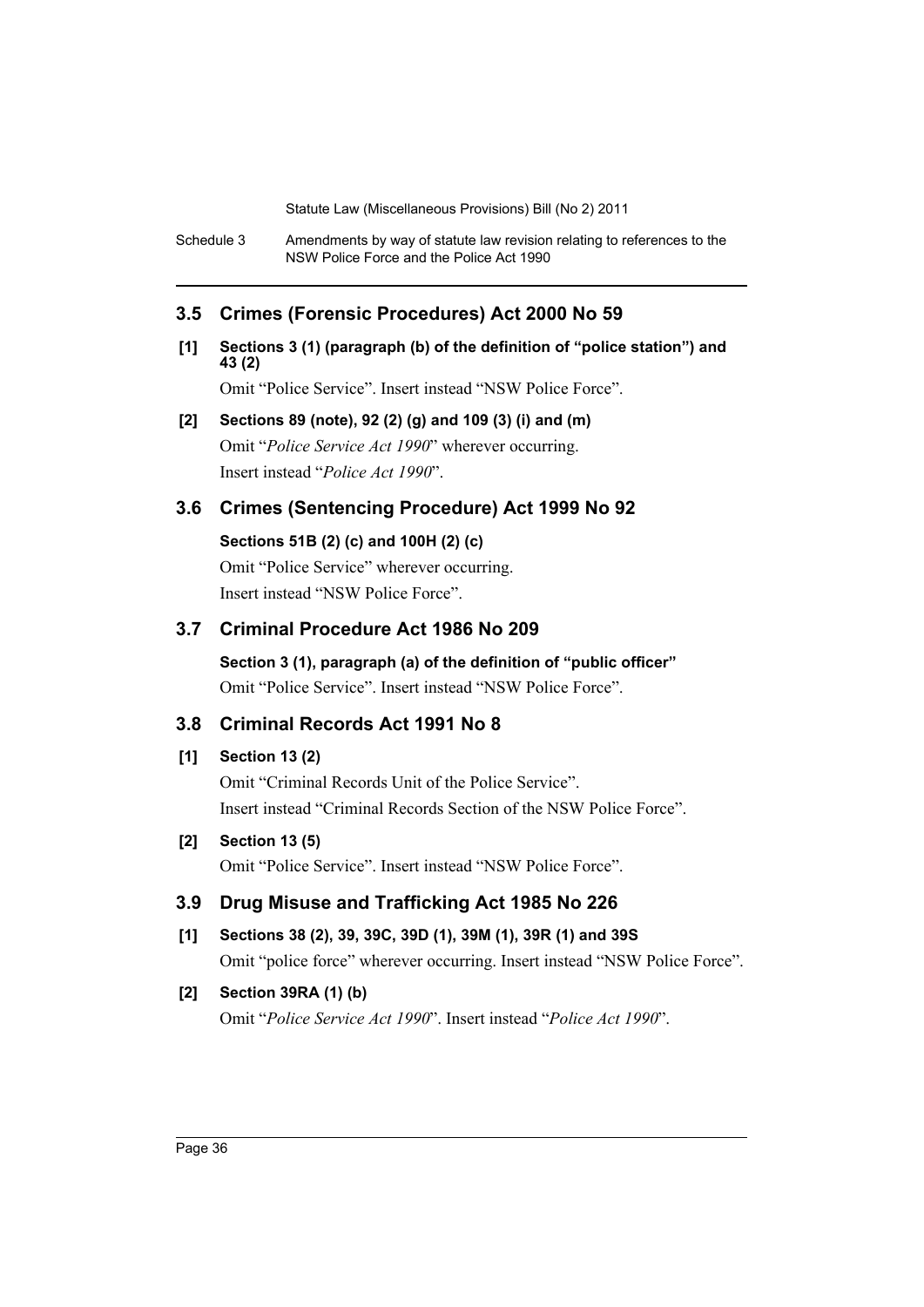Amendments by way of statute law revision relating to references to the NSW Police Force and the Police Act 1990 Schedule 3

## **3.10 Fines Act 1996 No 99**

#### **Section 117 (1)**

Omit "Police Service". Insert instead "NSW Police Force".

### **3.11 Fire Brigades Act 1989 No 192**

#### **Section 25 (1) and (2)**

Omit "Police Service" wherever occurring. Insert instead "NSW Police Force".

### **3.12 First State Superannuation Act 1992 No 100**

#### **Schedule 1**

Omit "Police Service". Insert instead "NSW Police Force".

### **3.13 Health Records and Information Privacy Act 2002 No 71**

**[1] Sections 4 (1) (paragraph (a) of the definition of "law enforcement agency" and paragraph (e) of the definition of "public sector agency") and 17**

Omit "Police Service" wherever occurring. Insert instead "NSW Police Force".

### **[2] Section 5 (3) (k)**

Omit "*Police Service Act 1990*". Insert instead "*Police Act 1990*".

### **3.14 Independent Commission Against Corruption Act 1988 No 35**

**[1] Sections 3 (1) (paragraph (f) of the definition of "public authority" and paragraph (k) of the definition of "public official"), 16 (5), 36 (7), 39 (3) and (4), 41 (1) and (2), 100 (3) and 105 and clause 2 (1) (b) of Schedule 3**

Omit "Police Force" wherever occurring. Insert instead "NSW Police Force".

### **[2] Section 101B (1) and (5)**

Omit "*Police Service Act 1990*" wherever occurring.

Insert instead "*Police Act 1990*".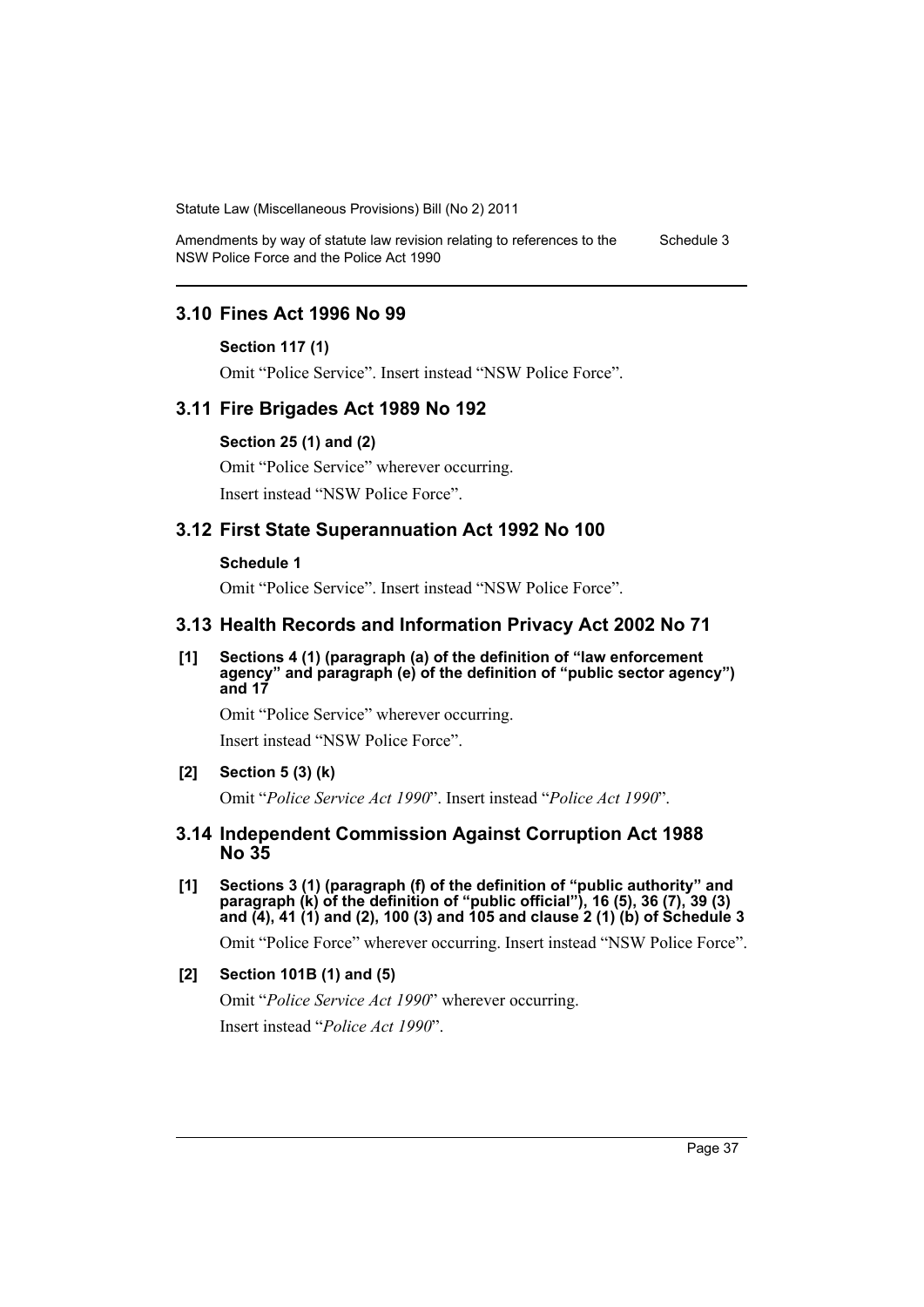Schedule 3 Amendments by way of statute law revision relating to references to the NSW Police Force and the Police Act 1990

## **3.15 Industrial Relations Act 1996 No 17**

**Sections 83 (3) and 405 (1) and Dictionary (definition of "public sector industrial agreement")**

Omit "*Police Service Act 1990*" wherever occurring. Insert instead "*Police Act 1990*".

## **3.16 Industrial Relations (General) Regulation 2001**

**[1] Clause 39 (1) (b)**

Omit "Column 4". Insert instead "Column 2".

**[2] Clause 40**

Omit the clause.

## **[3] Schedule 2**

Omit "(Clauses 39 and 40)". Insert instead "(Clause 39)".

## **[4] Schedule 2**

Omit Columns 2 and 3.

## **[5] Schedule 2**

Omit "**Column 4**". Insert instead "**Column 2**".

## **3.17 Jury Act 1977 No 18**

## **Sections 68 (4) (g) and 68A (4) (g)**

Omit "Police Service" wherever occurring. Insert instead "NSW Police Force".

## **3.18 Meat Industry Act 1978 No 54**

## **Section 76A (9) (b)**

Omit "Police Service". Insert instead "NSW Police Force".

## **3.19 Motor Accidents Act 1988 No 102**

## **[1] Sections 42 (1) and 46 (1)**

Omit "Police Force" wherever occurring. Insert instead "NSW Police Force".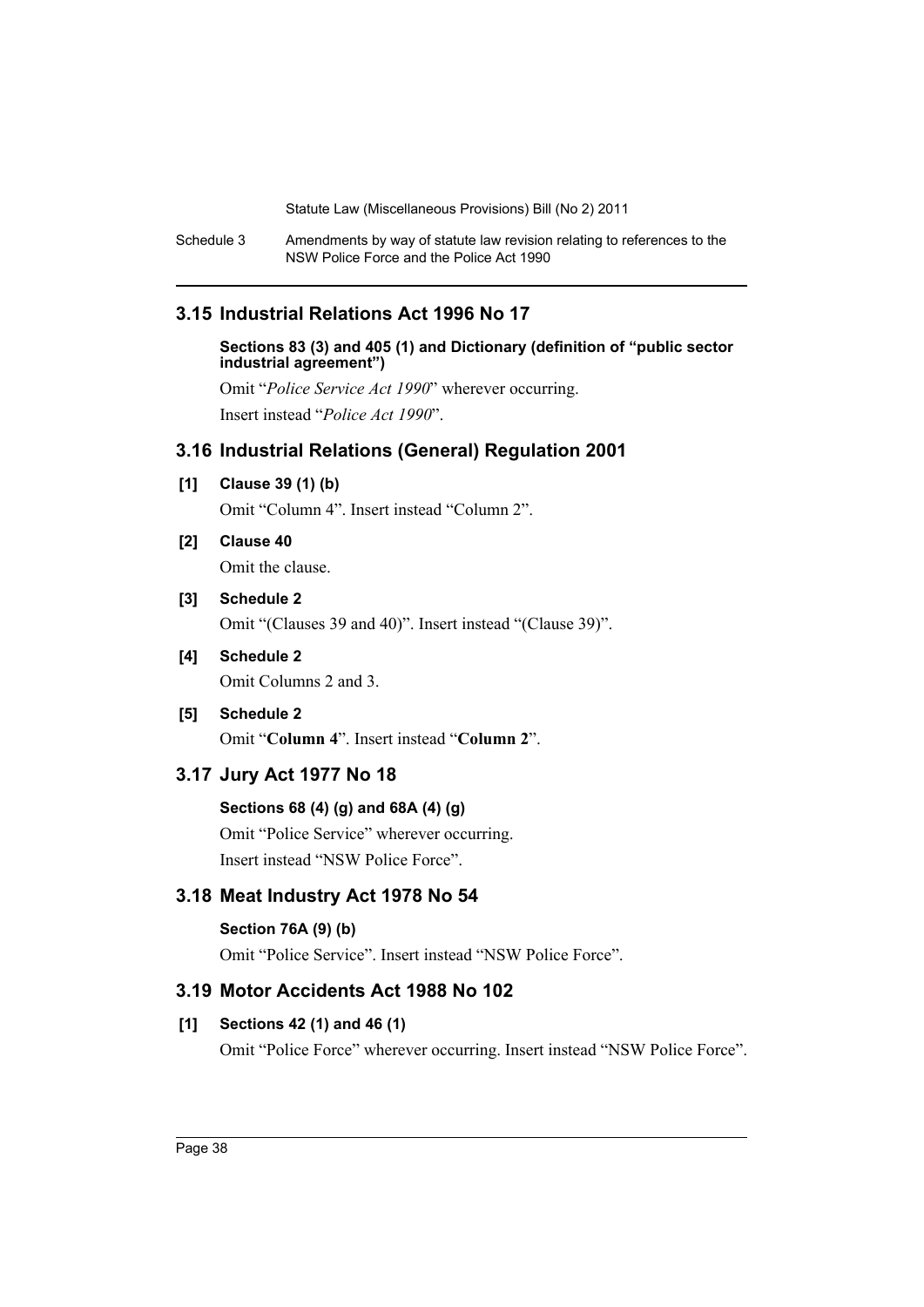Amendments by way of statute law revision relating to references to the NSW Police Force and the Police Act 1990 Schedule 3

### **[2] Section 42A (1)**

Omit "Police Service". Insert instead "NSW Police Force".

## **3.20 Motor Accidents Compensation Act 1999 No 41**

#### **Section 71 (1)**

Omit "Police Service". Insert instead "NSW Police Force".

## **3.21 Motor Dealers Act 1974 No 52**

**[1] Sections 4 (1) (paragraph (a) of the definition of "authorised officer"), 38E (3) and (4), 53A (1A), (1B) and (3) (e) and 53AA (2) and (3)**

Omit "police force" wherever occurring. Insert instead "NSW Police Force".

## **[2] Section 45A (3) and (7)**

Omit "Police Service" wherever occurring. Insert instead "NSW Police Force".

## **3.22 Motor Vehicle Repairs Act 1980 No 71**

## **[1] Sections 38 (3) (a) (i), 75 (3) and (4), 75A (2) and (3) and 76**

Omit "police force" wherever occurring. Insert instead "NSW Police Force".

## **[2] Section 77A (3) and (7)**

Omit "Police Service" wherever occurring. Insert instead "NSW Police Force".

## **3.23 Pawnbrokers and Second-hand Dealers Act 1996 No 13**

## **Section 42 (2)**

Omit "Police Service". Insert instead "NSW Police Force".

## **3.24 Police Superannuation Regulation 2010**

### **Clause 5 (a) and (b)**

Omit "police service" wherever occurring. Insert instead "NSW Police Force".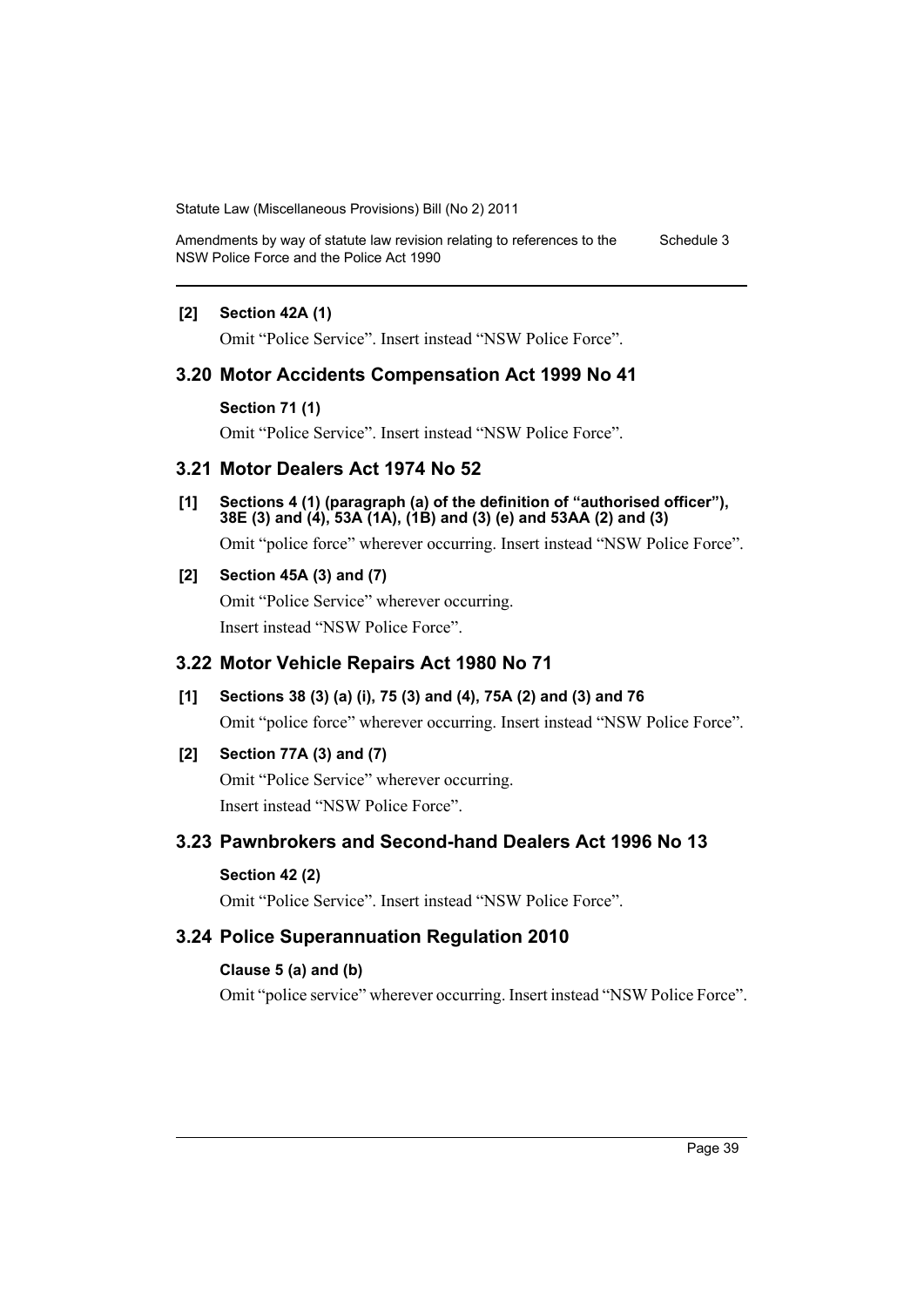Schedule 3 Amendments by way of statute law revision relating to references to the NSW Police Force and the Police Act 1990

## **3.25 Property, Stock and Business Agents Act 2002 No 66**

**Section 219 (5) (paragraph (a) of the definition of "law enforcement officer")**

Omit "Police Service". Insert instead "NSW Police Force".

## **3.26 Public Interest Disclosures Act 1994 No 92**

**[1] Section 4 (1) (paragraph (d) of the definition of "public authority")** Omit "Police Force". Insert instead "NSW Police Force".

## **[2] Section 9 (4)**

Omit "Police Service" where firstly and secondly occurring. Insert instead "NSW Police Force".

## **[3] Section 9 (4)**

Omit "*Police Service Act 1990*" wherever occurring. Insert instead "*Police Act 1990*".

## **3.27 Public Sector Employment and Management Act 2002 No 43**

### **Section 120 (6) (e)**

Omit "Police Service". Insert instead "NSW Police Force".

### **3.28 Road Transport (Driver Licensing) Act 1998 No 99**

#### **Section 41 (1) (a)**

Omit "Police Service". Insert instead "NSW Police Force".

## **3.29 Road Transport (Safety and Traffic Management) Regulation 1999**

## **Clause 126I (1) (a)**

Omit "Police Service". Insert instead "NSW Police Force".

## **3.30 Rural Fires Act 1997 No 65**

### **Sections 4, note, 41 (1) and (2) and 45 (1)**

Omit "Police Service" wherever occurring. Insert instead "NSW Police Force".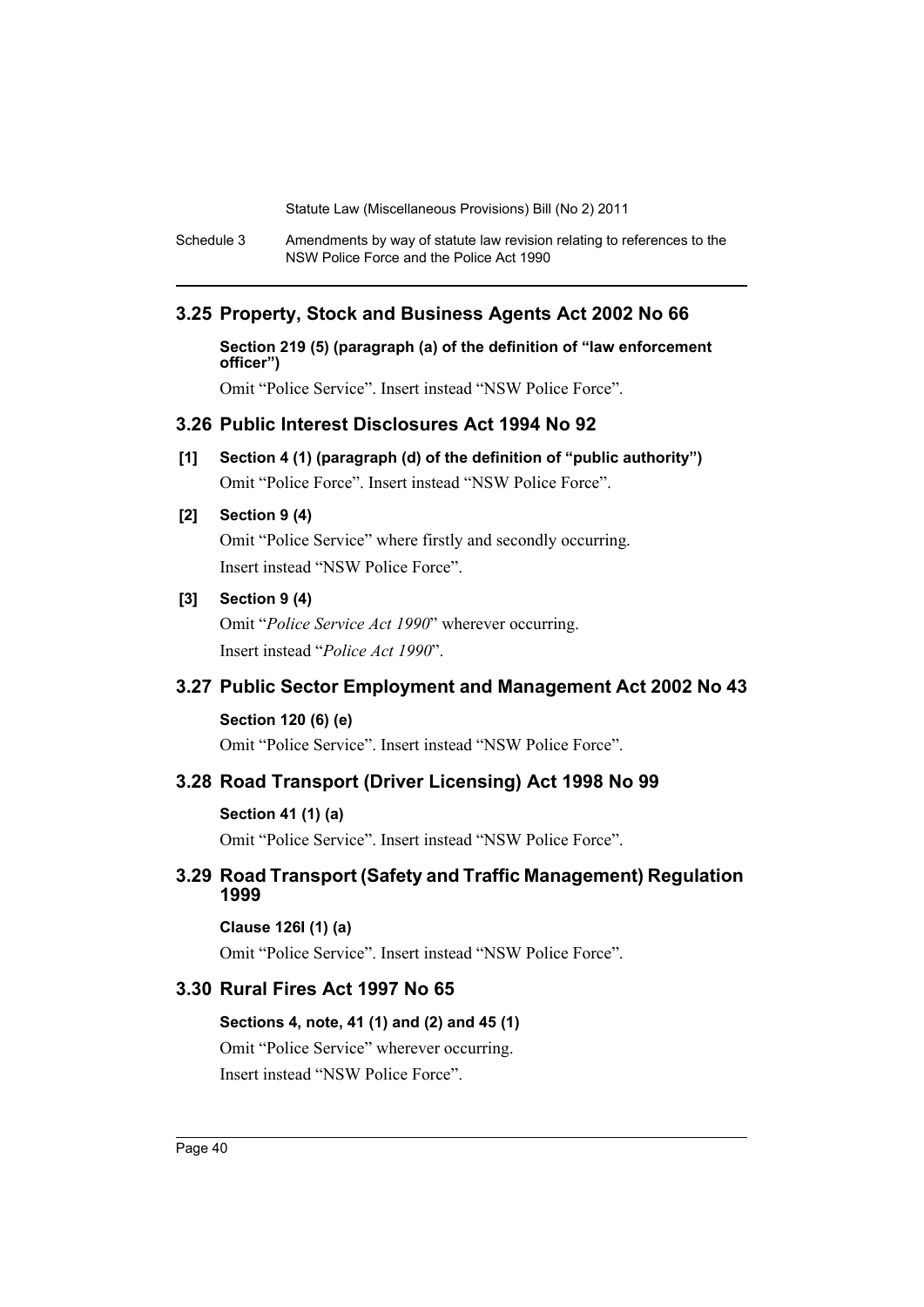Amendments by way of statute law revision relating to references to the NSW Police Force and the Police Act 1990 Schedule 3

## **3.31 State Authorities Non-contributory Superannuation Act 1987 No 212**

**[1] Sections 3 (1) (definition of "police executive officer") and 4A (10) (a)** Omit "*Police Service Act 1990*" wherever occurring. Insert instead "*Police Act 1990*".

## **[2] Section 6 and Schedule 1**

Omit "Police Service" wherever occurring. Insert instead "NSW Police Force".

## **3.32 State Authorities Superannuation Act 1987 No 211**

**[1] Sections 3 (1) (definition of "police executive officer") and 4A (10) (a)** Omit "*Police Service Act 1990*" wherever occurring. Insert instead "*Police Act 1990*".

## **[2] Section 8 and Schedule 1**

Omit "Police Service" wherever occurring. Insert instead "NSW Police Force".

## **3.33 State Emergency and Rescue Management Act 1989 No 165**

## **Section 60L (4)**

Omit "*Police Service Act 1990*". Insert instead "*Police Act 1990*".

## **3.34 Statutory and Other Offices Remuneration Act 1975 (1976 No 4)**

**[1] Section 24A, definition of "remuneration package"** Omit "*Police Service Act 1990*". Insert instead "*Police Act 1990*".

## **[2] Section 24A, definition of "senior executive office holder"**

Omit "referred to in Schedule 2 to the *Police Service Act 1990*".

Insert instead "determined as an executive position under Division 2 of Part 5 of the *Police Act 1990*".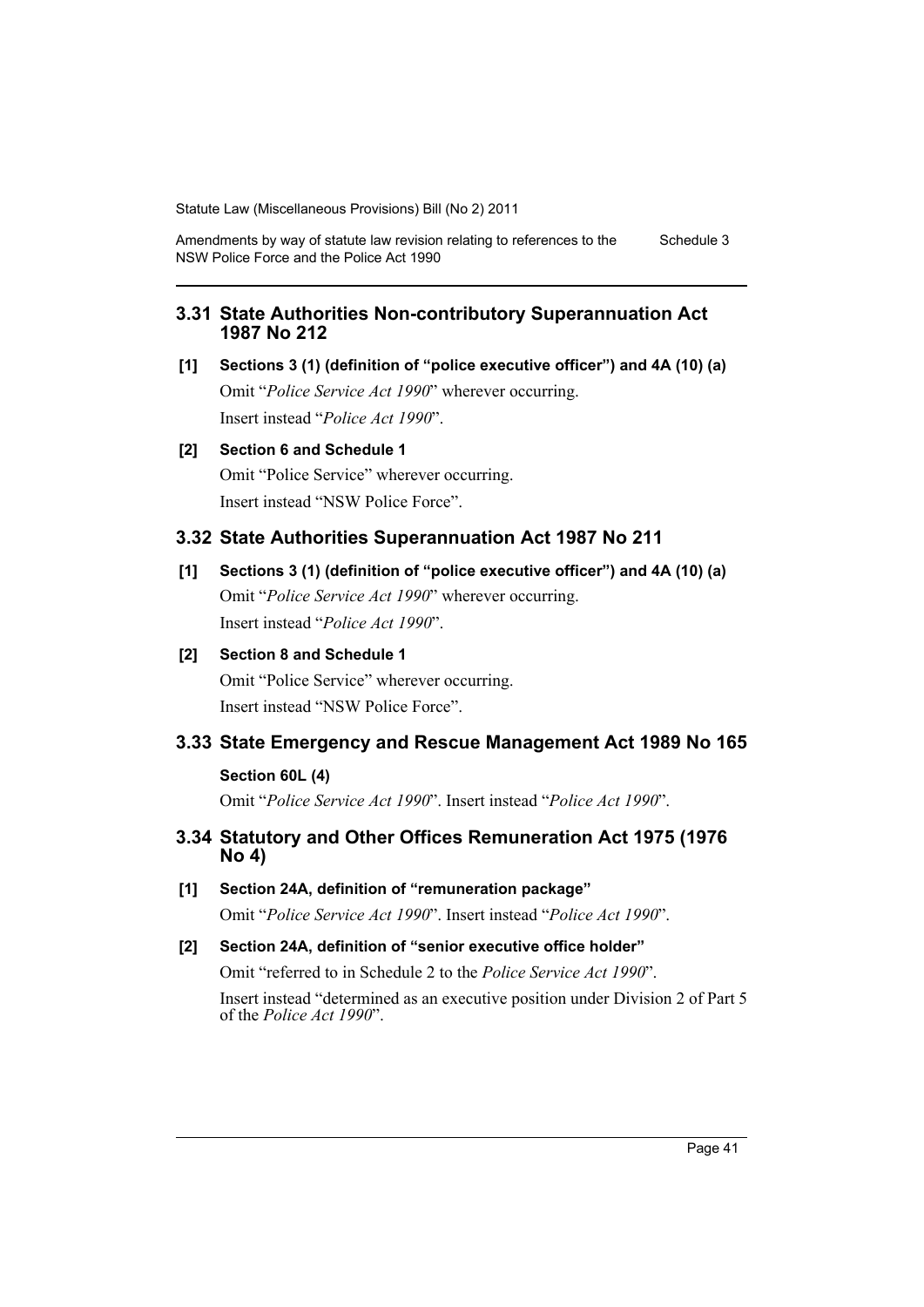Schedule 3 Amendments by way of statute law revision relating to references to the NSW Police Force and the Police Act 1990

## **3.35 Superannuation Act 1916 No 28**

## **[1] Sections 3 (1) (definition of "Police executive officer") and 3AA (10) (a)** Omit "*Police Service Act 1990*" wherever occurring. Insert instead "*Police Act 1990*".

## **[2] Section 3B (3) and Schedules 3 and 26**

Omit "Police Service" wherever occurring. Insert instead "NSW Police Force".

## **3.36 Totalizator Act 1997 No 45**

## **Section 108 (1)**

Omit "Police Service". Insert instead "NSW Police Force".

## **3.37 Tow Truck Industry Act 1998 No 111**

#### **Section 95 (1)**

Omit "Police Service". Insert instead "NSW Police Force".

## **3.38 Transport Administration Act 1988 No 109**

**[1] Section 45E (1), paragraph (a) of the definition of "public authority"** Omit "Police Service". Insert instead "NSW Police Force".

## **[2] Section 117 (9) (a)**

Omit "Police Force". Insert instead "NSW Police Force".

## **3.39 Unlawful Gambling Act 1998 No 113**

## **Section 54 (1)**

Omit "Police Service". Insert instead "NSW Police Force".

## **3.40 Victims Rights Act 1996 No 114**

## **Section 13 (1) (b)**

Omit "Police Service". Insert instead "NSW Police Force".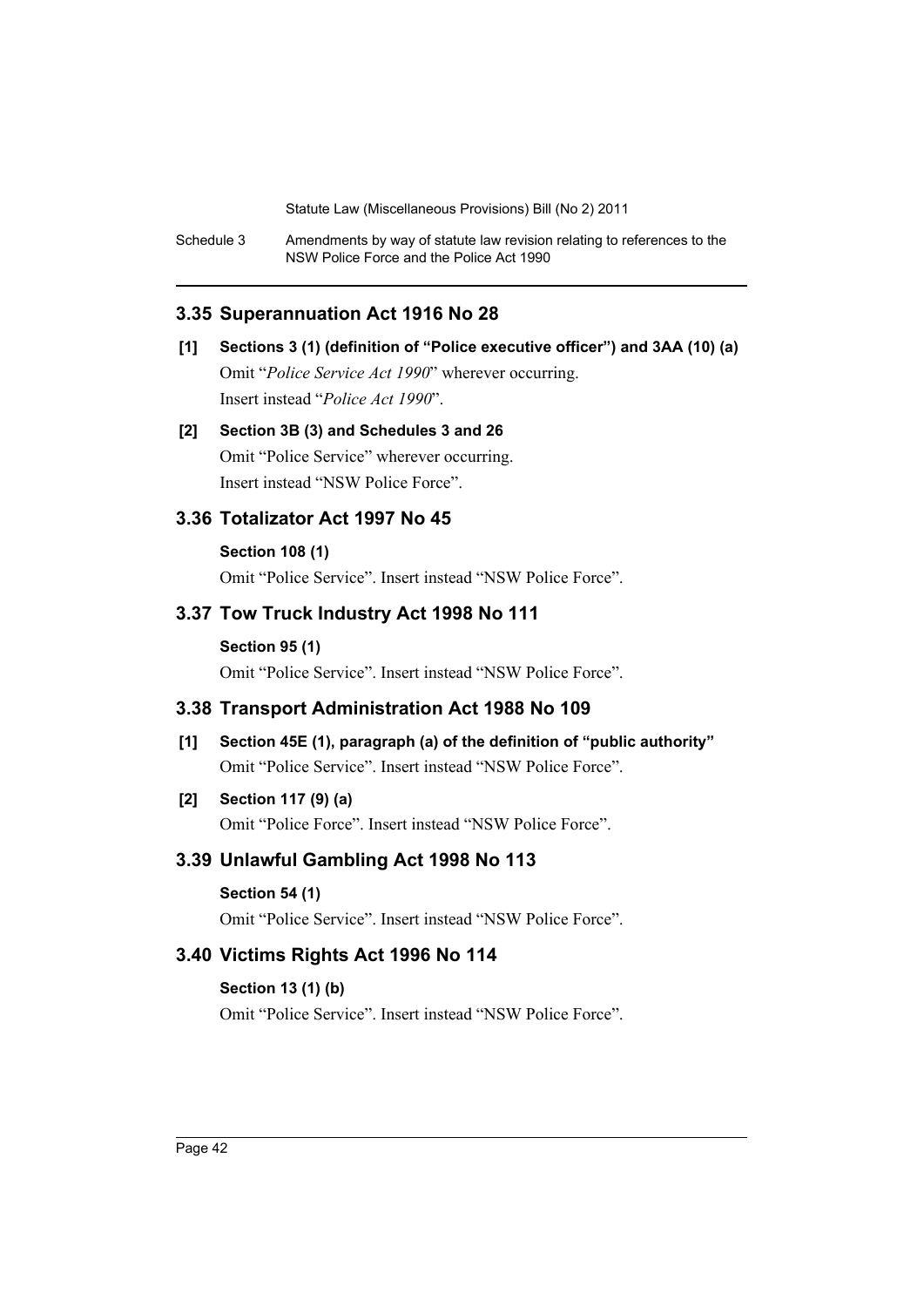Amendments by way of statute law revision relating to references to the NSW Police Force and the Police Act 1990 Schedule 3

## **3.41 Weapons Prohibition Act 1998 No 127**

## **Sections 6 (3) (c) and 41 (3) (a)**

Omit "Police Force" wherever occurring. Insert instead "NSW Police Force".

## **3.42 Witness Protection Act 1995 No 87**

**Sections 3 (1) (definition of "designated position"), 4 (1) (c), 8 (3) and (4), 29 (2) (b), 33 (1) (c) and (d), 34 (1) (b), 36 (2) (a), 38 (2) (d) and 39 (1) and (2)**

Omit "Police Service" wherever occurring.

Insert instead "NSW Police Force".

### **3.43 Workplace Injury Management and Workers Compensation Act 1998 No 86**

#### **[1] Sections 4 (1) (definition of "worker") and 6 (3) (except where lastly occurring)**

Omit "Police Service" wherever occurring.

Insert instead "NSW Police Force".

#### **[2] Section 6 (3), note**

Omit "Attention is also drawn to section 216 of the *Police Service Act 1990*, which makes further provision for payment of compensation for those members if they are hurt on duty.".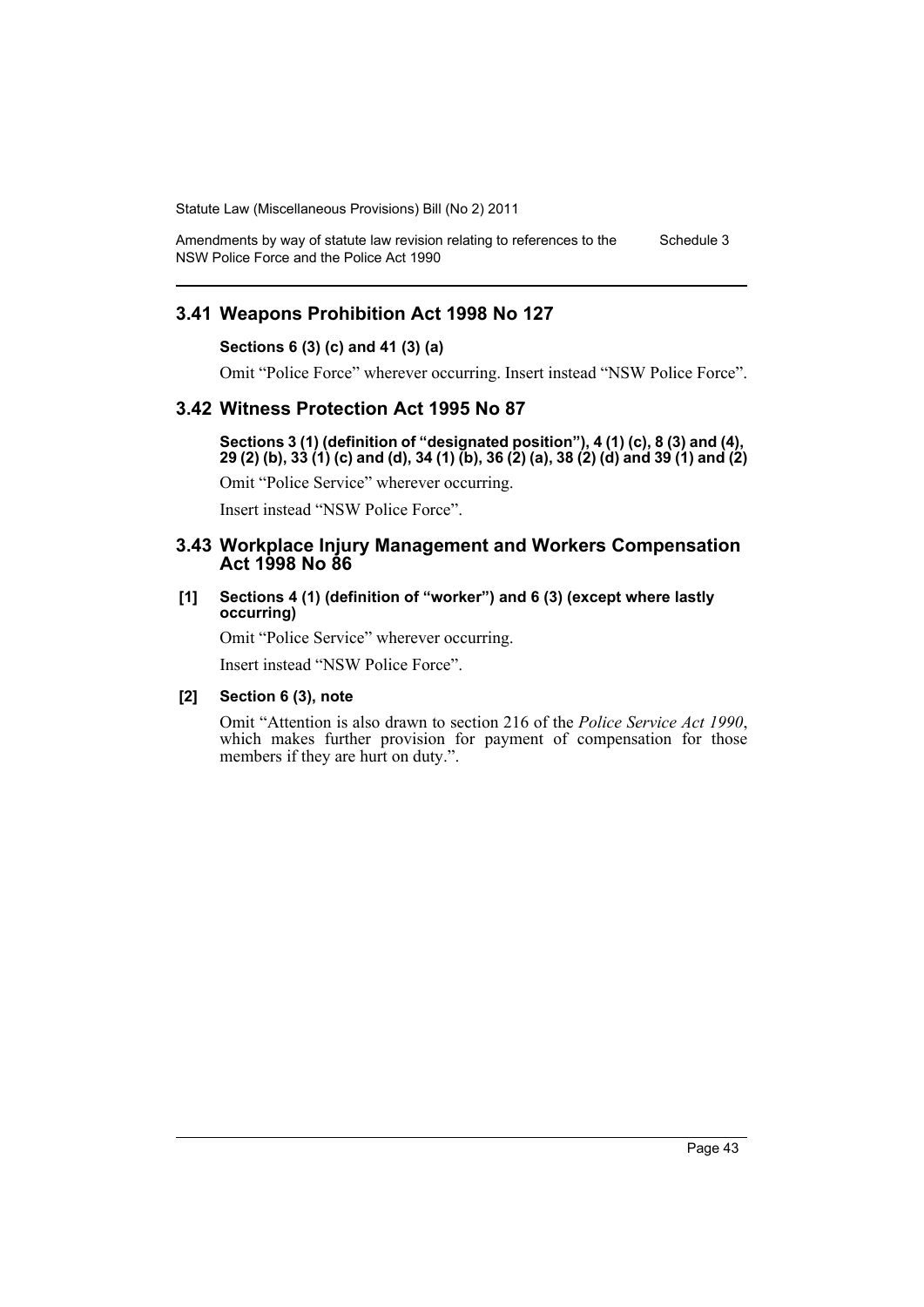Schedule 4 Amendments transferring provisions, and other amendments consequential on repeals

## **Schedule 4 Amendments transferring provisions, and other amendments consequential on repeals**

#### **Explanatory note**

Schedule 4.1 [2] and [5], 4.3 [2], 4.4–4.6, 4.8 and 4.10 insert the substance of provisions (of possible ongoing effect) of Acts and instruments repealed by clause 3 of Schedule 5 into various Acts. In accordance with section 30A of the *Interpretation Act 1987*, the transfer of those provisions does not affect the operation (if any) or meaning of the provisions. In particular:

- (a) sections 8 (1) (b) and 16 (2) of the *Aberdare County Council (Dissolution) Act 1982* are transferred to the *Local Government and Other Authorities (Superannuation) Act 1927*, and
- (b) section 16 of the *Albury-Wodonga Development Repeal Act 2000* is transferred to the *Growth Centres (Development Corporations) Act 1974*, and
- (c) section 2 of, and the First and Second Schedules to, the *Broken Hill Trades Hall Site Extension Act 1915* are transferred to the *Broken Hill Trades Hall Site Act of 1898*, and
- (d) certain provisions of the following Acts are transferred to the *Conversion of Cemeteries Act 1974*:
	- (i) *Coonamble Cemetery Act 1963*,
	- (ii) *East Ballina Cemetery Act 1957*,
	- (iii) *Gosford Cemeteries Act 1970*,
	- (iv) *Liverpool Cemetery Act 1950*,
	- (v) *Mudgee Cemeteries Act 1963*,
	- (vi) *Old Balmain (Leichhardt) Cemetery Act 1941*,
	- (vii) *Old Liverpool Cemetery Act 1970*,
	- (viii) *Old Wallsend Cemetery Act 1953*,
	- (ix) *Parramatta Methodist Cemetery Act 1961*,
	- (x) *St. Thomas' Church of England, North Sydney, Cemetery Act 1967*, and
- (e) clause 4 of the *Corporations (Ancillary Provisions) Regulation 2001* is transferred to the *Corporations (Ancillary Provisions) Act 2001*, and
- (f) section 4 of the *Government Railways (Fencing) Act 1902* and section 8 of the *Port Kembla Inner Harbour (Further Construction) Act 1961* are transferred to the *Public Works Act 1912*, and
- (g) section 6 of the *Queanbeyan Showground (Variation of Purposes) Act 1995* is transferred to the *Crown Lands Act 1989*, and
- (h) section 2 (4) of the *River Murray (Diversion) Act 1933* is transferred to the *Water Management Act 2000*.

Schedule 4.2 re-enacts section 2 of the *Damage by Aircraft Act 1952*, with minor modifications, as new Part 12 of the *Civil Liability Act 2002*.

Schedule 4.1 [1]–[4] contain amendments to the *Broken Hill Trades Hall Site Act of 1898* that are consequential on the transfer of provisions from the *Broken Hill Trades Hall Site Extension Act 1915* referred to in paragraph (c) above.

Schedule 4.3 [1] *makes an amendment to the Conversion of Cemeteries Act 1974* that is consequential on the transfer of provisions referred to in paragraph (d) above.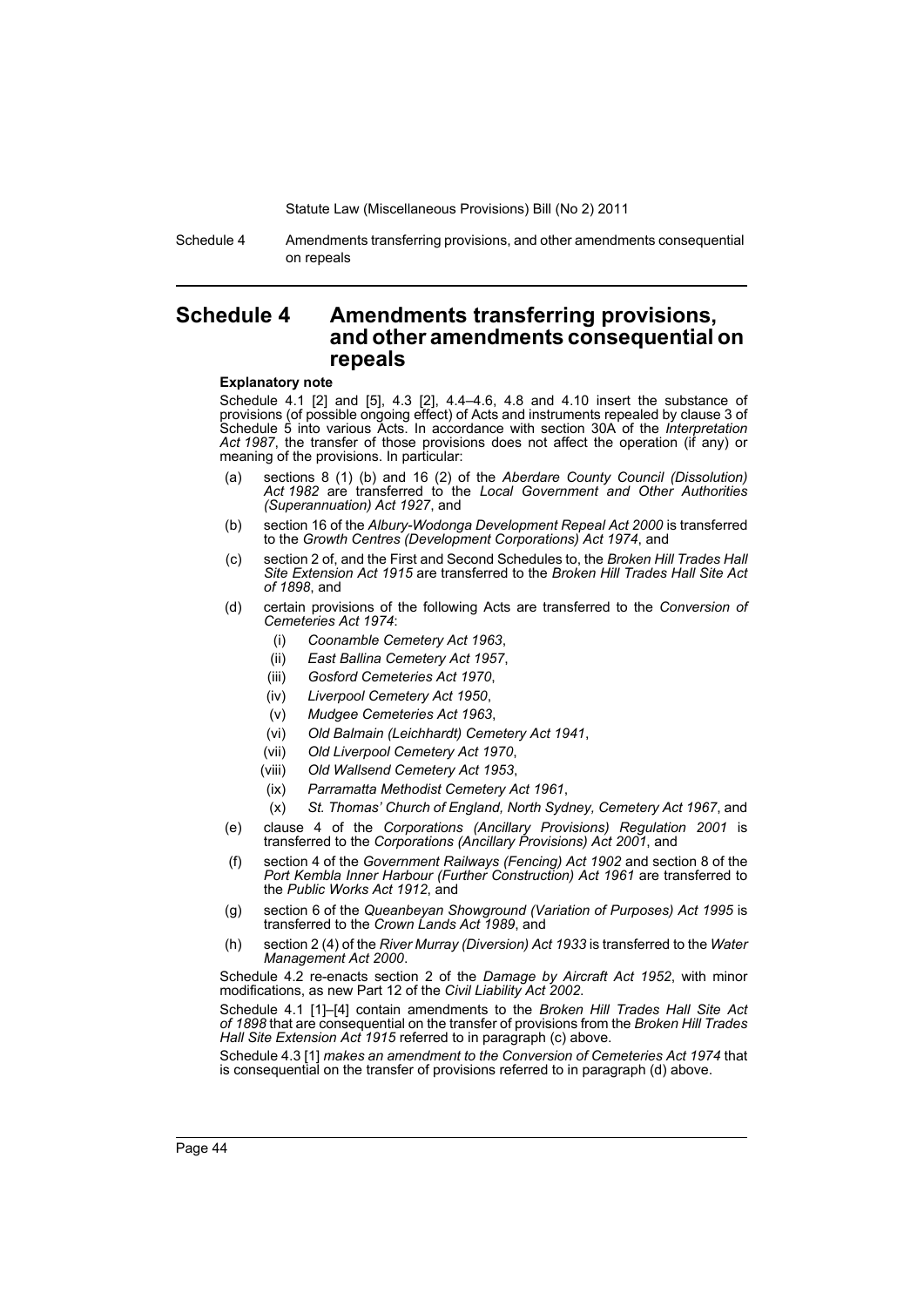Amendments transferring provisions, and other amendments consequential on repeals Schedule 4

Schedule 4.9 makes amendments to the *Subordinate Legislation Act 1989* that are consequential on the repeal of the *Corporations (Ancillary Provisions) Regulation 2001* and *Bible Society NSW (Corporate Conversion) Act 2008* by Schedule 5.

## **4.1 Broken Hill Trades Hall Site Act of 1898 No 31**

**[1] Section 1 Land vested in trustees for the erection thereon of a trades hall**

Omit "Schedule". Insert instead "Schedule 1".

## **[2] Sections 2 and 3**

Omit the sections. Insert instead:

### **2 Trustees may make rules**

The trustees may make rules for regulating the use of the land described in the Schedules to this Act and any buildings on that land, but such rules have no effect until approved by the Minister for the time being charged with the administration of Chapter 5 of the *Industrial Relations Act 1996*.

#### **3 Transferred provision—vesting of land described in Schedules 2 and 3**

- (1) The lands described in Schedules 2 and 3 are hereby vested in the trustees for the time being elected under this Act, upon trust for the purposes of and in connection with the trades hall aforesaid, but freed from all other trusts and dedications.
- (2) Subsection (1) re-enacts (with minor modifications) section 2 of the *Broken Hill Trades Hall Site Extension Act 1915* and is a transferred provision to which section 30A of the *Interpretation Act 1987* applies.

## **[3] Section 3A**

Insert after section 3 (as inserted by item [2]):

## **3A Savings**

- (1) Rules regulating the use of the Broken Hill Trades Hall that were in force under this Act immediately before the commencement of section 2 (as inserted by the *Statute Law (Miscellaneous Provisions) Act (No 2) 2011*) are taken to have been made under that section.
- (2) Rules regulating the use of the lands described in Schedules 2 and 3 and any buildings on that land that were in force under the *Broken Hill Trades Hall Site Extension Act 1915* immediately before the repeal of that Act are, on that repeal, taken to have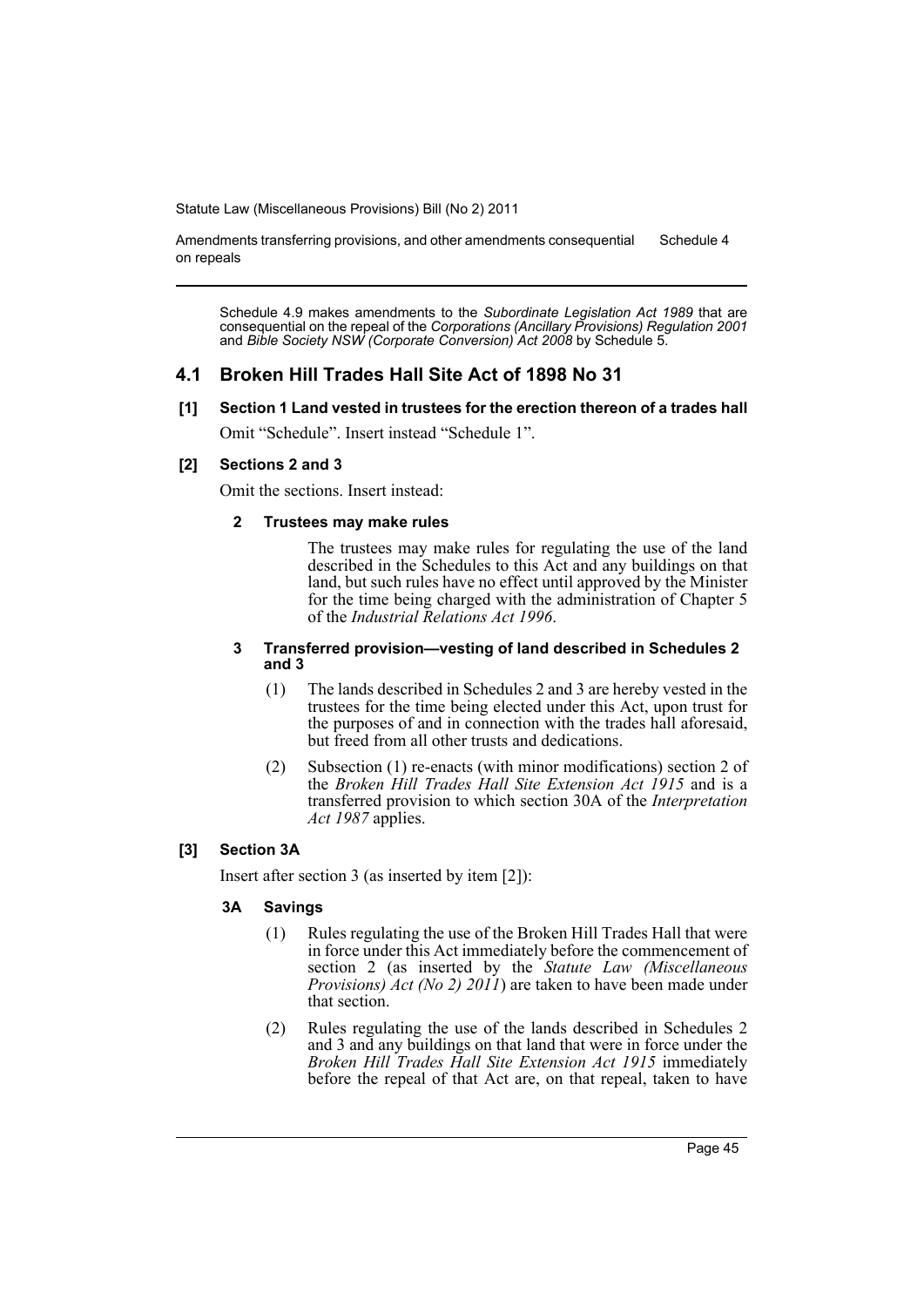Schedule 4 Amendments transferring provisions, and other amendments consequential on repeals

> been made under section 2 (as inserted by the *Statute Law (Miscellaneous Provisions) Act (No 2) 2011*).

### **[4] Schedule**

Renumber the Schedule as Schedule 1.

### **[5] Schedules 2 and 3**

Transfer the First and Second Schedules to the *Broken Hill Trades Hall Site Extension Act 1915* (which is repealed by clause 3 of Schedule 5 to this Act), after the Schedule, as Schedules 2 and 3.

## **4.2 Civil Liability Act 2002 No 22**

## **Part 12**

Insert after Part 11:

# **Part 12 Damage by aircraft**

- **72 Trespass or nuisance by aircraft** (cf former s. 2 (1) and (5) of Damage by Aircraft Act 1952)
	- (1) No action lies in respect of trespass or nuisance by reason only of the flight (or the ordinary incidents of the flight) of an aircraft over any property at a height above the ground that is reasonable (having regard to wind, weather and all the circumstances of the case) so long as the Air Navigation Regulations are complied with.
	- (2) In this section, *Air Navigation Regulations* means the regulations made under the *Air Navigation Act 1920* of the Commonwealth and includes such of the provisions of those regulations as are applicable to and in respect of air navigation within New South Wales by virtue only of the *Air Navigation Act 1938*.
- **73 Surface damage by aircraft or articles falling from aircraft** (cf former s. 2 (2), (3) and (5) of Damage by Aircraft Act 1952)
	- (1) Where material loss or damage is caused to any person or property on land or water by, or by a person in, or an article or person falling from, an aircraft while in flight, taking off or landing, then unless the loss or damage was caused or contributed to by the negligence of the person by whom it was suffered, damages in respect of the loss or damage are recoverable without proof of negligence or intention or other cause of action, as if the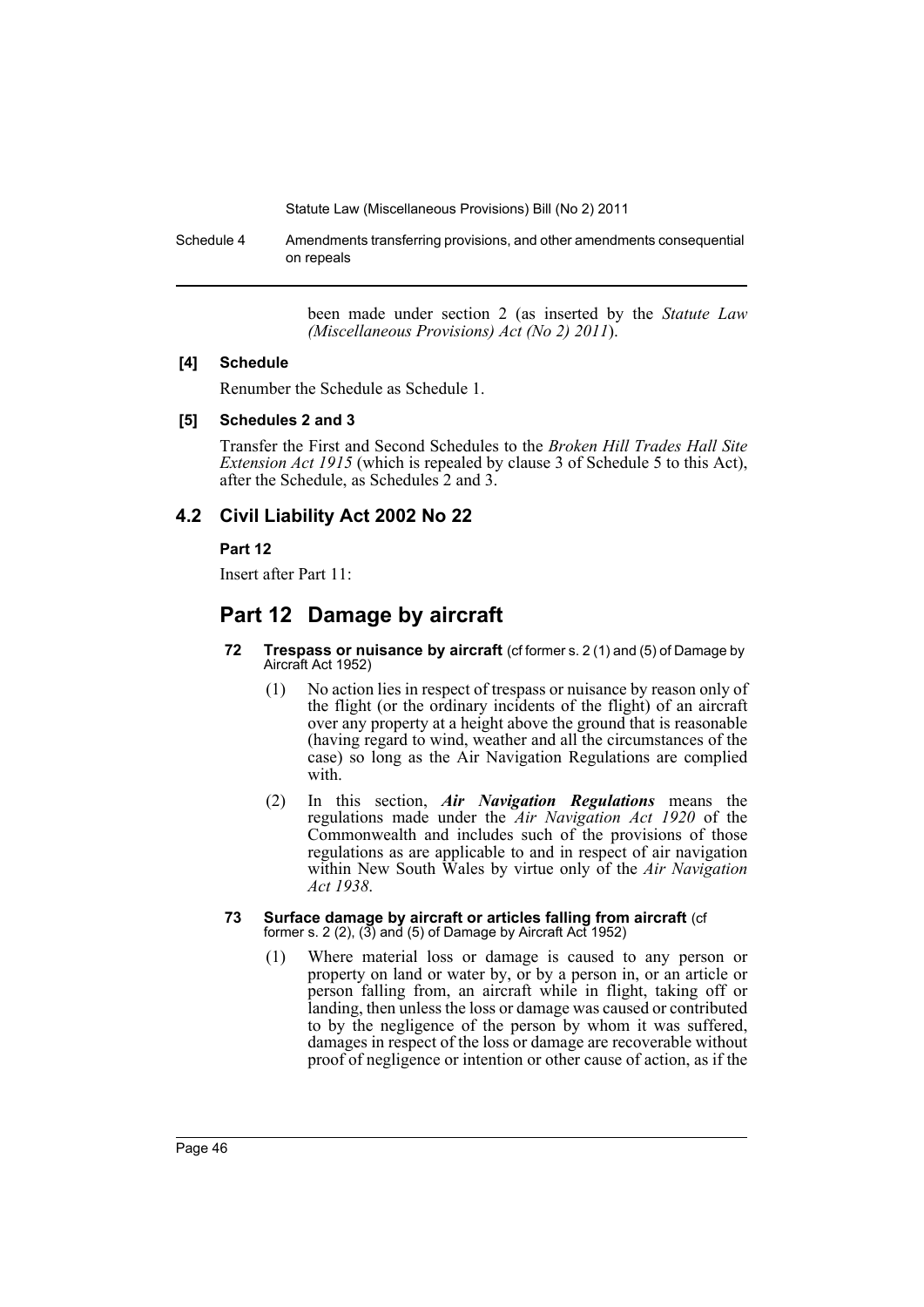Amendments transferring provisions, and other amendments consequential on repeals Schedule 4

> loss or damage had been caused by the wilful act, neglect, or default of the owner of the aircraft.

- (2) However, where the material loss or damage is caused in circumstances in which:
	- (a) damages are recoverable in respect of that loss or damage by virtue only of subsection  $(1)$ , and
	- (b) a legal liability is created in some person other than the owner to pay damages in respect of that loss or damage,

the owner is entitled to be indemnified by that other person against any claim in respect of that loss or damage.

- (3) Where the aircraft concerned has been bona fide demised, let or hired out for a period exceeding 14 days to any other person by the owner of the aircraft, and no pilot, commander, navigator or operative member of the crew of the aircraft is in the employment of the owner, references in this section to the owner are to be read as references to the person to whom the aircraft has been so demised, let or hired out.
- (4) In this section:

*article* includes mail or animal.

*loss or damage* includes, in relation to persons, loss of life and personal injury.

## **4.3 Conversion of Cemeteries Act 1974 No 17**

**[1] Schedule 3 Transferred provisions relating to cemetery land** Insert before clause 1:

## **Part 1 Acts repealed by Statute Law (Miscellaneous Provisions) Act 2011**

**[2] Schedule 3, Part 2**

Insert after clause 7:

## **Part 2 Acts repealed by Statute Law (Miscellaneous Provisions) Act (No 2) 2011**

### **8 Provisions transferred to this Part**

Clauses 10–19 re-enact (with minor modifications) the following provisions and are transferred provisions to which section 30A of the *Interpretation Act 1987* apply: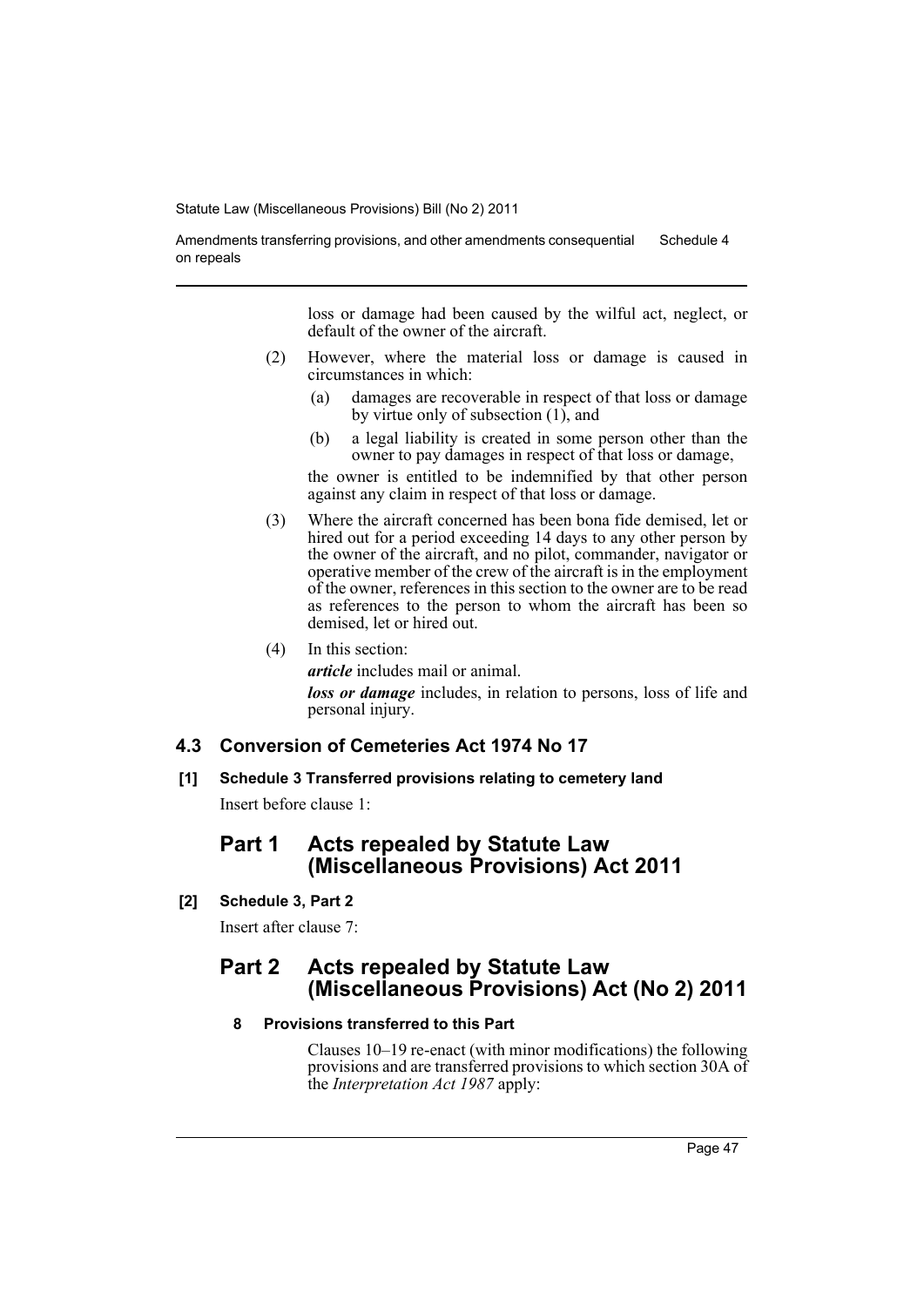Schedule 4 Amendments transferring provisions, and other amendments consequential on repeals

- (a) section 2 (2) of the *Coonamble Cemetery Act 1963*,
- (b) section 2 (2) of the *East Ballina Cemetery Act 1957*,
- (c) section 5 (4) of the *Gosford Cemeteries Act 1970*,
- (d) section 2 (2) of the *Liverpool Cemetery Act 1950*,
- (e) section 2 (2) of the *Mudgee Cemeteries Act 1963*,
- (f) section 3 (2) of the *Old Balmain (Leichhardt) Cemetery Act 1941*,
- (g) section 4 (3) of the *Old Liverpool Cemetery Act 1970*,
- (h) sections 2 (2) and 3 (1)–(3) of the *Old Wallsend Cemetery Act 1953*,
- (i) section 2 (2) of the *Parramatta Methodist Cemetery Act 1961*,
- (j) sections 3 (3), 4 (2) and 8 of the *St. Thomas' Church of England, North Sydney, Cemetery Act 1967*.

#### **9 Saving of trusts, reservations, dedications and other obligations under repealed Acts**

The repeal by the *Statute Law (Miscellaneous Provisions) Act (No 2) 2011* of an Act, provisions of which are transferred by this Part, does not:

- (a) affect any trust, reservation or dedication that existed immediately before the repeal of that Act, or
- (b) remove any obligation of a council with respect to a register required to be compiled under the repealed Act.

#### **10 Coonamble Cemetery Act 1963**

The land described in the Schedule to the *Coonamble Cemetery Act 1963* (as in force immediately before its repeal) shall be maintained by Coonamble Shire Council as a rest park and garden area and, notwithstanding anything in any other Act, the Council shall not use the land or permit the same to be used for any other purpose.

#### **11 East Ballina Cemetery Act 1957**

The land described in the Schedule to the *East Ballina Cemetery Act 1957* (as in force immediately before its repeal) shall be maintained by Ballina Shire Council as a rest park and garden area and, notwithstanding anything in any other Act, the Council shall not use the land or permit the same to be used for any other purpose.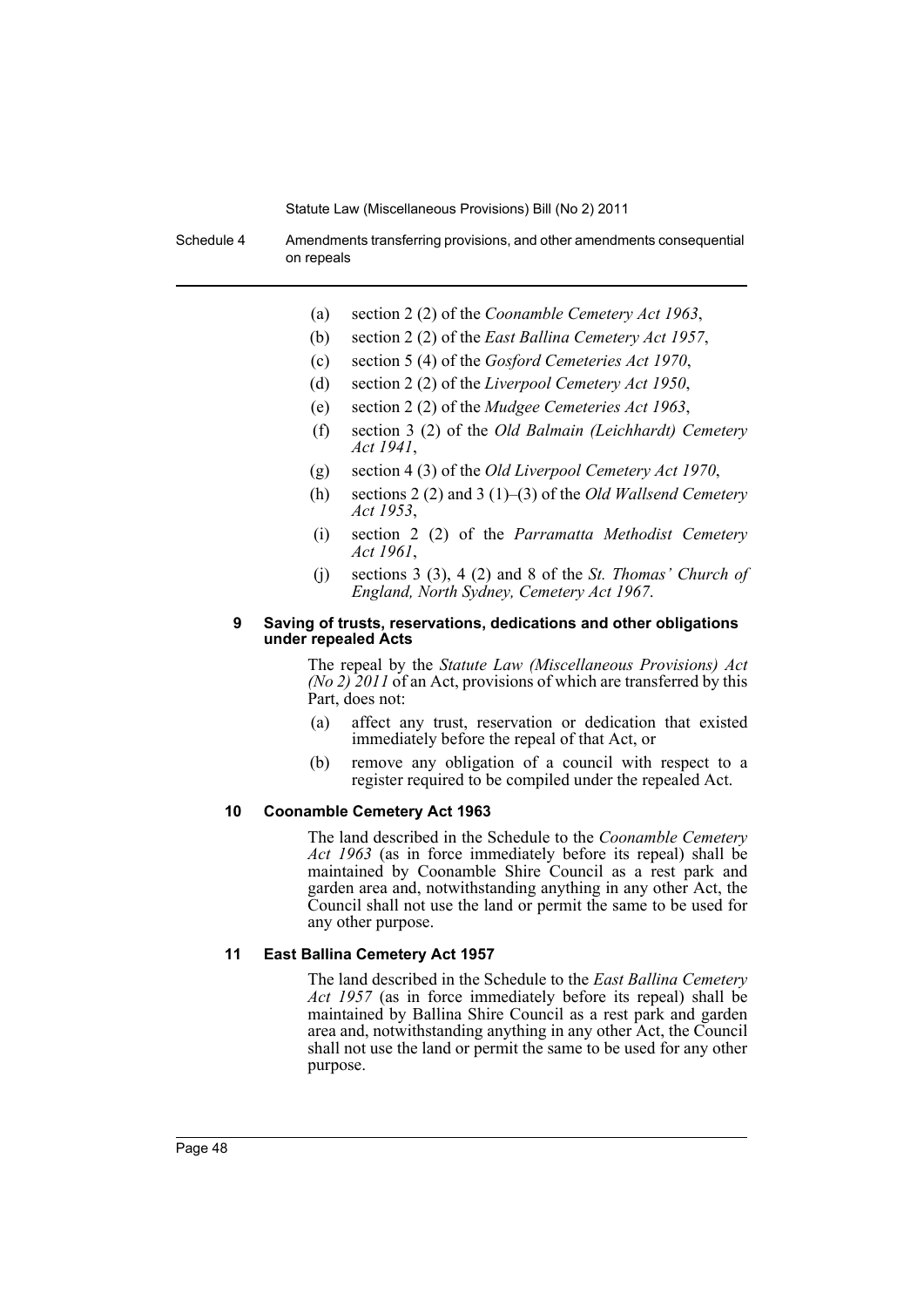Amendments transferring provisions, and other amendments consequential on repeals Schedule 4

### **12 Gosford Cemeteries Act 1970**

The lands described in the First and Second Schedules to the *Gosford Cemeteries Act 1970* (as in force immediately before its repeal) shall be maintained by Gosford City Council as rest parks and garden areas and, notwithstanding anything in any other Act, the Council shall not use those lands or permit them to be used for any other purpose.

### **13 Liverpool Cemetery Act 1950**

The land described in the Schedule to the *Liverpool Cemetery Act 1950* (as in force immediately before its repeal) shall be maintained by Liverpool City Council as a rest park and garden area and, notwithstanding anything in any other Act, the Council shall not use the land or permit the same to be used for any other purpose.

### **14 Mudgee Cemeteries Act 1963**

The land described in the Schedule to the *Mudgee Cemeteries Act 1963* (as in force immediately before its repeal) shall be maintained by Mid-Western Regional Council for any one or more of the following purposes:

- (a) rest park,
- (b) garden area,
- (c) children's playground,

and notwithstanding anything in any other Act, the Council shall not use the land or permit the same to be used for any other purpose.

## **15 Old Balmain (Leichhardt) Cemetery Act 1941**

The land described in the Schedule to the *Old Balmain (Leichhardt) Cemetery Act 1941* (as in force immediately before its repeal) shall be maintained by Leichhardt Municipal Council as a rest park and garden area and, notwithstanding anything in any other Act, the Council shall not use the land or permit the same to be used for any other purpose.

## **16 Old Liverpool Cemetery Act 1970**

The land described in the Schedule to the *Old Liverpool Cemetery Act 1970* (as in force immediately before its repeal) shall be maintained by Liverpool City Council as a rest park and garden and, notwithstanding anything in any other Act, the Council shall not use the land or permit it to be used for any other purpose.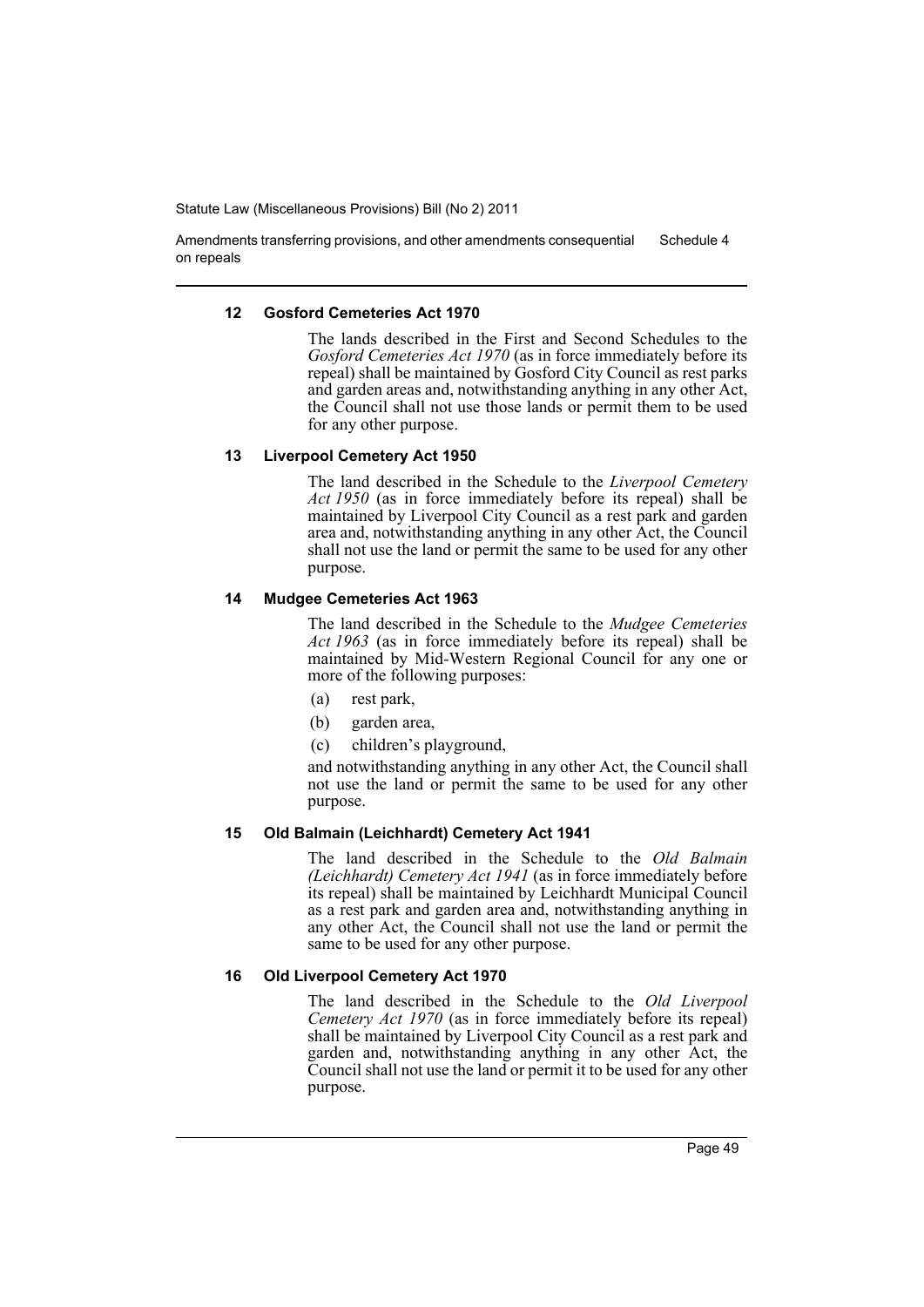Schedule 4 Amendments transferring provisions, and other amendments consequential on repeals

#### **17 Old Wallsend Cemetery Act 1953**

- The land described in the Schedule to the repealed Act (as in force immediately before its repeal) shall be maintained by Newcastle City Council as a rest park and garden area and, notwithstanding anything in any other Act, the Council shall not use the land or permit the same to be used for any other purpose.
- (2) Nothing in the repealed Act (as in force immediately before its repeal) shall affect any right title or interest which immediately before the commencement of the repealed Act was reserved to The Newcastle Wallsend Coal Company and its sequels in title and assigns in respect of all coal and other minerals, not including any minerals reserved to the Crown, lying in and under the land described in the Schedule to that Act (as in force immediately before its repeal), nor any necessary and proper rights powers and easements reserved as aforesaid to enable it or them to get win work and convey all coal, minerals and other materials belonging to it or them from and to the workings of its or their mines.
- (3) The Newcastle Wallsend Coal Company its sequels in title or assigns or other the registered proprietor for the time being of the land adjoining the land described in the Schedule to the repealed Act (as in force immediately before its repeal) shall not be liable to the Council its sequels in title or assigns or other the registered proprietor or proprietors for the time being of the land described in that Schedule for any pit fall or subsidences which may have already or which may hereafter take place on or under such lastmentioned land or on any other land adjacent thereto or for any damage or nuisance occasioned thereby.
- (4) The Council its sequels in title and assigns or other the registered proprietor or proprietors for the time being of the land described in the Schedule to the repealed Act (as in force immediately before its repeal) shall for the benefit of the adjoining land of The Newcastle Wallsend Coal Company abstain from erecting any fence dividing the land described in that Schedule from such adjoining land without first obtaining the consent of The Newcastle Wallsend Coal Company in writing: Provided that such consent shall not be necessary whenever any such fence shall be erected without expense to the said Company.
- (5) In this clause, *repealed Act* means the *Old Wallsend Cemetery Act 1953*.

#### **18 Parramatta Methodist Cemetery Act 1961**

The land described in the Schedule to the *Parramatta Methodist Cemetery Act 1961* (as in force immediately before its repeal)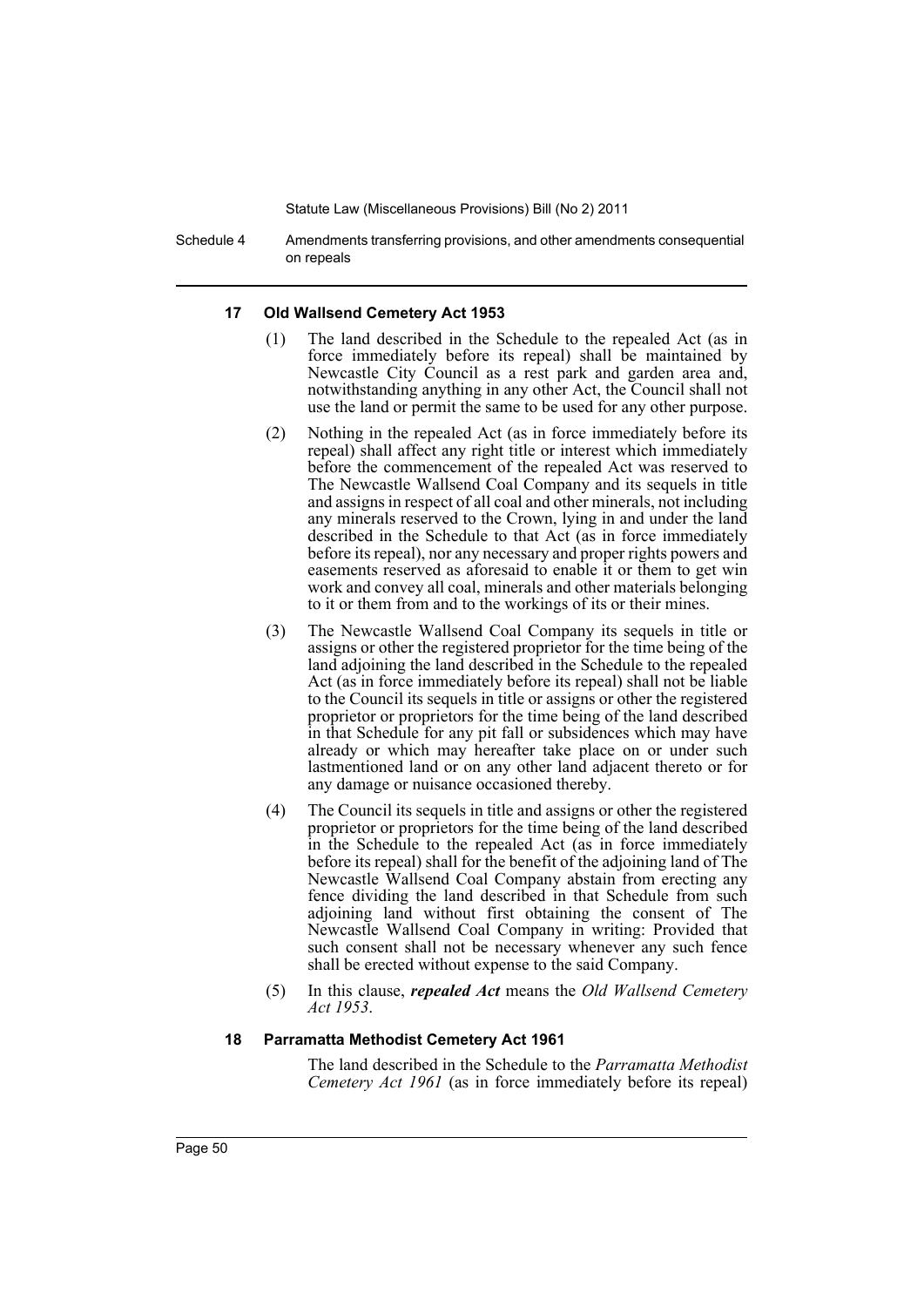Amendments transferring provisions, and other amendments consequential on repeals Schedule 4

> shall be maintained by Parramatta City Council as a rest park and garden area and, notwithstanding anything in any other Act, the Council shall not use the land or permit the same to be used for any other purpose.

#### **19 St. Thomas' Church of England, North Sydney, Cemetery Act 1967**

- (1) North Sydney City Council shall maintain the scheduled land as a rest park and garden and may erect and maintain a columbarium on the scheduled land and, notwithstanding anything in any other Act, the Council shall not use the scheduled land or permit it to be used for any other purpose.
- (2) The Council may, either alone or in conjunction with the Rector and Churchwardens of St. Thomas' Church of England, North Sydney, place in the columbarium referred to in subclause (1) the ashes of persons who have been cremated.
- (3) The Council may do all such other things as it may consider necessary to effect the conversion of the scheduled land into a rest park and garden and for the erection, maintenance and use of a columbarium on the scheduled land.
- (4) The Council may maintain the dwelling erected on the scheduled land at the commencement of the repealed Act, and may, from time to time, repair, rebuild or replace it.
- (5) The dwelling may, with the approval of the Council, be used as a residence for a sexton, groundsman, or caretaker, of the scheduled land, upon such terms and conditions as may be agreed upon from time to time between the Council and the sexton, groundsman, or caretaker, as the case may be.
- (6) So long as the land on which the dwelling is erected is so used for the purposes of a residence for a sexton, groundsman, or caretaker, of the scheduled land, the public shall not be entitled to enter upon or use it, or any land which is within the curtilage of the dwelling and is bounded by a substantial fence, as a public park.
- (7) Notwithstanding subclauses (5) and (6), the Council may use the dwelling, and the land within the curtilage of the dwelling and bounded by a substantial fence, for such other purposes and subject to such terms and conditions as the Minister may approve in writing.
- (8) A reference in this clause to the dwelling erected on the scheduled land at the commencement of the repealed Act includes a reference to that dwelling as repaired, rebuilt or replaced from time to time under the provisions of this clause.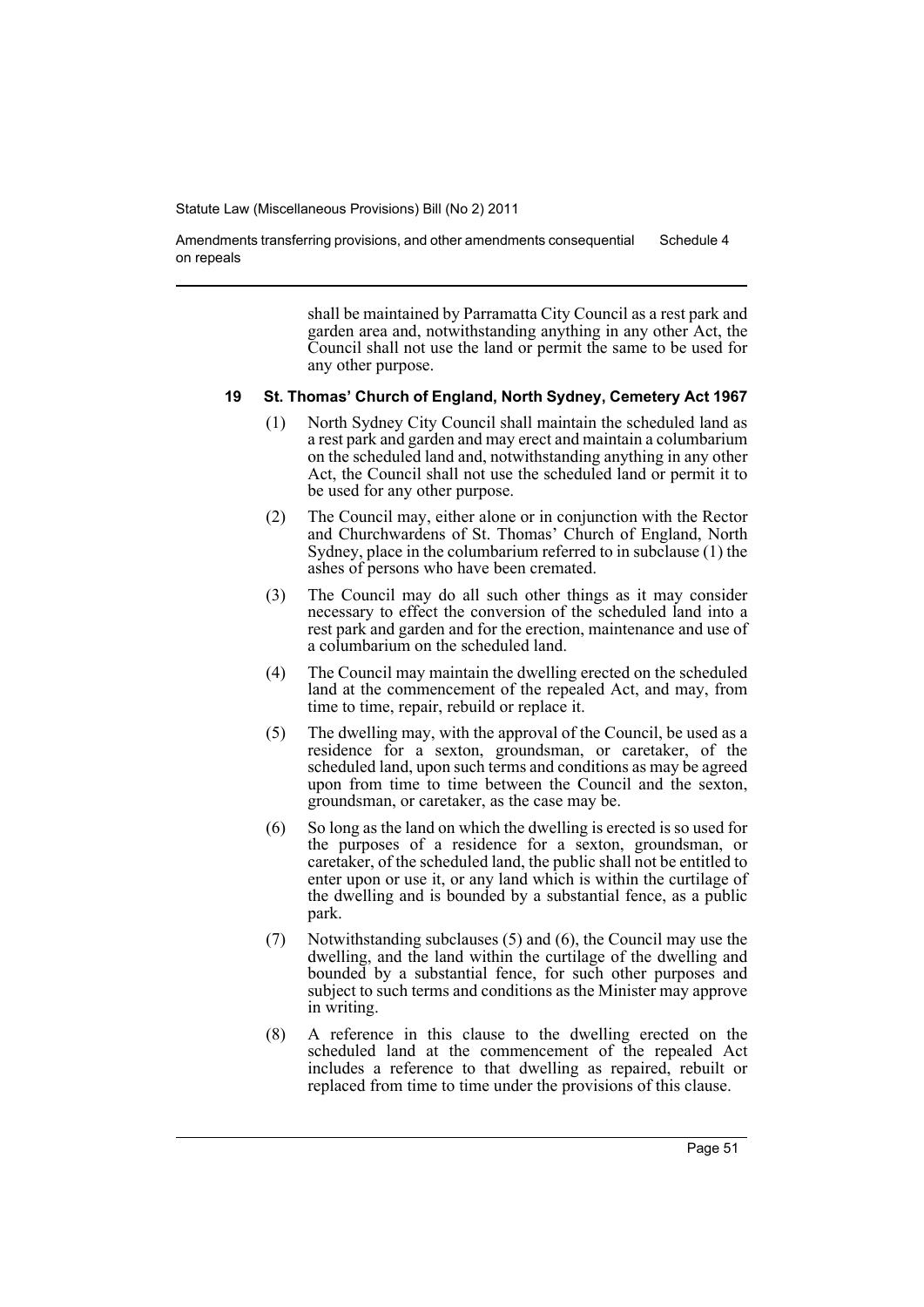Schedule 4 Amendments transferring provisions, and other amendments consequential on repeals

(9) In this clause:

*repealed Act* means the *St. Thomas' Church of England, North Sydney, Cemetery Act 1967*.

*scheduled land* means the land described in the Schedule to the repealed Act (as in force immediately before its repeal).

## **4.4 Corporations (Ancillary Provisions) Act 2001 No 32**

#### **[1] Section 11 References to old/new corporations legislation or old/new ASIC legislation**

Insert at the end of the section:

**Note.** See section 11A for certain exceptions to subsections (1) and (5). The exceptions were previously set out in the *Corporations (Ancillary Provisions) Regulation 2001*, which has been repealed.

### **[2] Section 11A**

Transfer clause 4 (1), (2) (c)–(g), (j), (k), (n) and (p), (3) and (4) of the *Corporations (Ancillary Provisions) Regulation 2001* (which is repealed by clause 3 of Schedule 5 to this Act) after section 11 as section 11A  $(1)$ ,  $(2)$  (a)–(i), (3) and (4), with the following heading:

#### **11A Transferred provision—Corporations (Ancillary Provisions) Regulation 2001**

## **[3] Section 11A (1) (as inserted by item [2])**

Omit "clause". Insert instead "section".

## **[4] Section 11A (2) and (3) (as inserted by item [2])**

Omit "of the Act" wherever occurring.

## **[5] Section 11A (4) (as inserted by item [2])**

Omit "subclause". Insert instead "subsection".

## **[6] Section 11A (5)**

Insert after section 11A (4) (as inserted by item [2]):

(5) This section re-enacts (with minor modifications) clause 4 of the *Corporations (Ancillary Provisions) Regulation 2001* and is a transferred provision to which section 30A of the *Interpretation Act 1987* applies.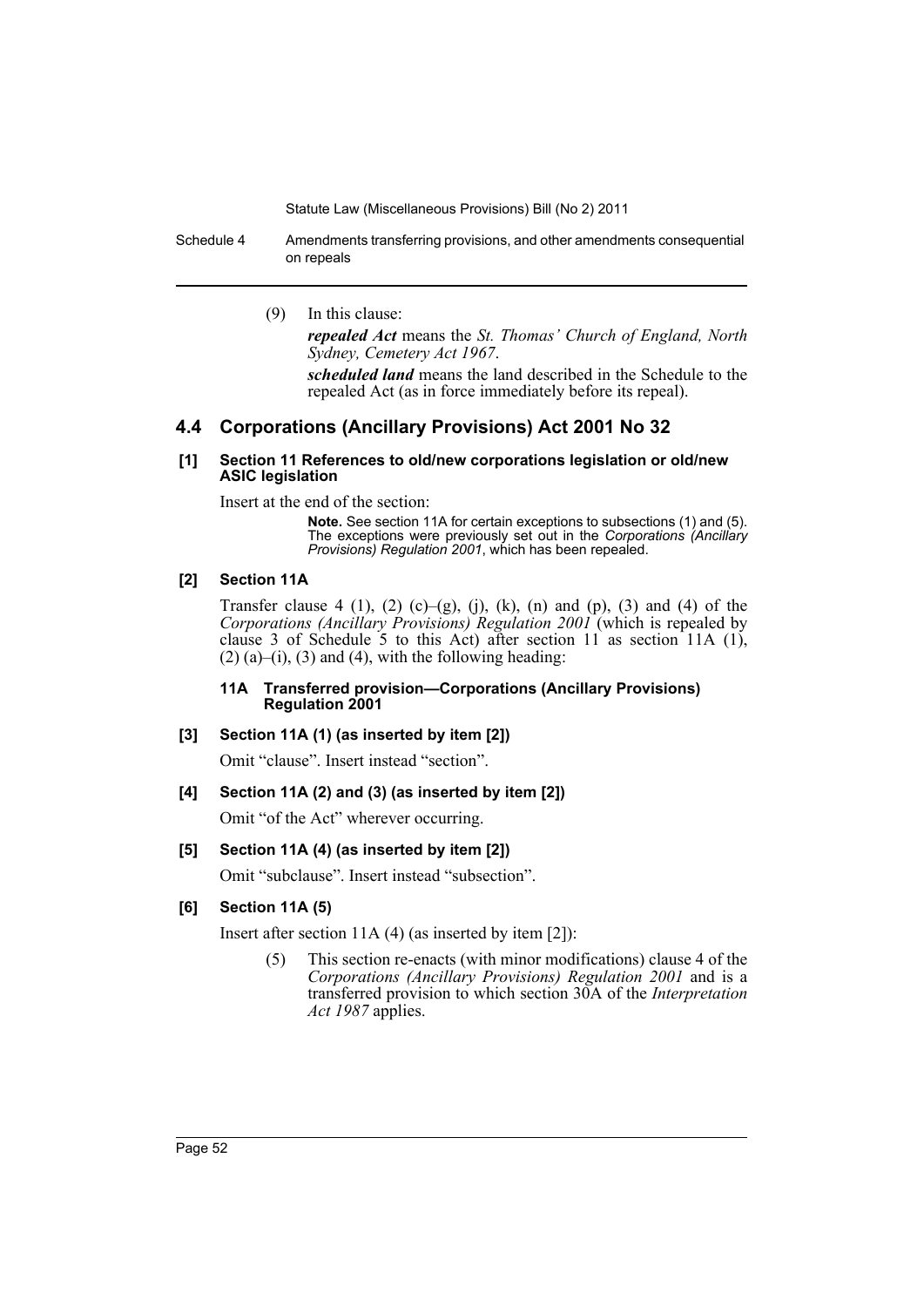Amendments transferring provisions, and other amendments consequential on repeals Schedule 4

## **4.5 Crown Lands Act 1989 No 6**

### **Schedule 6**

Insert after Schedule 5:

## **Schedule 6 Transferred provisions**

## **Part 1 Queanbeyan Showground (Variation of Purposes) Act 1995**

#### **1 Plan of management—Queanbeyan Showground**

- (1) The Queanbeyan Showground Reserve Trust constituted under section 5 of the repealed Act (as in force immediately before its repeal) is taken to have been directed under section 112 of this Act to prepare a draft plan of management for the Reserve within 3 months after 1 December 1995 (being the date of commencement of the repealed Act).
- (2) The draft plan of management is to include provisions ensuring that the use of the Reserve for a public showground is not prevented or restricted by the use of the land for the other dedicated purposes and that the Reserve will be available for use by The Queanbeyan Show Society Inc on such days (not exceeding 14 each year) as are notified to the manager of the Trust by the Society.
- (3) A plan of management for the Reserve may be adopted only if it includes such provisions or The Queanbeyan Show Society Inc has consented by special resolution to the omission of such provisions.
- (4) This clause does not prevent the Minister from requiring a draft plan of management for the Reserve to include other provisions that are not inconsistent with this clause.
- (5) In this clause: *repealed Act* means the *Queanbeyan Showground (Variation of Purposes) Act 1995*.

*the Reserve* has the same meaning that it had in the repealed Act immediately before its repeal.

(6) Subclauses (1)–(4) re-enact (with minor modifications) section  $6$ of the repealed Act and are transferred provisions to which section 30A of the *Interpretation Act 1987* applies.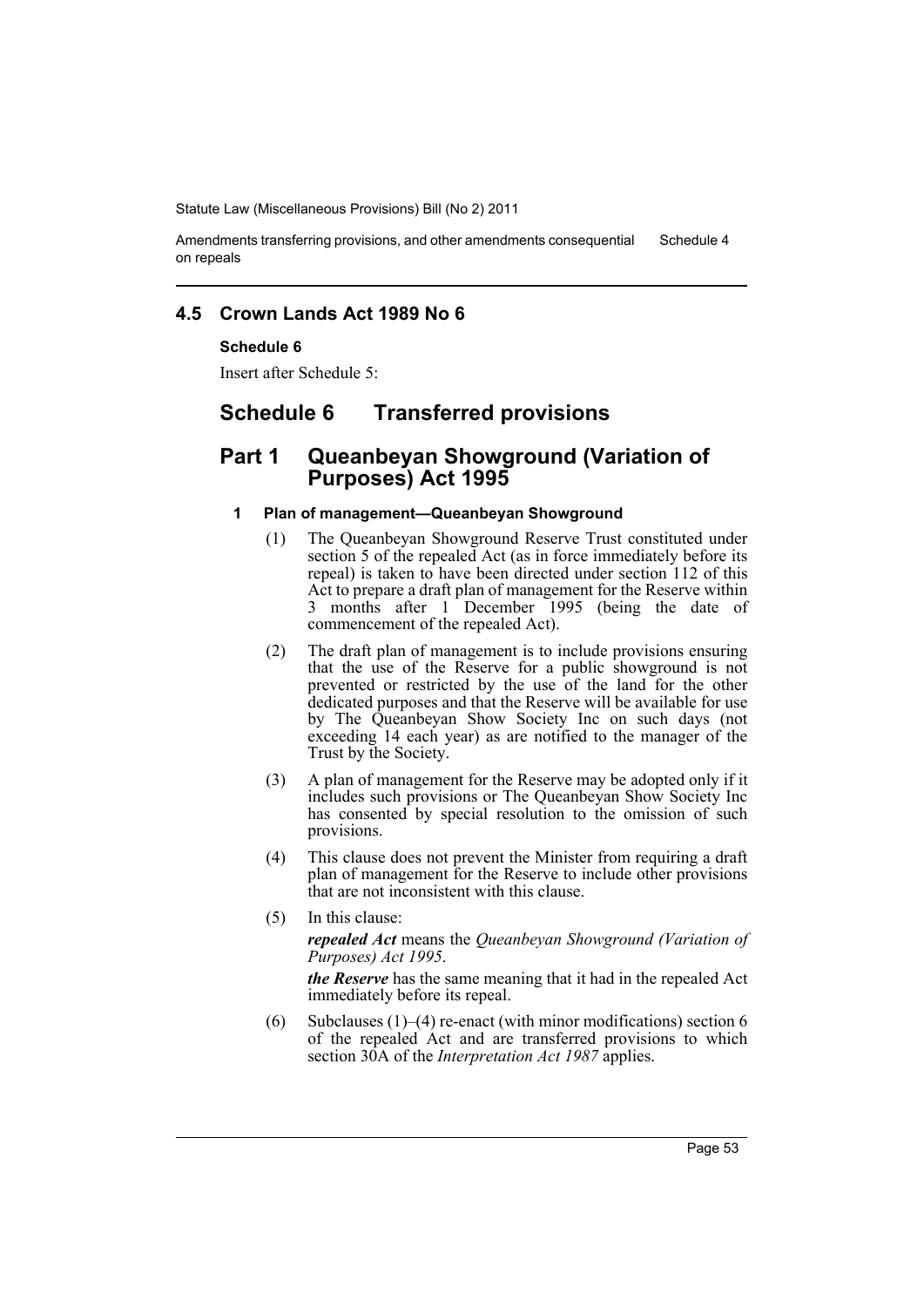Schedule 4 Amendments transferring provisions, and other amendments consequential on repeals

## **4.6 Growth Centres (Development Corporations) Act 1974 No 49**

### **Schedule 6 Savings, transitional and other provisions**

Insert at the end of Schedule 6 (with appropriate Part and clause numbering):

## **Part Albury-Wodonga Development Repeal Act 2000**

#### **Transferred provision—functions and powers of Albury-Wodonga Development Corporation**

- (1) The Albury-Wodonga Development Corporation established by the *Albury-Wodonga Development Act 1973* of the Commonwealth has, and may exercise and perform, any functions, powers or duties:
	- (a) that the Albury-Wodonga (New South Wales) Corporation constituted by the *Albury-Wodonga Development* Act 1974 could have exercised or performed at any time before its dissolution, and
	- (b) that are conferred or imposed on it by or under the Albury-Wodonga Area Development Winding-up Agreement approved under the *Albury-Wodonga Development Repeal Act 2000*.
- (2) Subclause (1) re-enacts (with minor modifications) section 16 of the *Albury-Wodonga Development Repeal Act 2000* and is a transferred provision to which section 30A of the *Interpretation Act 1987* applies.

## **4.7 Local Government and Other Authorities (Superannuation) Act 1927 No 35**

## **[1] Schedule H, heading**

Omit "**and transitional**". Insert instead "**, transitional and other**".

## **[2] Schedule H, clause 1A**

Insert in alphabetical order in Columns 1 and 2 of the Table to clause 1A (1):

*Aberdare County Council (Dissolution)*  Sections 8 (1) (b) and 16 (2)*Act 1982*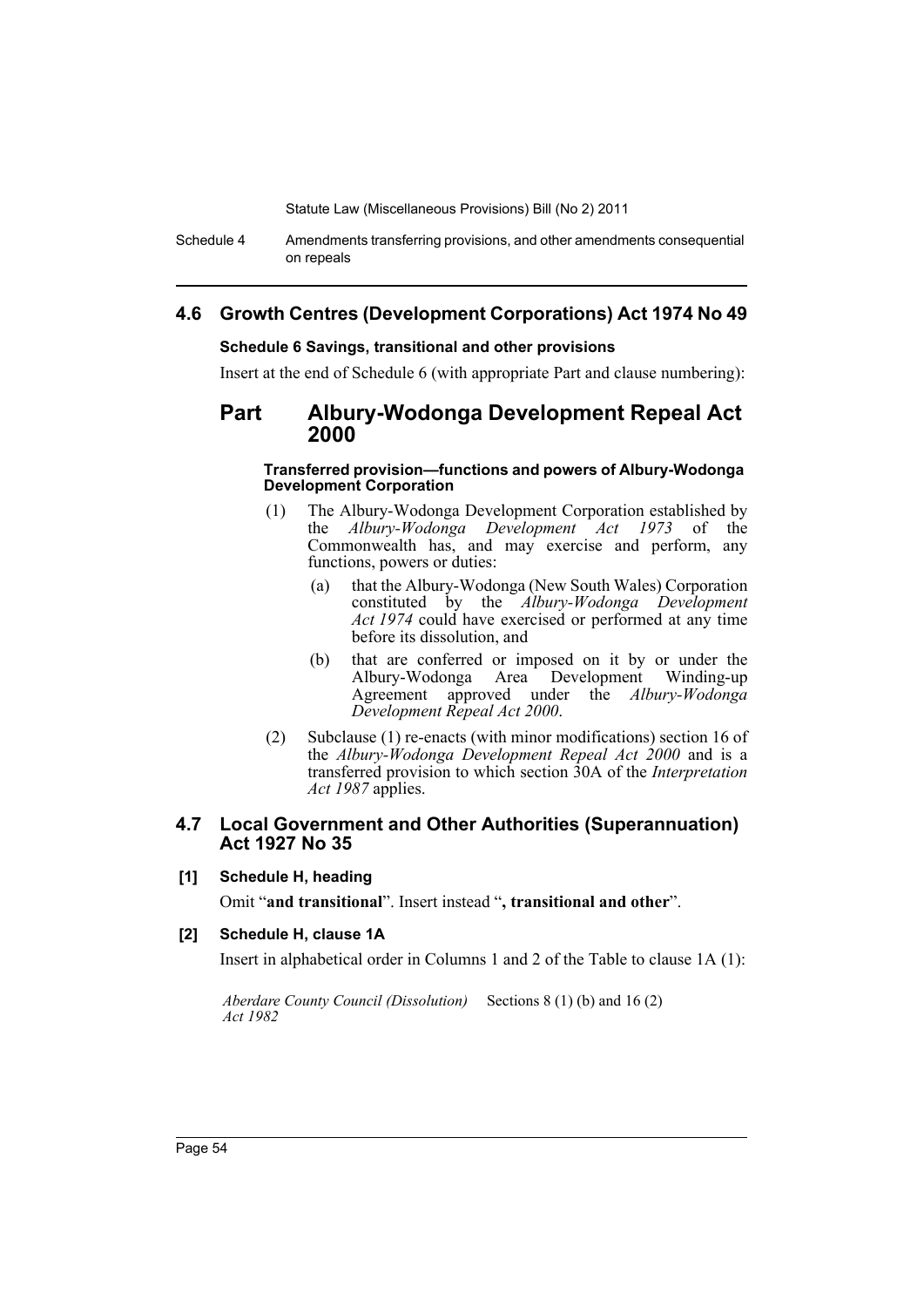Amendments transferring provisions, and other amendments consequential on repeals Schedule 4

## **4.8 Public Works Act 1912 No 45**

#### **[1] Section 91A Fences—transferred railway provisions**

Insert after section 91A (2):

#### (2A) **Government Railways (Fencing) Act 1902**

Notwithstanding the provisions of section 91, the Constructing Authority shall not in respect of any of the lines of railway mentioned in the Second Schedule to the *Government Railways (Fencing) Act 1902* (as in force immediately before its repeal) be required or compelled, nor shall it be the duty of the said Authority, to make or maintain any fence along the said lines of railway for the accommodation of any person or for any purpose whatsoever; but the said Authority may, in its discretion, make and maintain such fences in connection with the said lines of railway as it may think fit.

**Note.** The railway lines concerned are Nyngan to Cobar, Narrabri to Moree, Jerilderie to Berrigan, Parkes to Condobolin, Nevertire to Warren, Berrigan to Finley, Tamworth to Manilla, Moree to Inverell, Dubbo to Coonamble, Goulburn to Crookwell, The Rock to Green's Gunyah, Koorawatha to Grenfell, Byrock to Brewarrina, Gundagai to Tumut, Narrabri to Walgett, Culcairn to Germanton, Temora to Wyalong and Manilla to Barraba.

#### **[2] Section 91A (7) (b1)**

Insert after section 91A (7) (b):

(b1) section 4 of the *Government Railways (Fencing) Act 1902*,

#### **[3] Ninth Schedule Savings, transitional and other provisions**

Insert in alphabetical order in the Table to clause 4 in Columns 1 and 2, respectively:

*Port Kembla Inner Harbour (Further Construction) Act 1961* Section 8

## **4.9 Subordinate Legislation Act 1989 No 146**

### **Schedule 4 Excluded instruments**

Omit items 24 and 31.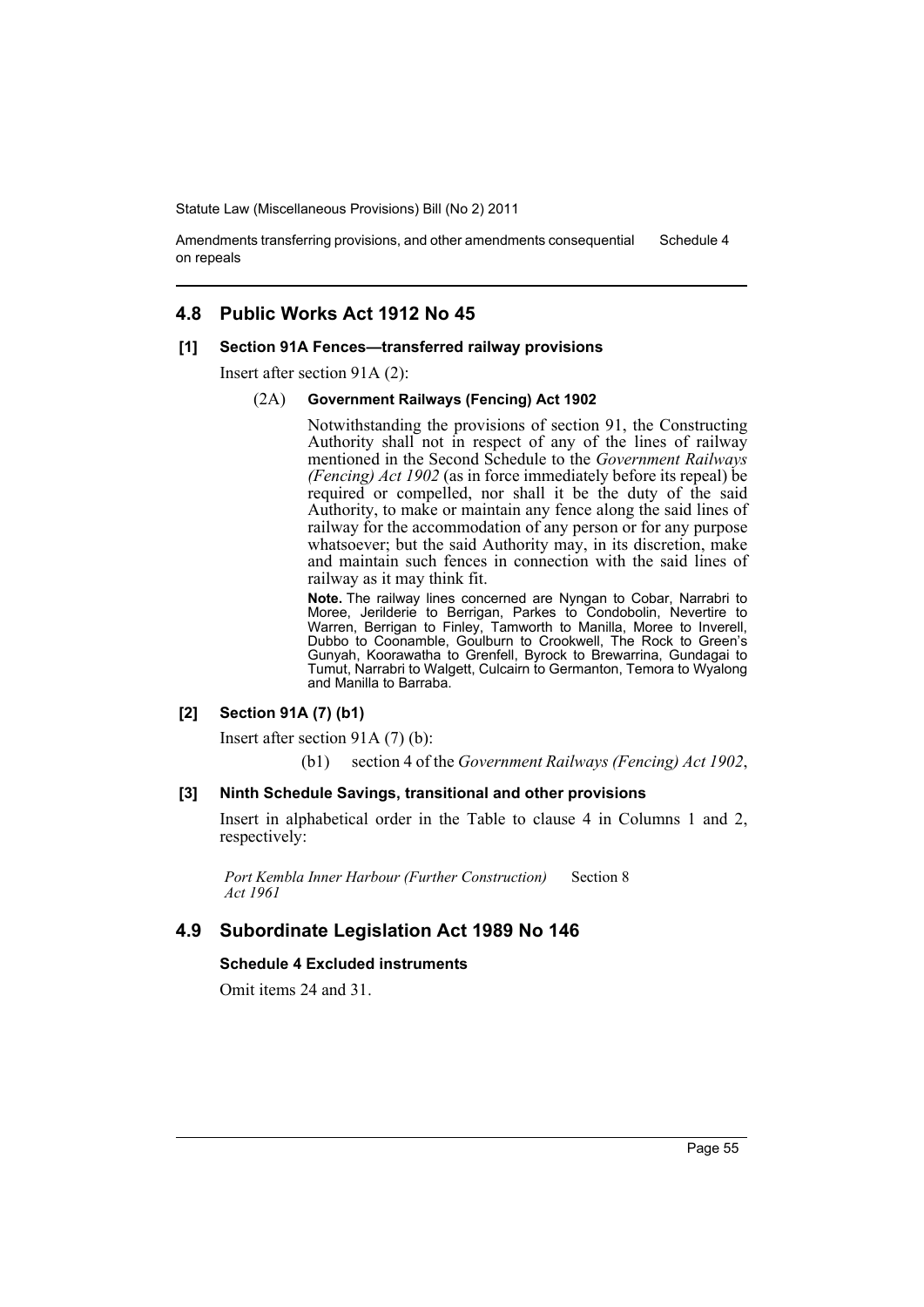Schedule 4 Amendments transferring provisions, and other amendments consequential on repeals

## **4.10 Water Management Act 2000 No 92**

## **Schedule 9A**

Insert after Schedule 9:

# **Schedule 9A Transferred provisions**

## **1 River Murray (Diversion) Act 1933**

- (1) Upon completion of the works authorised by the *River Murray (Diversion) Act 1933* (as in force immediately before its repeal) they shall be handed over to the Ministerial Corporation which shall thereupon be charged with the maintenance thereof.
- (2) Subclause (1) re-enacts (with minor modifications) section 2 (4) of the *River Murray (Diversion) Act 1933* and is a transferred provision to which section 30A of the *Interpretation Act 1987* applies.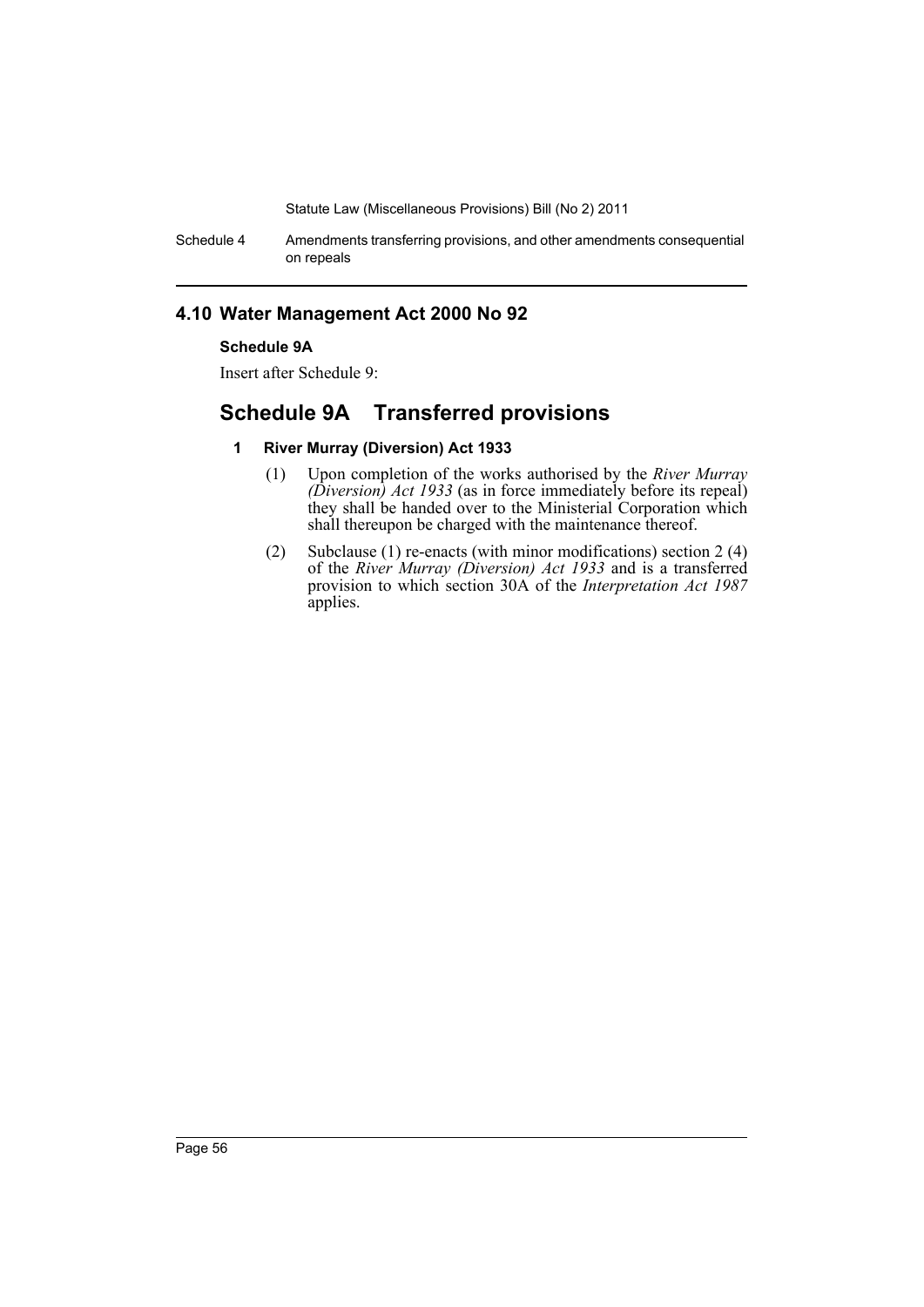Repeals Schedule 5

# **Schedule 5 Repeals**

## **1 Repeal of redundant Acts, instruments and provisions**

The following Acts and instruments, or provisions of Acts, are repealed.

| <b>Act or instrument</b>                                                                                  | <b>Provisions repealed</b>      |
|-----------------------------------------------------------------------------------------------------------|---------------------------------|
| AGL Corporate Conversion Act 2002 No 16                                                                   | Section 15 and Schedule 2       |
| Appropriation Act 2010 No 43                                                                              | Whole Act                       |
| Appropriation (Budget Variations) Act 2010<br>No 21                                                       | Whole Act                       |
| Appropriation (Parliament) Act 2010 No 44                                                                 | Whole Act                       |
| Appropriation (Special Offices) Act 2010 No 45                                                            | Whole Act                       |
| Appropriation (Supply and Budget Variations)<br><i>Act 2011</i> No 14                                     | Part 5 and Schedules 1<br>and 2 |
| Bible Society NSW (Corporate Conversion) Act<br>2008 No 91                                                | Whole Act                       |
| British Home Supplies Pty., Limited<br>(Investigation) Act 1942 No 17                                     | Whole Act                       |
| <b>Builders Labourers Federation (Special</b><br>Provisions) Act 1986 No 17                               | Whole Act                       |
| Cancer Institute (NSW) Regulation 2005                                                                    | Whole Regulation                |
| Centenary Park Sale (Conveyancing) Act 1905<br>No 6                                                       | Whole Act                       |
| Charcoal (Producer Gas) Act 1941 No 60                                                                    | Whole Act                       |
| Collarenebri Water Supply Act 1968 No 18                                                                  | Whole Act                       |
| College Street Pedestrian Subway Construction<br>Act 1950 No 42                                           | Whole Act                       |
| Companies (Death Duties) Act 1901 No 30                                                                   | Whole Act                       |
| Corporations (Consequential Amendments) Act<br>$2001$ No 34                                               | Whole Act                       |
| <b>Environmental Planning and Assessment</b><br>(Savings and Transitional) Regulation 1986                | Whole Regulation                |
| <b>Environmental Planning and Assessment</b><br>(Savings and Transitional) Regulation 1998                | Whole Regulation                |
| <b>Environmental Planning and Assessment</b><br>(Sydney Cove) Savings and Transitional<br>Regulation 1999 | Whole Regulation                |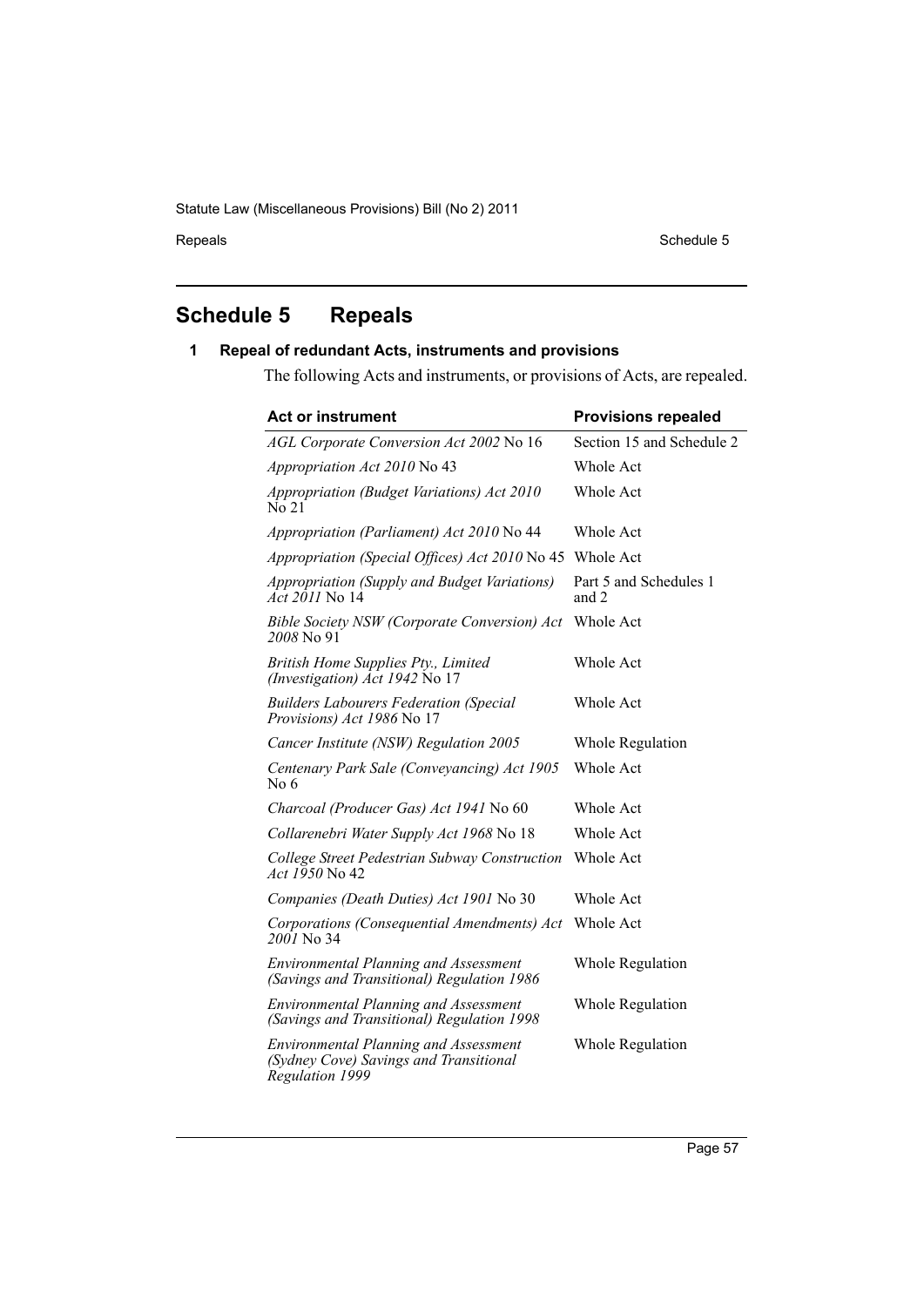Schedule 5 Repeals

| Act or instrument                                                                                    | <b>Provisions repealed</b> |
|------------------------------------------------------------------------------------------------------|----------------------------|
| Federal Aid Roads and Works Act 1937 No 22                                                           | Whole Act                  |
| Glen Davis Act 1939 No 38                                                                            | Section 5                  |
| Glenreagh to Dorrigo Railway (Closure) Act<br>1993 No 65                                             | Whole Act                  |
| Gore Hill Memorial Cemetery Act 1986 No 116 Sections 4 and 14                                        |                            |
| Gosford-Wyong Electricity Supply (Special<br>Provisions) Act 1985 No 182                             | Whole Act                  |
| Grafton Water Supply Act 1956 No 33                                                                  | Whole Act                  |
| Hunter District Water Board Employees'<br>Provident Fund (Special Provisions) Act 1987<br>No 213     | <b>Whole Act</b>           |
| <b>Industrial Arbitration (Special Provisions) Act</b><br>1984 No. 121                               | Whole Act                  |
| Interest Reduction Act 1931 No 44                                                                    | Whole Act                  |
| Irrigation Areas (Conversion of Leases) Act<br>1977 No 61                                            | Whole Act                  |
| Local Government (Areas) Act 1948 No 30                                                              | Whole Act                  |
| Manning District Water Supply Act 1969 No 21                                                         | Whole Act                  |
| Menindee Lakes Storage Agreement Act 1964<br>No <sub>4</sub>                                         | Whole Act                  |
| Murrumbidgee Turf Club (Divesting) Act 1936<br>No 26                                                 | Whole Act                  |
| Olympic Co-ordination Authority Dissolution<br>Act 2002 No 55                                        | Whole Act                  |
| Port Kembla Inner Harbour Construction and<br>Agreement Ratification Act 1955 No 43                  | Part 2 and First Schedule  |
| Price Exploitation Code (New South Wales) Act<br>1999 No 55                                          | Whole Act                  |
| Real Property (Legal Proceedings) Act 1970<br>No 92                                                  | Whole Act                  |
| <i>Rural Reconstruction Act 1939</i> No 45                                                           | Whole Act                  |
| States and Northern Territory Grants (Rural<br>Adjustment) Agreement Ratification Act 1989<br>No 168 | Whole Act                  |
| <b>States Grants (Rural Reconstruction)</b><br>Agreement Ratification Act 1971 No 37                 | Whole Act                  |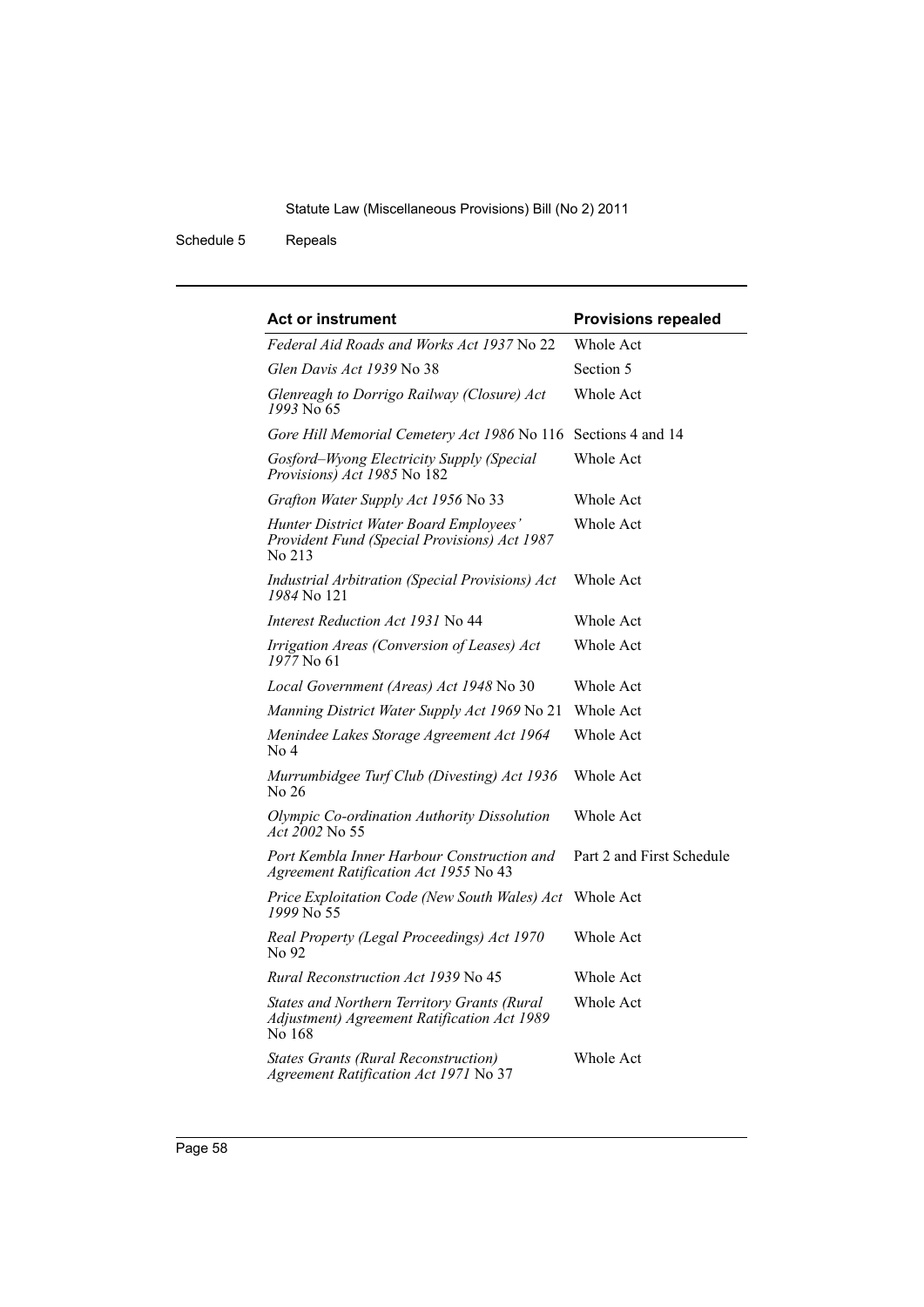Repeals Schedule 5

| <b>Act or instrument</b>                                                | <b>Provisions repealed</b>                                       |
|-------------------------------------------------------------------------|------------------------------------------------------------------|
| Sydney Bethel Union Enabling Act 1934 No 23                             | Whole Act                                                        |
| Sydney Female School of Industry (Dissolution)<br><i>Act 1926</i> No 18 | Whole Act                                                        |
| <i>Sydney Olympic Park Authority Act 2001</i> No 57                     | Sections $83(1)$ and $(2)$ and<br>84–86 and Schedules 5<br>and 6 |
| Trustees Delegation of Powers Act 1915 No 31                            | Whole Act                                                        |
| <i>Tuberculosis Act 1970</i> No 18                                      | Whole Act                                                        |
| <i>Walgett Water Supply Act 1959</i> No 17                              | Whole Act                                                        |
| Water (Commonwealth Powers) Act 2008 No 69                              | Sections 8, 10 and 11 and<br>Schedule 1                          |
| Workmen's Compensation (Lead Poisoning—<br>Broken Hill) Act 1922 No 31  | Whole Act                                                        |
| Year 2000 Information Disclosure Act 1999<br>No 23                      | Whole Act                                                        |

## **2 Repeal of amending provisions that have commenced**

The following provisions of Acts and instruments are repealed:

| <b>Act or instrument</b>                                                 | <b>Provisions repealed</b> |
|--------------------------------------------------------------------------|----------------------------|
| <b>Building Professionals Amendment Act 2008</b><br>No 37                | Schedule 1 [44]            |
| Central Coast Water Corporation Act 2006<br>No 105                       | Schedule 7.1 and 7.2 [3]   |
| Court Security Act 2005 No 1                                             | Section 32                 |
| Federal Courts (State Jurisdiction) Act 1999<br>No 22                    | Section 15                 |
| Gene Technology (New South Wales) Act 2003<br>No 11                      | Section 21                 |
| <i>Government Guarantees Act 1934</i> No 57                              | Section 7                  |
| Homebush Motor Racing (Sydney 400) Act<br>2008 No 106                    | Section 45                 |
| Industrial Relations (Child Employment) Act<br>2006 No 96                | Section 23                 |
| Industrial Relations (Ethical Clothing Trades)<br><i>Act 2001</i> No 128 | Section 20 and Schedule 2  |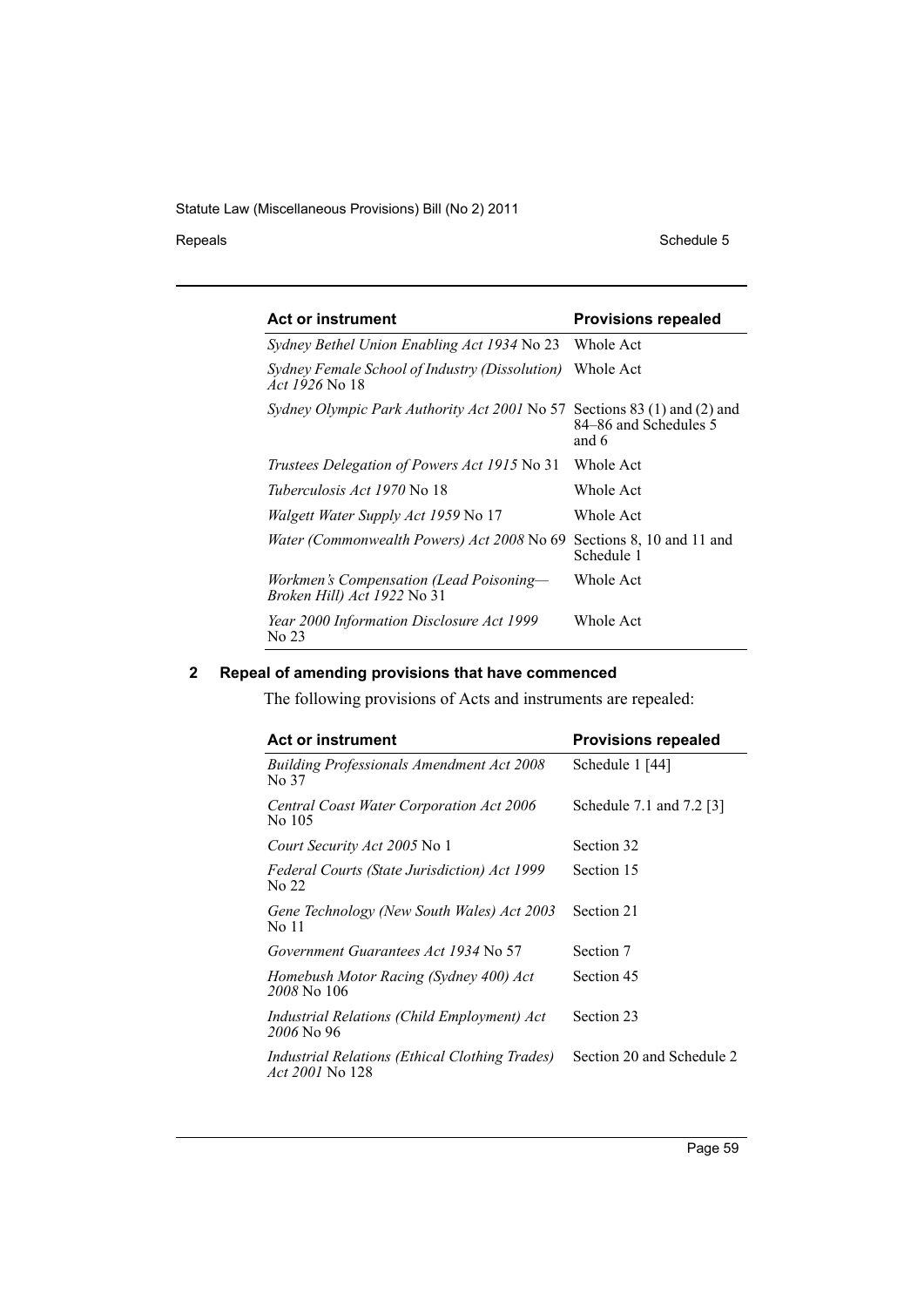Schedule 5 Repeals

| <b>Act or instrument</b>                                                    | <b>Provisions repealed</b>                          |
|-----------------------------------------------------------------------------|-----------------------------------------------------|
| Licensing and Registration (Uniform<br>Procedures) Act 2002 No 28           | Schedule 4.1, 4.6–4.8,<br>4.11, 4.14, 4.27 and 4.29 |
| Long Service Leave (Metalliferous Mining<br>Industry) Act 1963 No 48        | Section 16                                          |
| Marine Safety Act 1998 No 121                                               | Schedule 3.7 [7], [9], [11]<br>and $[13]$           |
| Married Persons (Equality of Status) Act 1996<br>No 96                      | Section 16 and Schedule 2                           |
| Mine Safety (Cost Recovery) Act 2005 No 116                                 | Section 18                                          |
| Mine Subsidence Compensation Act 1961<br>No 22                              | Section 19                                          |
| Motor Accidents Compensation Amendment Act Schedule 1 [7]<br>2006 No 17     |                                                     |
| Motor Vehicles (Third Party Insurance) Act<br>1942 No. 15                   | Section 44                                          |
| National Park Estate (Lower Hunter Region<br>Reservations) Act 2006 No 90   | Sections 14–16 and<br>Schedules 8 and 9             |
| National Park Estate (Reservations) Act 2005<br>No 84                       | Sections 14 and 15                                  |
| Protection of the Environment Operations<br>(Noise Control) Regulation 2008 | Clause 58 and Schedule 3                            |
| Regional Development Act 2004 No 58                                         | Section 18                                          |
| Road Transport Legislation Amendment Act<br>2008 No 61                      | Schedule $5$ $[2]-[9]$                              |
| Soil Conservation Act 1938 No 10                                            | Part 7                                              |
| State Arms, Symbols and Emblems Act 2004<br>No 1                            | Section 8                                           |
| Statute Law (Miscellaneous Provisions) Act<br>2011 No 27                    | Schedule 1                                          |
| <i>Trustee Act 1925</i> No 14                                               | Section 105                                         |
| Water Management Amendment Act 2008<br>No 73                                | Schedule 4 [4]                                      |
| Youth and Community Services Act 1973 No 90 Schedule                        |                                                     |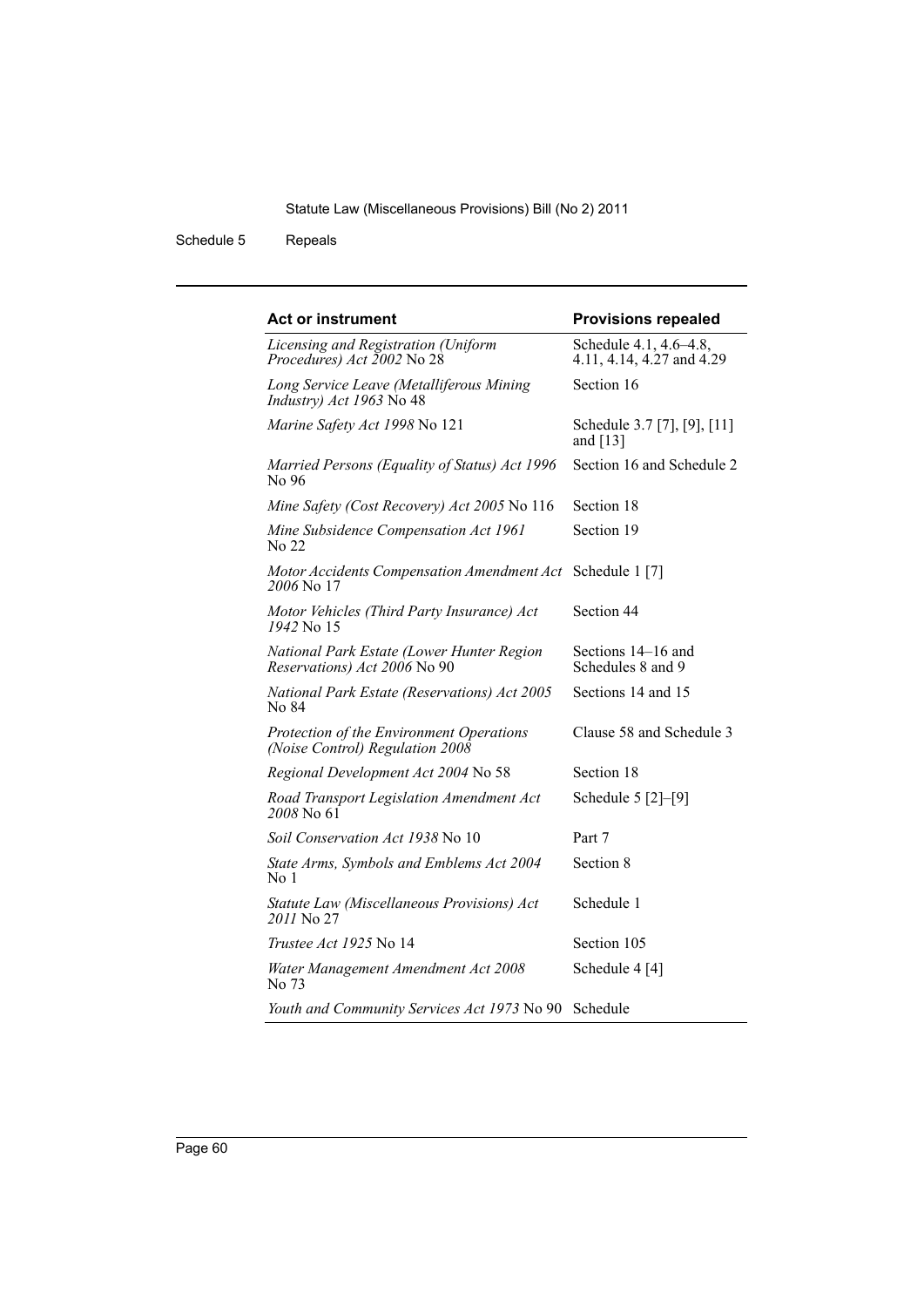Repeals Schedule 5

#### **3 Repeal of Acts and instruments whose provisions are transferred by Schedule 4**

The following Acts and instruments are repealed:

| <b>Act or instrument</b>                                                | <b>Provisions repealed</b> |
|-------------------------------------------------------------------------|----------------------------|
| Aberdare County Council (Dissolution) Act<br>1982 No 74                 | Whole Act                  |
| Albury-Wodonga Development Repeal Act 2000 Whole Act<br>No 18           |                            |
| Broken Hill Trades Hall Site Extension Act<br>1915 No 42                | Whole Act                  |
| Coonamble Cemetery Act 1963 No 1                                        | Whole Act                  |
| Corporations (Ancillary Provisions) Regulation<br>2001                  | Whole Regulation           |
| Damage by Aircraft Act 1952 No 46                                       | Whole Act                  |
| East Ballina Cemetery Act 1957 No 37                                    | Whole Act                  |
| Gosford Cemeteries Act 1970 No 84                                       | Whole Act                  |
| Government Railways (Fencing) Act 1902<br>No 76                         | Whole Act                  |
| Liverpool Cemetery Act 1950 No 20                                       | Whole Act                  |
| Mudgee Cemeteries Act 1963 No 2                                         | Whole Act                  |
| Old Balmain (Leichhardt) Cemetery Act 1941<br>No 12                     | <b>Whole Act</b>           |
| Old Liverpool Cemetery Act 1970 No 49                                   | Whole Act                  |
| <i>Old Wallsend Cemetery Act 1953</i> No 5                              | Whole Act                  |
| Parramatta Methodist Cemetery Act 1961<br>No 44                         | Whole Act                  |
| Port Kembla Inner Harbour (Further<br>Construction) Act 1961 No 45      | Whole Act                  |
| Queanbeyan Showground (Variation of<br>$P$ urposes) Act 1995 No 14      | Whole Act                  |
| River Murray (Diversion) Act 1933 (1934<br>No 24)                       | Whole Act                  |
| St. Thomas' Church of England, North Sydney,<br>Cemetery Act 1967 No 22 | <b>Whole Act</b>           |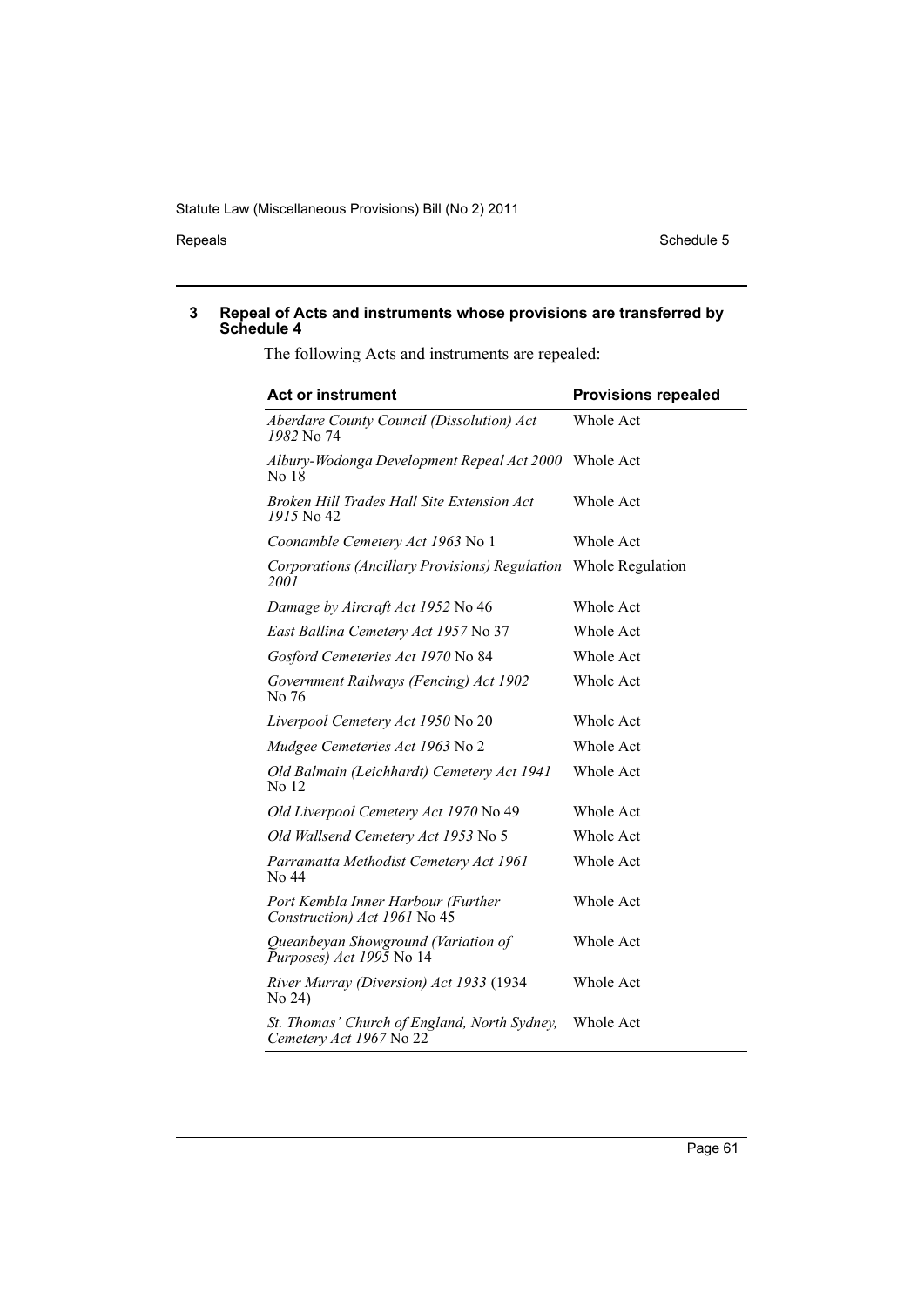## **Schedule 6 General savings, transitional and other provisions**

#### **1 Effect of amendment of amending provisions**

- (1) An amendment made by Schedule 1, 2 or 3 to an amending provision contained in an Act or instrument is, if the amending provision has commenced before the Schedule 1, 2 or 3 amendment concerned, taken to have effect as from the commencement of the amending provision (whether or not the amending provision has been repealed).
- (2) In this clause:

*amending provision* means a provision of an Act or instrument that makes a direct amendment to an Act or instrument by:

- (a) the repeal or omission of matter contained in the amended Act or instrument without the insertion of any matter instead of the repealed or omitted matter, or
- (b) the omission of matter contained in the amended Act or instrument and the insertion of matter instead of the omitted matter, or
- (c) the insertion into the amended Act or instrument of matter, not being matter inserted instead of matter omitted from the Act or instrument.

#### **Explanatory note**

This clause ensures that certain amendments, including amendments correcting errors in technical provisions (for example, headings indicating the section to be amended or directions as to where a new section is to be inserted) and rectifying minor drafting errors (for example, corrections in numbering of provisions, correction or insertion of cross-references, omission of unnecessary matter or insertion of omitted matter), will be taken to have commenced on the date the amendments to which they relate commenced.

#### **2 Effect of amendment or repeal on acts done or decisions made**

Except where it is expressly provided to the contrary, if this Act:

- (a) amends a provision of an Act or an instrument, or
- (b) repeals and re-enacts (with or without modification) a provision of an Act or an instrument,

any act done or decision made under the provision amended or repealed has effect after the amendment or repeal as if it had been done or made under the provision as so amended or repealed.

#### **Explanatory note**

This clause ensures that the amendment or repeal of a provision will not, unless expressly provided, vitiate any act done or decision made under the provision as in force before the amendment or repeal.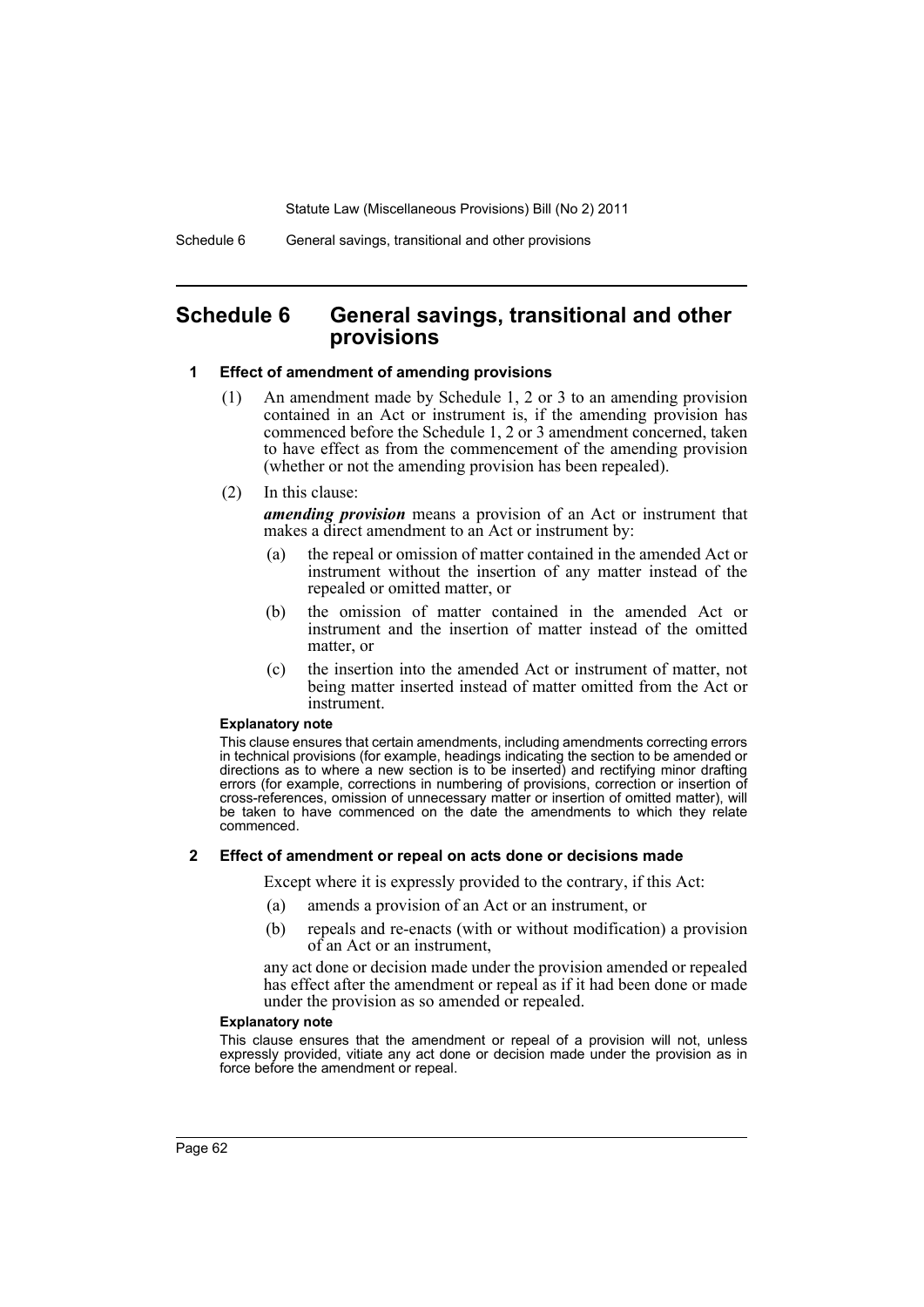General savings, transitional and other provisions Schedule 6 Schedule 6

#### **3 Effect of amendment on instruments**

Except where expressly provided to the contrary, any instrument made under an Act amended by this Act, that is in force immediately before the commencement of the amendment, is taken to have been made under the Act as amended.

#### **Explanatory note**

This clause ensures that, unless expressly provided, any instrument that is in force and made under a provision of an Act that is amended or substituted by the proposed Act will be taken to have been made under the Act as amended.

#### **4 Revocation of repeal**

Section 29A of the *Interpretation Act 1987* applies to the repeal of Acts or instruments by this Act.

#### **Explanatory note**

The effect of this clause is to enable the Governor, by proclamation, to revoke the repeal of any Act or instrument or the provision of any Act or instrument repealed by the proposed Act. The Act or instrument or provision of an Act or instrument the subject of the revocation of repeal is taken not to be, and never to have been, repealed.

#### **5 Regulations**

- (1) The Governor may make regulations containing provisions of a savings or transitional nature consequent on the enactment of this Act.
- (2) Any such provision may, if the regulations so provide, take effect from the date of assent to this Act or a later date.
- (3) To the extent to which any such provision takes effect from a date that is earlier than the date of its publication on the NSW legislation website, the provision does not operate so as:
	- (a) to affect, in a manner prejudicial to any person (other than the State or an authority of the State), the rights of that person existing before the date of its publication, or
	- (b) to impose liabilities on any person (other than the State or an authority of the State) in respect of anything done or omitted to be done before the date of its publication.

#### **Explanatory note**

This clause enables the making of regulations of a savings or transitional nature having a short term effect and relating to incidental matters arising out of the proposed Act with regard to which no specific, or sufficient, provision has been made in the proposed Act.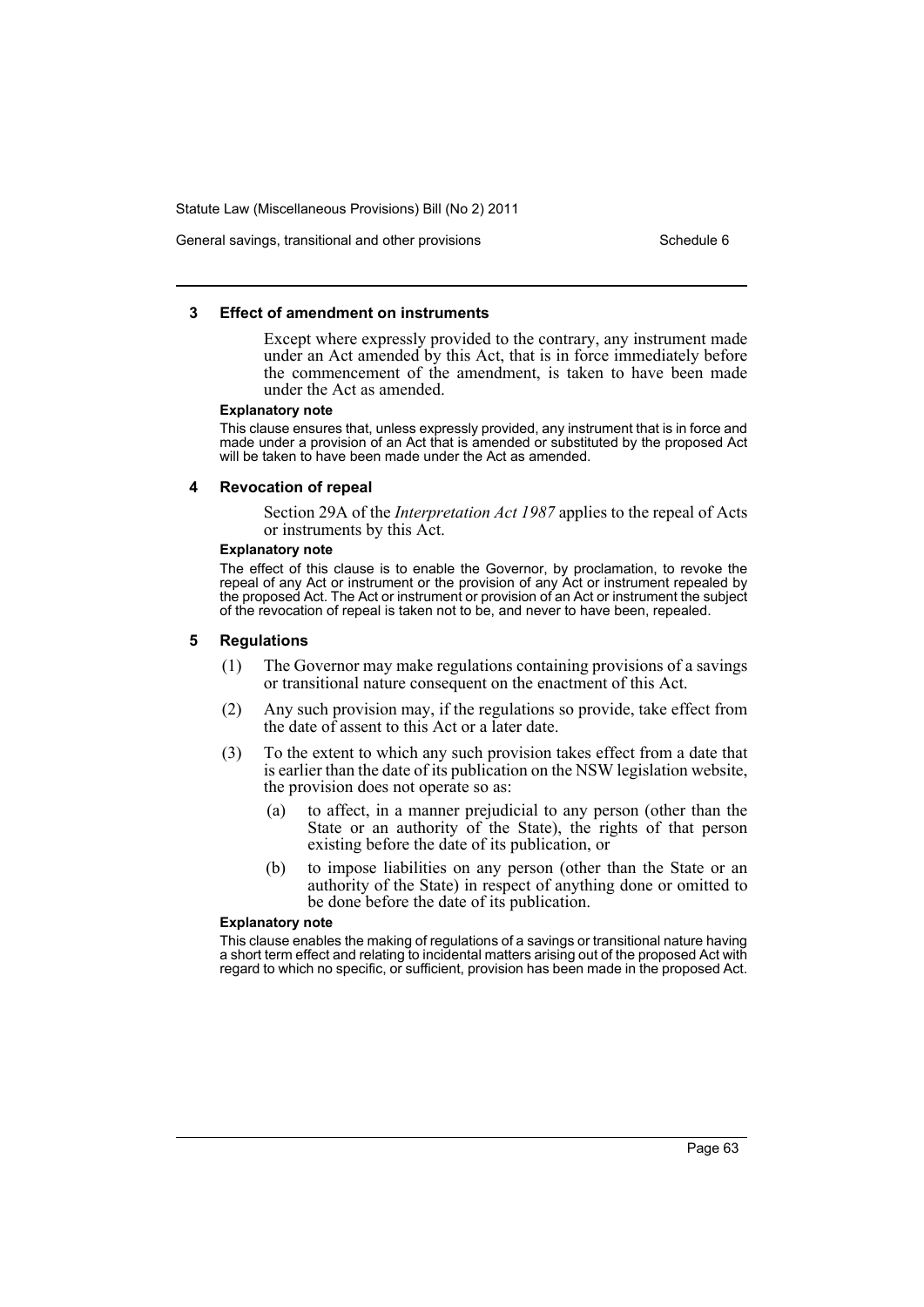# **Notes**

**Index of Acts and instruments amended by Schedules 1–4** *Aboriginal Land Rights Regulation 2002*—Schedule 2 *Albury Local Environmental Plan 2010*—Schedule 2 *Anti-Discrimination Act 1977* No 48—Schedule 3 *Bail Act 1978* No 161—Schedule 3 *Balranald Local Environmental Plan 2010*—Schedule 2 *Bathurst Regional (Interim) Local Environmental Plan 2005*—Schedule 2 *Bellingen Local Environmental Plan 2010*—Schedule 2 *Broken Hill Trades Hall Site Act of 1898* No 31—Schedule 4 *Building Professionals Act 2005* No 115—Schedule 1 *Casino Control Act 1992* No 15—Schedule 3 *Children and Young Persons (Care and Protection) Act 1998* No 157—Schedule 3 *Children (Criminal Proceedings) Regulation 2011*—Schedule 2 *Civil Liability Act 2002* No 22—Schedule 4 *Commercial Agents and Private Inquiry Agents Act 2004* No 70—Schedule 1 *Commercial Agents and Private Inquiry Agents Regulation 2006*—Schedule 2 *Commission for Children and Young People Act 1998* No 146—Schedule 2 *Community Land Management Act 1989* No 202—Schedule 1 *Companion Animals Act 1998* No 87—Schedule 1 *Consumer, Trader and Tenancy Tribunal Act 2001* No 82—Schedule 1 *Conversion of Cemeteries Act 1974* No 17—Schedule 4 *Coolamon Local Environmental Plan 2011*—Schedule 2 *Coonamble Local Environmental Plan 2011*—Schedule 2 *Corporations (Ancillary Provisions) Act 2001* No 32—Schedule 4 *Crimes (Forensic Procedures) Act 2000* No 59—Schedule 3 *Crimes (Sentencing Procedure) Act 1999* No 92—Schedule 3 *Criminal Procedure Act 1986* No 209—Schedule 3 *Criminal Records Act 1991* No 8—Schedule 3 *Crown Lands Act 1989* No 6—Schedule 4 *Drug Misuse and Trafficking Act 1985* No 226—Schedule 3 *Duties Act 1997* No 123—Schedule 2 *Environmental Planning and Assessment Act 1979* No 203—Schedules 1 and 2 *Explosives Act 2003* No 39—Schedule 1 *Fines Act 1996* No 99—Schedules 2 and 3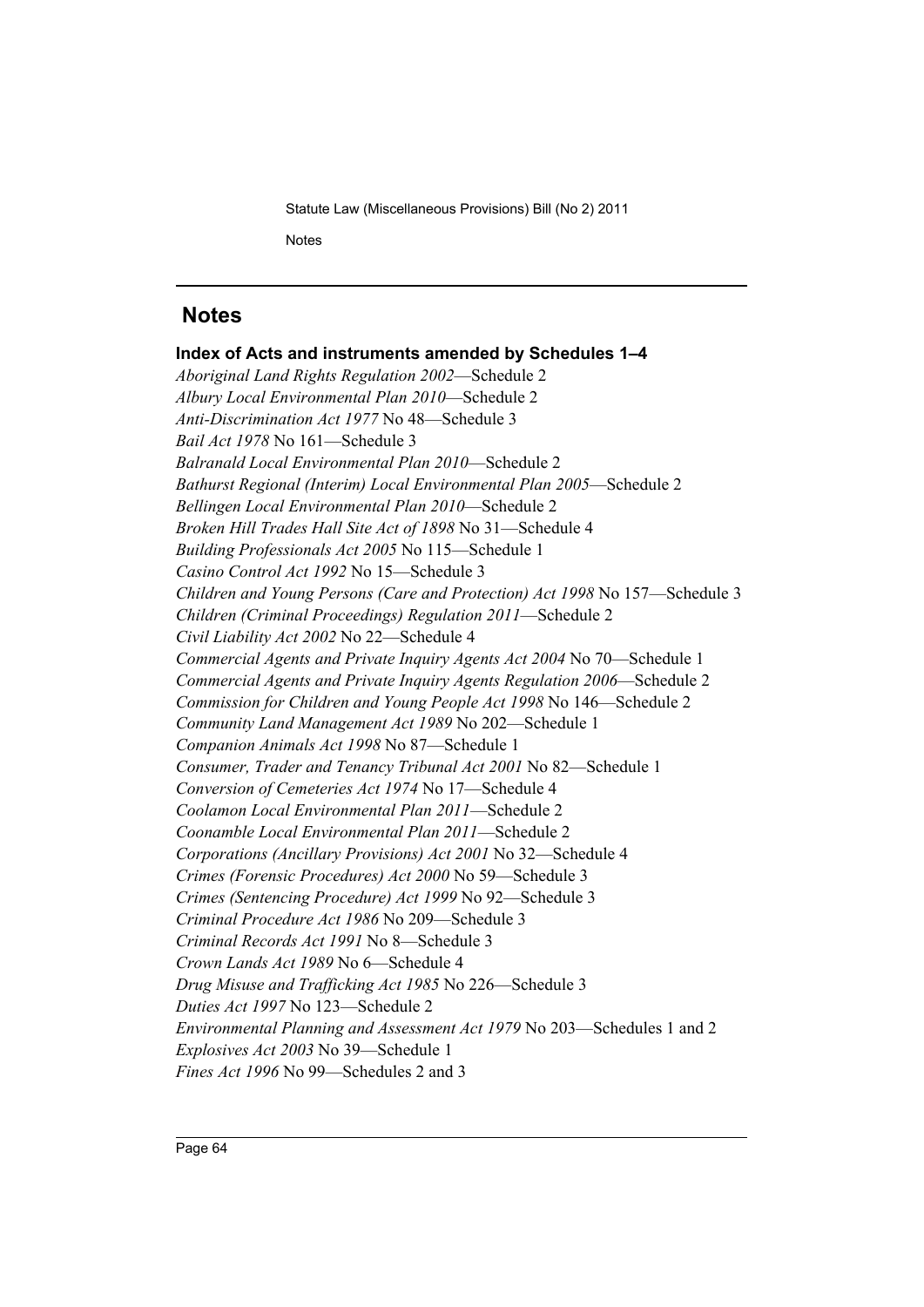**Notes** 

*Fire Brigades Act 1989* No 192—Schedule 3 *First State Superannuation Act 1992* No 100—Schedule 3 *Growth Centres (Development Corporations) Act 1974* No 49—Schedule 4 *Harden Local Environmental Plan 2011*—Schedule 2 *Health Care Complaints Act 1993* No 105—Schedule 1 *Health Records and Information Privacy Act 2002* No 71—Schedules 1 and 3 *Health Services Act 1997* No 154—Schedule 2 *Health Services Regulation 2008*—Schedule 2 *Independent Commission Against Corruption Act 1988* No 35—Schedule 3 *Industrial Relations Act 1996* No 17—Schedule 3 *Industrial Relations (General) Regulation 2001*—Schedule 3 *Innovation Council Act 1996* No 77—Schedule 1 *Jury Act 1977* No 18—Schedule 3 *Land and Environment Court Act 1979* No 204—Schedule 2 *Liquor Regulation 2008*—Schedule 2 *Liverpool Local Environmental Plan 2008*—Schedule 2 *Local Government and Other Authorities (Superannuation) Act 1927* No 35— Schedule 4 *Marine Safety Act 1998* No 121—Schedule 2 *Meat Industry Act 1978* No 54—Schedule 3 *Mental Health (Forensic Provisions) Act 1990* No 10—Schedule 2 *Motor Accidents Act 1988* No 102—Schedule 3 *Motor Accidents Compensation Act 1999* No 41—Schedule 3 *Motor Dealers Act 1974* No 52—Schedule 3 *Motor Vehicle Repairs Act 1980* No 71—Schedule 3 *Nambucca Local Environmental Plan 2010*—Schedule 2 *National Parks and Wildlife Act 1974* No 80—Schedule 1 *Pawnbrokers and Second-hand Dealers Act 1996* No 13—Schedule 3 *Payroll Tax Rebate Scheme (Jobs Action Plan) Act 2011* No 19—Schedule 2 *Poisons and Therapeutic Goods Act 1966* No 31—Schedule 2 *Police Superannuation Regulation 2010*—Schedule 3 *Prevention of Cruelty to Animals Act 1979* No 200—Schedule 2 *Property, Stock and Business Agents Act 2002* No 66—Schedules 1 and 3 *Public Finance and Audit Act 1983* No 152—Schedule 2 *Public Interest Disclosures Act 1994* No 92—Schedule 3 *Public Sector Employment and Management Act 2002* No 43—Schedule 3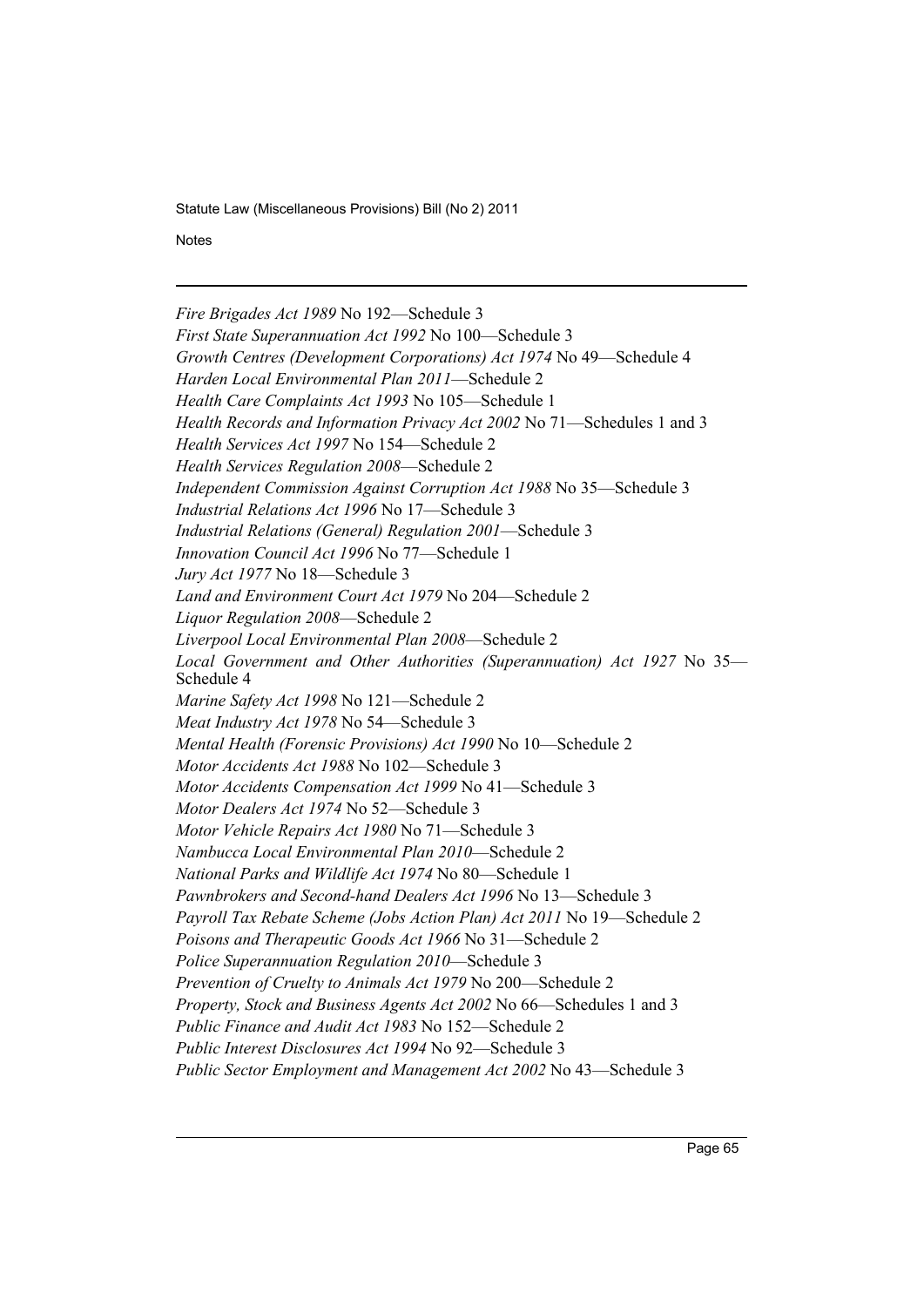**Notes** 

*Public Works Act 1912* No 45—Schedule 4 *Residential Parks Act 1998* No 142—Schedules 1 and 2 *Residential Tenancies Act 2010* No 42—Schedule 1 *Retirement Villages Act 1999* No 81—Schedules 1 and 2 *Road Transport (Driver Licensing) Act 1998* No 99—Schedule 3 *Road Transport (Safety and Traffic Management) Regulation 1999*—Schedule 3 *Road Transport (Vehicle Registration) Act 1997* No 119—Schedules 1 and 2 *Roads Act 1993* No 33—Schedule 1 *Rural Fires Act 1997* No 65—Schedule 3 *Rural Lands Protection Act 1998* No 143—Schedule 2 *Security Industry Act 1997* No 157—Schedule 1 *Standard Instrument (Local Environmental Plans) Order 2006*—Schedule 2 *State Authorities Non-contributory Superannuation Act 1987* No 212—Schedule 3 *State Authorities Superannuation Act 1987* No 211—Schedule 3 *State Authorities Superannuation Regulation 2010*—Schedule 2 *State Emergency and Rescue Management Act 1989* No 165—Schedules 1 and 3 *State Environmental Planning Policy (Affordable Rental Housing) 2009*— Schedule 2 *State Environmental Planning Policy (Major Development) 2005*—Schedule 2 *Statutory and Other Offices Remuneration Act 1975* (1976 No 4)—Schedule 3 *Strata Schemes Management Act 1996* No 138—Schedule 1 *Strata Schemes Management Regulation 2010*—Schedule 2 *Subordinate Legislation Act 1989* No 146—Schedule 4 *Summary Offences Act 1988* No 25—Schedule 2 *Superannuation Act 1916* No 28—Schedules 1, 2 and 3 *Sydney Olympic Park Authority Act 2001* No 57—Schedule 1 *Sydney Water Act 1994* No 88—Schedule 2 *Threatened Species Conservation Act 1995* No 101—Schedule 2 *Totalizator Act 1997* No 45—Schedule 3 *Tow Truck Industry Act 1998* No 111—Schedule 3 *Transport Administration Act 1988* No 109—Schedule 3 *Transport Administration (Staff) Regulation 2005*—Schedule 2 *Unlawful Gambling Act 1998* No 113—Schedule 3 *Valuers Regulation 2010*—Schedule 2 *Victims Rights Act 1996* No 114—Schedule 3 *Water Management Act 2000* No 92—Schedules 1 and 4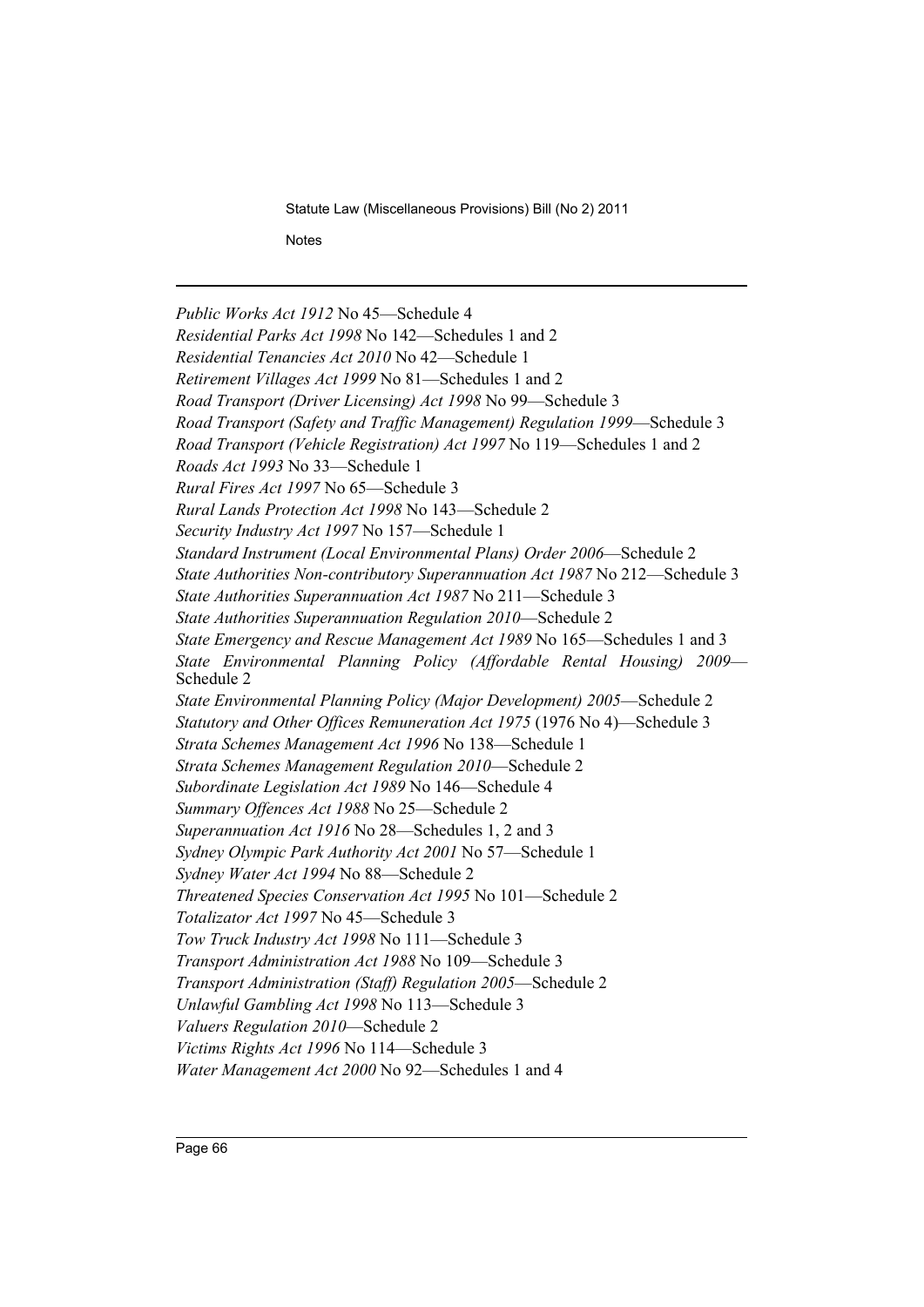**Notes** 

*Water Management Amendment Act 2010* No 133—Schedule 1 *Water Management (General) Regulation 2011*—Schedule 1 *Water Sharing Plan for the Castlereagh (below Binnaway) Unregulated and Alluvial Water Sources 2011*—Schedule 2 *Water Sharing Plan for the Greater Metropolitan Region Unregulated River Water Sources 2011*—Schedule 2 *Water Sharing Plan for the North Western Unregulated and Fractured Rock Water Sources 2011*—Schedule 2 *Weapons Prohibition Act 1998* No 127—Schedule 3 *Witness Protection Act 1995* No 87—Schedule 3 *Woollahra Local Environmental Plan 1995*—Schedule 2 *Workers Compensation Act 1987* No 70—Schedule 2 *Workplace Injury Management and Workers Compensation Act 1998* No 86— Schedule 3 *Young Local Environmental Plan 2010*—Schedule 2

## **Index of Acts and instruments wholly repealed by Schedule 5**

*Aberdare County Council (Dissolution) Act 1982* No 74 *Albury-Wodonga Development Repeal Act 2000* No 18 *Appropriation Act 2010* No 43 *Appropriation (Budget Variations) Act 2010* No 21 *Appropriation (Parliament) Act 2010* No 44 *Appropriation (Special Offices) Act 2010* No 45 *Bible Society NSW (Corporate Conversion) Act 2008* No 91 *British Home Supplies Pty., Limited (Investigation) Act 1942* No 17 *Broken Hill Trades Hall Site Extension Act 1915* No 42 *Builders Labourers Federation (Special Provisions) Act 1986* No 17 *Cancer Institute (NSW) Regulation 2005 Centenary Park Sale (Conveyancing) Act 1905* No 6 *Charcoal (Producer Gas) Act 1941* No 60 *Collarenebri Water Supply Act 1968* No 18 *College Street Pedestrian Subway Construction Act 1950* No 42 *Companies (Death Duties) Act 1901* No 30 *Coonamble Cemetery Act 1963* No 1 *Corporations (Ancillary Provisions) Regulation 2001 Corporations (Consequential Amendments) Act 2001* No 34 *Damage by Aircraft Act 1952* No 46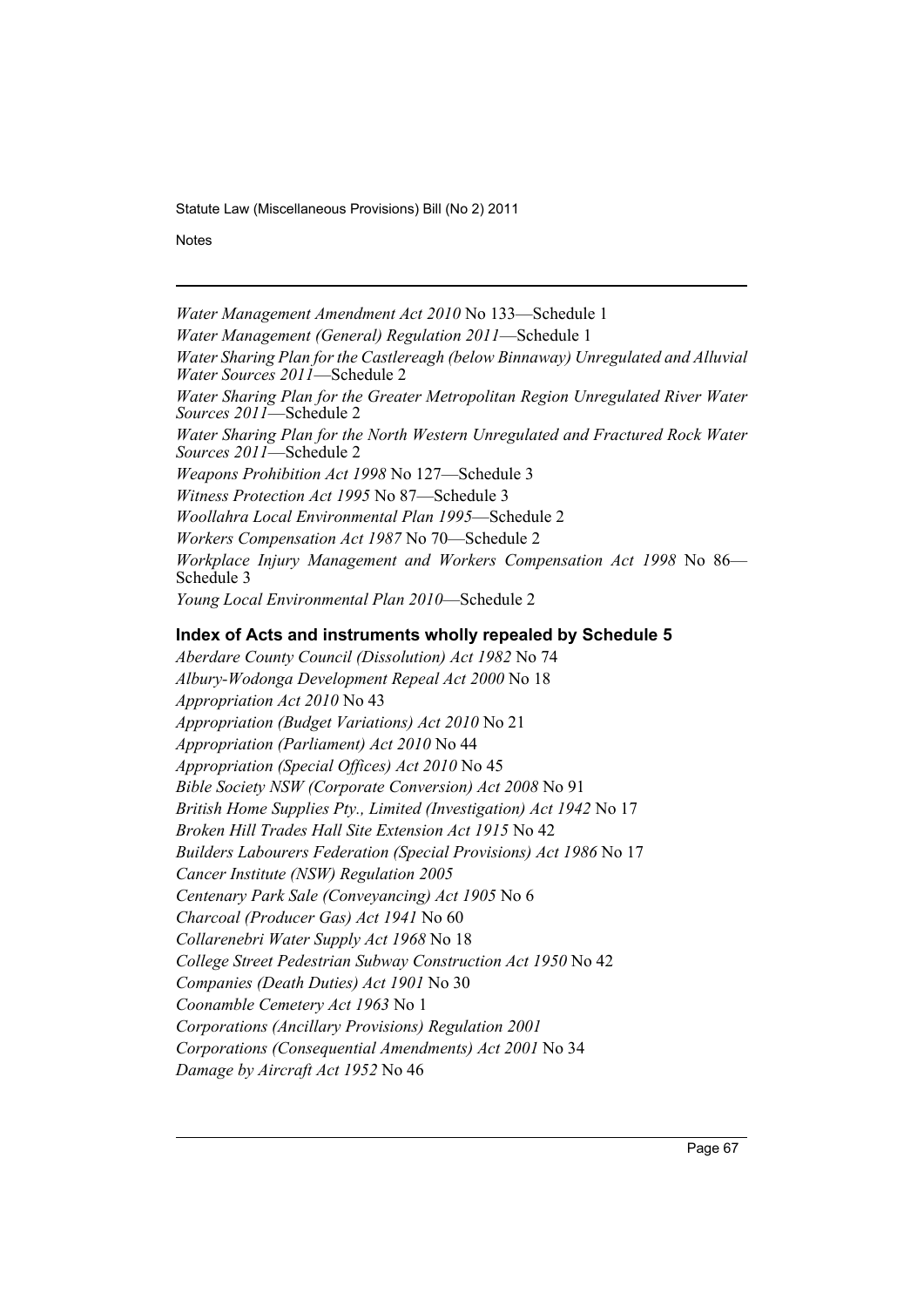**Notes** 

*East Ballina Cemetery Act 1957* No 37

*Environmental Planning and Assessment (Savings and Transitional) Regulation 1986 Environmental Planning and Assessment (Savings and Transitional) Regulation 1998 Environmental Planning and Assessment (Sydney Cove) Savings and Transitional Regulation 1999 Federal Aid Roads and Works Act 1937* No 22 *Glenreagh to Dorrigo Railway (Closure) Act 1993* No 65 *Gosford Cemeteries Act 1970* No 84 *Gosford–Wyong Electricity Supply (Special Provisions) Act 1985* No 182 *Government Railways (Fencing) Act 1902* No 76 *Grafton Water Supply Act 1956* No 33 *Hunter District Water Board Employees' Provident Fund (Special Provisions) Act 1987* No 213 *Industrial Arbitration (Special Provisions) Act 1984* No 121 *Interest Reduction Act 1931* No 44 *Irrigation Areas (Conversion of Leases) Act 1977* No 61 *Liverpool Cemetery Act 1950* No 20 *Local Government (Areas) Act 1948* No 30 *Manning District Water Supply Act 1969* No 21 *Menindee Lakes Storage Agreement Act 1964* No 4 *Mudgee Cemeteries Act 1963* No 2 *Murrumbidgee Turf Club (Divesting) Act 1936* No 26 *Old Balmain (Leichhardt) Cemetery Act 1941* No 12 *Old Liverpool Cemetery Act 1970* No 49 *Old Wallsend Cemetery Act 1953* No 5 *Olympic Co-ordination Authority Dissolution Act 2002* No 55 *Parramatta Methodist Cemetery Act 1961* No 44 *Port Kembla Inner Harbour (Further Construction) Act 1961* No 45 *Price Exploitation Code (New South Wales) Act 1999* No 55 *Queanbeyan Showground (Variation of Purposes) Act 1995* No 14 *Real Property (Legal Proceedings) Act 1970* No 92 *River Murray (Diversion) Act 1933* (1934 No 24) *Rural Reconstruction Act 1939* No 45 *St. Thomas' Church of England, North Sydney, Cemetery Act 1967* No 22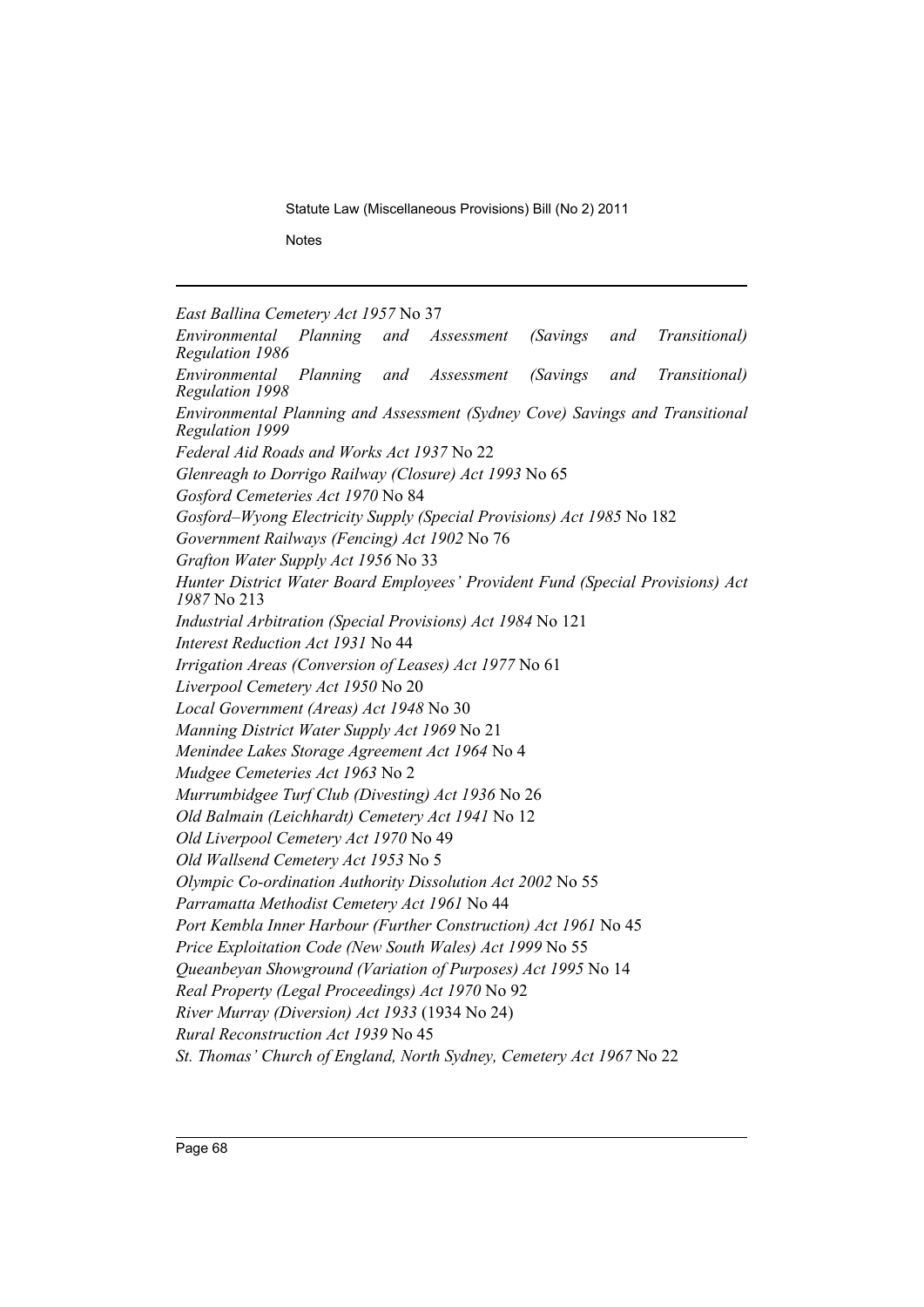**Notes** 

*States and Northern Territory Grants (Rural Adjustment) Agreement Ratification Act 1989* No 168

*States Grants (Rural Reconstruction) Agreement Ratification Act 1971* No 37 *Sydney Bethel Union Enabling Act 1934* No 23 *Sydney Female School of Industry (Dissolution) Act 1926* No 18 *Trustees Delegation of Powers Act 1915* No 31 *Tuberculosis Act 1970* No 18 *Walgett Water Supply Act 1959* No 17 *Workmen's Compensation (Lead Poisoning—Broken Hill) Act 1922* No 31 *Year 2000 Information Disclosure Act 1999* No 23

## **Index of Acts and instruments partly repealed by Schedule 5**

*AGL Corporate Conversion Act 2002* No 16 *Appropriation (Supply and Budget Variations) Act 2011* No 14 *Building Professionals Amendment Act 2008* No 37 *Central Coast Water Corporation Act 2006* No 105 *Court Security Act 2005* No 1 *Federal Courts (State Jurisdiction) Act 1999* No 22 *Gene Technology (New South Wales) Act 2003* No 11 *Glen Davis Act 1939* No 38 *Gore Hill Memorial Cemetery Act 1986* No 116 *Government Guarantees Act 1934* No 57 *Homebush Motor Racing (Sydney 400) Act 2008* No 106 *Industrial Relations (Child Employment) Act 2006* No 96 *Industrial Relations (Ethical Clothing Trades) Act 2001* No 128 *Licensing and Registration (Uniform Procedures) Act 2002* No 28 *Long Service Leave (Metalliferous Mining Industry) Act 1963* No 48 *Marine Safety Act 1998* No 121 *Married Persons (Equality of Status) Act 1996* No 96 *Mine Safety (Cost Recovery) Act 2005* No 116 *Mine Subsidence Compensation Act 1961* No 22 *Motor Accidents Compensation Amendment Act 2006* No 17 *Motor Vehicles (Third Party Insurance) Act 1942* No 15 *National Park Estate (Lower Hunter Region Reservations) Act 2006* No 90 *National Park Estate (Reservations) Act 2005* No 84 *Port Kembla Inner Harbour Construction and Agreement Ratification Act 1955* No 43